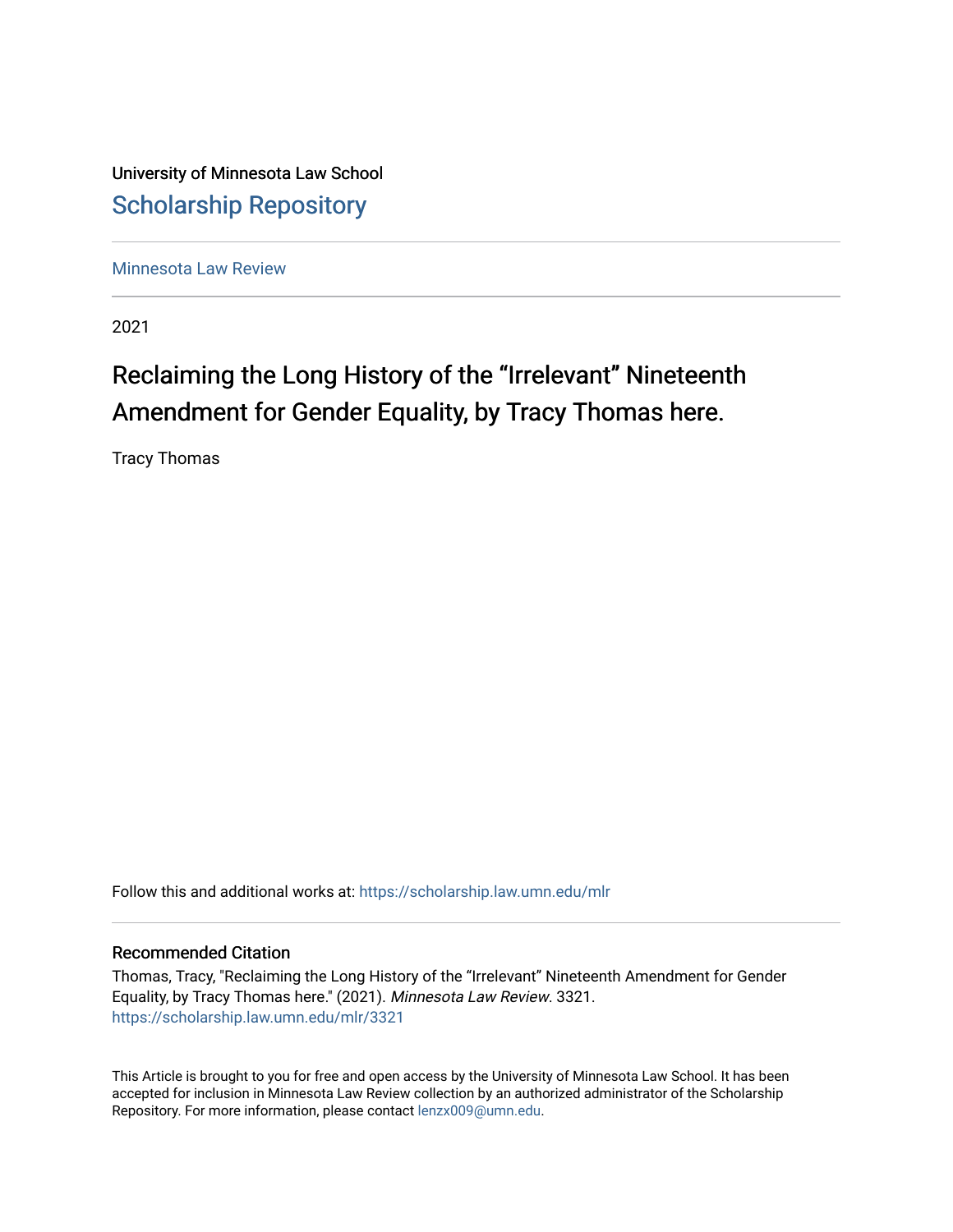# **Article**

# **Reclaiming the Long History of the "Irrelevant" Nineteenth Amendment for Gender Equality**

## **Tracy Thomas†**

#### INTRODUCTION

The Nineteenth Amendment has been called an "irrelevant" amendment.<sup>1</sup> The women's suffrage amendment has been deemed irrelevant as a constitutional authority and reduced to a historical footnote.<sup>2</sup> As Supreme Court Justice John Harlan noted, "The Nineteenth Amendment merely gives the vote to women."<sup>3</sup> With that simple task accomplished, the amendment has been assumed to offer little guidance to modern constitutional analysis or gender equality law. The Nineteenth Amendment has become a "constitutional orphan," disconnected from its historical origins and legal place in the Constitution.4

This constricting view of the Nineteenth Amendment ignores the structural implications and significant history of this gendered amendment and women's fight for civil rights. Women battled for sev-

2623

<sup>†</sup> Seiberling Chair of Constitutional Law and Director for the Center for Constitutional Law, The University of Akron School of Law. Copyright  $© 2021$  by Tracy Thomas.

<sup>1.</sup> Reva B. Siegel, *She the People: The Nineteenth Amendment, Sex Equality, Fed*eralism, and the Family, 115 HARV. L. REV. 947, 965 (2002); see David A. Strauss, The *Irrelevance of Constitutional Amendments*, 114 HARV. L. REV. 1457, 1500 (2001) ("[T]here is less to the Nineteenth Amendment than meets the eye."); Akhil Reed Amar, *Women and the Constitution,* 18 HARV. J.L. & PUB. POL'Y 465, 471-73 (1995).

<sup>2.</sup> Steve Kolbert, *The Nineteenth Amendment Enforcement Power (but First, Which One Is the Nineteenth Amendment, Again?*), 43 FLA. ST. U. L. REV. 507, 508-09 (2016).

<sup>3.</sup> Gray v. Sanders, 372 U.S. 368, 386 (1963) (Harlan, J., dissenting).

<sup>4.</sup> PAULA A. MONOPOLI, CONSTITUTIONAL ORPHAN: GENDER EQUALITY AND THE NINE-TEENTH AMENDMENT 3 (2020).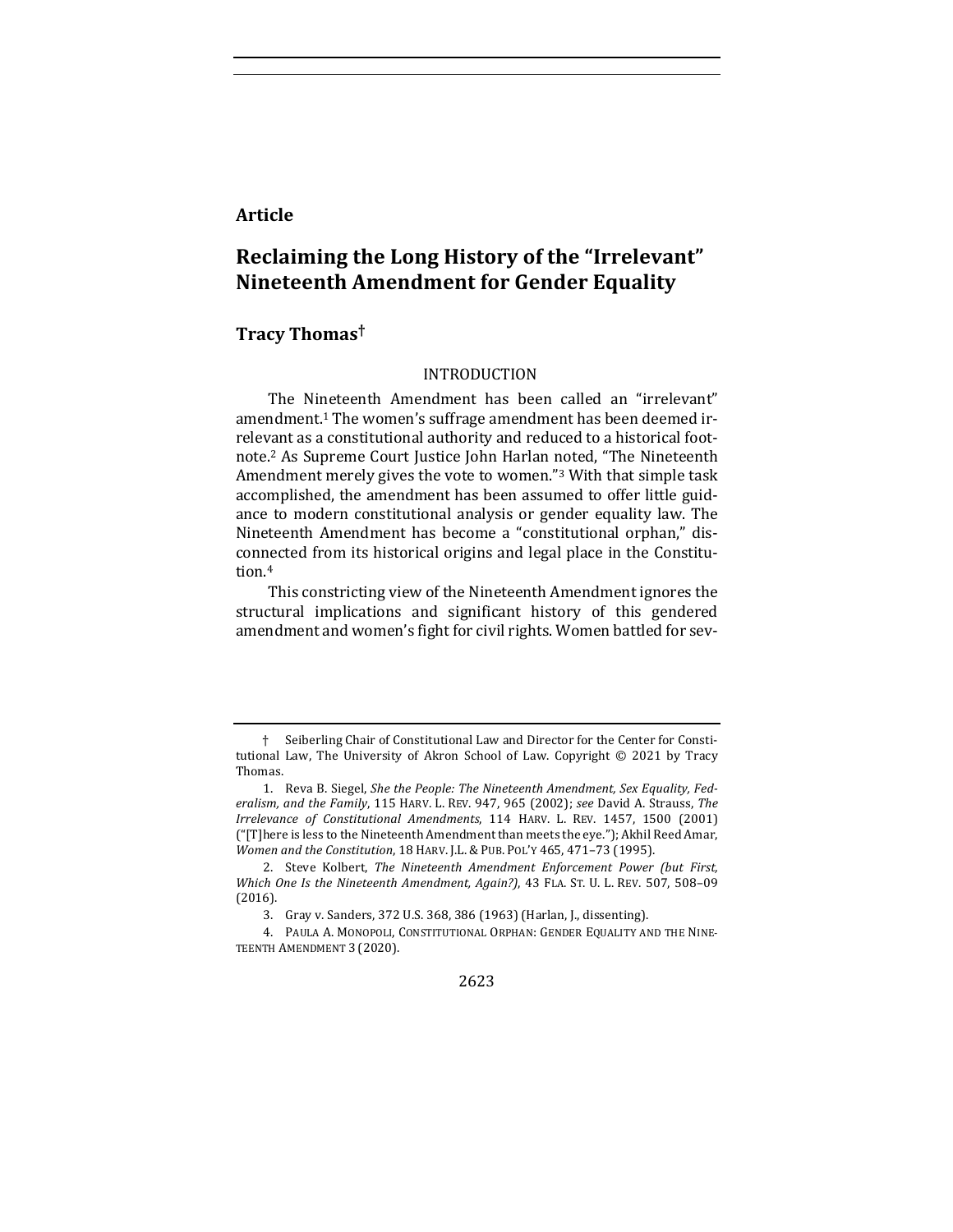enty-two years to demand recognition of their rights from a lawmaking group of men from which they were excluded.<sup>5</sup> It was not pretty. Women marched in the streets, facing violence and protestors; they were jailed, treated inhumanely, ridiculed in the press, demeaned by ministers and leaders, and reviled by other women. Women were not given the right—they fought for it.

The Nineteenth Amendment provides that "[t]he right of citizens of the United States to vote shall not be denied or abridged by the United States or by any State on account of sex."<sup>6</sup> It includes an enforcement clause, providing that "Congress shall have power to enforce this article by appropriate legislation."<sup>7</sup> It was first envisioned by feminist pioneer Elizabeth Cady Stanton as a proposed Sixteenth Amendment that would be part of the radical Reconstruction Amendments of the Thirteenth, Fourteenth, and Fifteenth Amendments.<sup>8</sup> Stanton's original Sixteenth Amendment had broader language, providing that the right to vote "shall be based on citizenship, and shall be regulated by Congress," and all citizens of the United States "shall enjoy this right equally, without any distinction or discrimination whatever founded on sex."<sup>9</sup> It was this language nationalizing suffrage that was first introduced into Congress by Representative George W. Julian of Indiana, as the Sixteenth Amendment in March 1869.<sup>10</sup> Almost ten years later, in January 1878, Senator Aaron Sargent of California introduced the women's suffrage amendment into the Senate, changing the language to match the text of the Fifteenth Amendment, successfully ratified in  $1870$ .<sup>11</sup> The women's suffrage

<sup>5.</sup> ELLEN CAROL DUBOIS, SUFFRAGE: WOMEN'S LONG BATTLE FOR THE VOTE (2020); AILEEN S. KRADITOR, THE IDEAS OF THE WOMAN SUFFRAGE MOVEMENT, 1890-1920, at 5 (1965) (reporting that suffrage women conducted 480 state legislative campaigns, 277 state convention campaigns, 19 campaigns to Congress, and 41 state amendment campaigns).

<sup>6.</sup> U.S. CONST. amend. XIX.

<sup>7.</sup> *Id.* 

<sup>8.</sup> Kimberly A. Hamlin, *The Nineteenth Amendment: The Fourth Reconstruction Amendment?*, 11 CONLAWNOW 103, 103 (2020);*see also* ERIC FONER, THE SECOND FOUND-ING: HOW THE CIVIL WAR AND RECONSTRUCTION REMADE THE CONSTITUTION (2019).

<sup>9.</sup> Ann D. Gordon, *Many Pathways to Suffrage, Other Than the 19th Amendment*, 11 CONLAWNOW 91, 96 (2020); Elizabeth Cady Stanton, *The Sixteenth Amendment*, REV-OLUTION, Apr. 29, 1869, *reprinted in* 2 THE SELECTED PAPERS OF ELIZABETH CADY STANTON AND SUSAN B. ANTHONY 236, 236-38 (Ann D. Gordon ed., 2000).

<sup>10.</sup> H.R.J. Res. 15, 41st Cong. (1st Sess. 1869); see LISA TETRAULT, THE MYTH OF SEN-ECA FALLS: MEMORY AND THE WOMEN'S SUFFRAGE MOVEMENT, 1848-1898, at 32 (2014); Gordon, *supra* note 9, at 95-96.

<sup>11.</sup> S. Res. 12, 45th Cong. (2d Sess. 1878); TETRAULT, *supra* note 10, at 103; Gordon, *supra* note 9, at 95.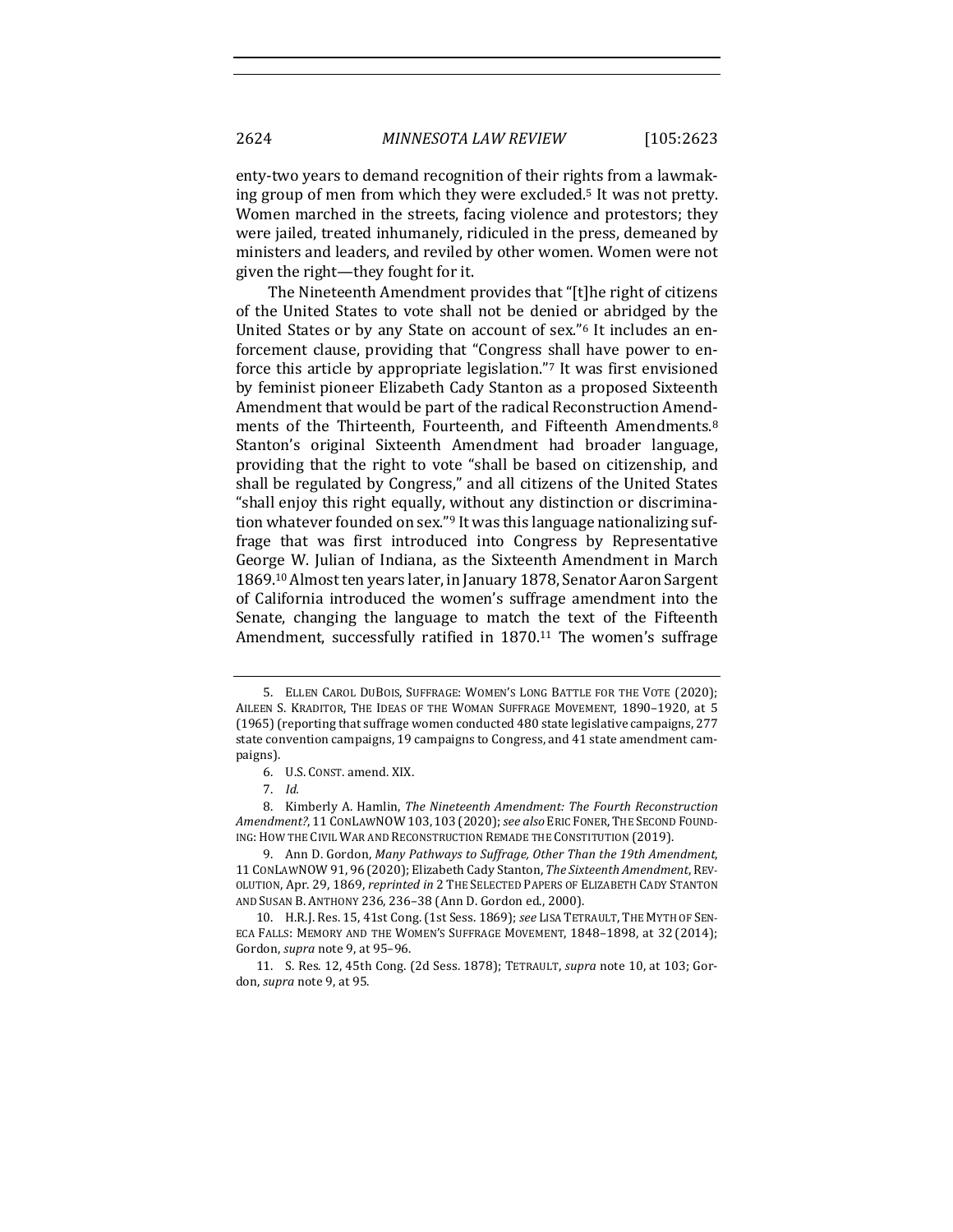amendment languished in congressional committees, including the Senate Committee on Woman's Suffrage formed in 1882, despite women's annual pilgrimages and continuous lobbying of Congress.<sup>12</sup> It came to the Senate floor for a vote only twice, in January 1887 where it was crushed in defeat by a two-thirds majority, and defeated again in March 1914.<sup>13</sup> The amendment would finally arise out of the post-World War I haze. It was passed by Congress as the Nineteenth Amendment on June 4, 1919, fifty years after it was first introduced, and ratified by the required two-thirds of the states on August 26, 1920.<sup>14</sup> Tennessee was the final state to ratify the amendment, where the entire national movement came down to one state, and one man, who ultimately changed his vote to support women's suffrage because of his mother.<sup>15</sup>

Yet, the long history of the Nineteenth Amendment and its representation of women's broader civil rights is so much more than a simple legislative account of the passage of a constitutional amendment. The conventional narrative misses much of the story. Students from elementary to high school learn only few sentences about Susan B. Anthony or the Seneca Falls Convention, where women's suffrage was first proposed on July 19, 1848.<sup>16</sup> Few, if any, law students study the Nineteenth Amendment. Historical and legal narratives ignore the social, legal, and normative effects of the amendment. And we whitewash the history, omitting the Black and minority women leading the movement, and ignoring the racism encapsulated in a separate Fifteenth Amendment and the political movement for and against it.

Beyond correcting the historical record, appreciating the relevance of the long history of the Nineteenth Amendment is significant for two key reasons. First, the full history of the Nineteenth Amend-

<sup>12.</sup> *Timeline: The Senate and the 19th Amendment*, U.S. SENATE, https://www .senate.gov/artandhistory/history/People/Women/Nineteenth\_Amendment\_ Vertical\_Timeline.htm [https://perma.cc/8DYU-Q29G].

<sup>13. 49</sup> CONG. REC. 1002-03 (1887); Gordon, *supra* note 9, at 96 (reporting the 1887 Senate vote of sixteen yeas to thirty-four nays). The 1914 vote was thirty-five to thirty-four, but still eleven votes less than the required two-thirds majority. Timeline, *supra* note 12.

<sup>14.</sup> H.R.J. Res. 1, 66th Cong. (1919); Amendment to the Constitution, 1920, 41 Stat. 1823, 1823 (1920) (certifying ratification by three-fourths of the state legislatures on August 26, 1920).

<sup>15.</sup> ELAINE WEISS, THE WOMAN'S HOUR: THE GREAT FIGHT TO WIN THE VOTE 1-4 (2019); Anastatia Sims, Armageddon in Tennessee: The Final Battle over the Nineteenth Amendment, in ONE WOMAN, ONE VOTE: REDISCOVERING THE WOMAN SUFFRAGE MOVEMENT 333, 336, 346 (Marjorie Spruill Wheeler ed., 1995).

<sup>16.</sup> Timeline, supra note 12.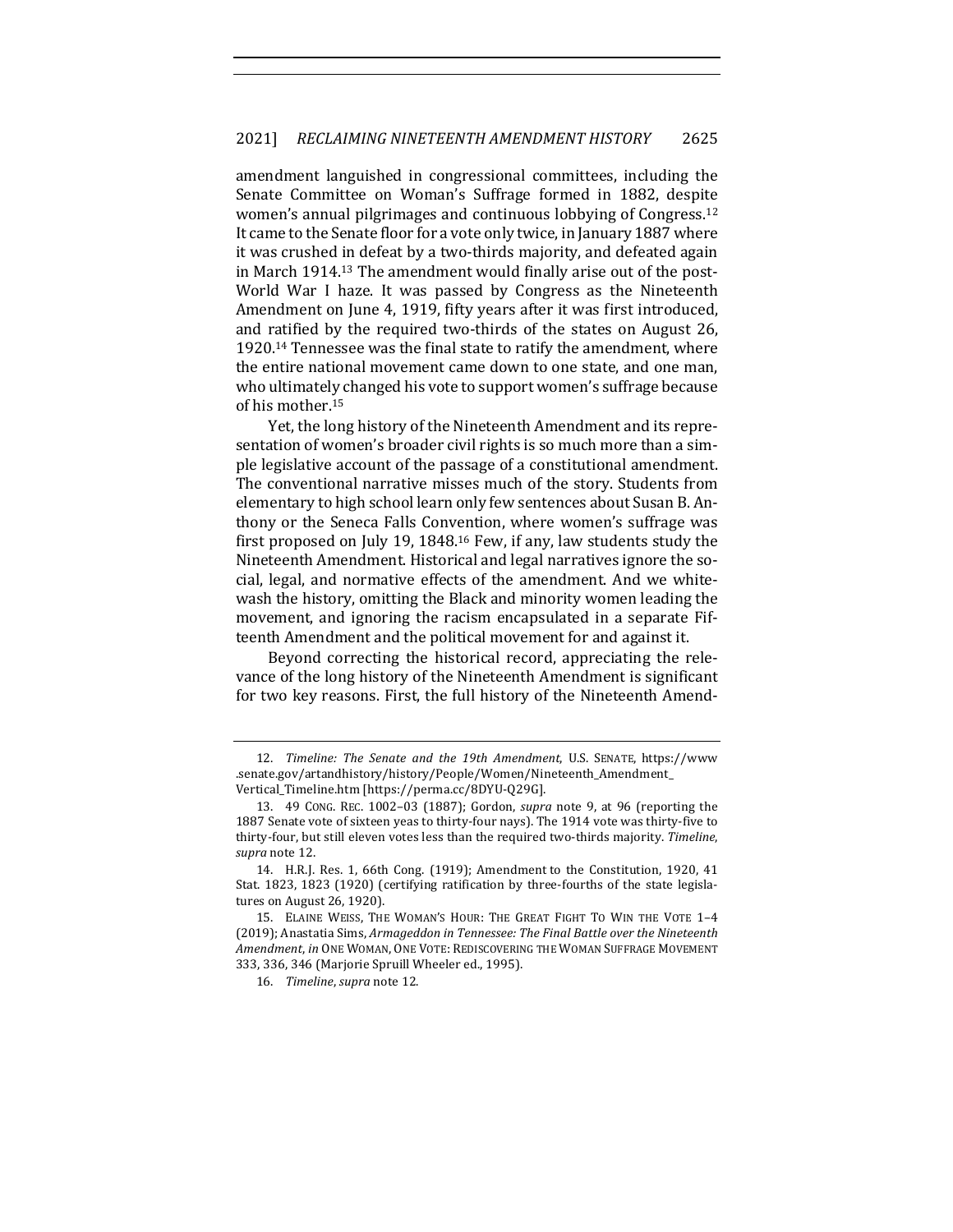ment is relevant and important for appreciating women's longstanding demands for legal rights. They sought the vote for seventy-two long years. Suffrage was not obtained over polite tea, but actively demanded by women in rough protests in the streets; protests that saw opposition, violence, and imprisonment. Women were denied rights over and over again, with states retracting rights even as they granted them. Nevertheless, they persisted. Women started a civil rights movement, and it began long before the women's liberation of the 1970s.

The long history of the Nineteenth Amendment is also relevant and important for interpreting modern constitutional guarantees of gender equality. Legal scholars have argued for a more robust reading of the Nineteenth Amendment, substituting a "thick" construction of the amendment for the existing "thin" construction which improperly neutralizes the law.<sup>17</sup> This thicker meaning would recognize a broader constitutional norm about women's citizenship and gender equality.<sup>18</sup> Reading the Nineteenth Amendment in harmony with the Constitution's equality amendment and incorporating the history of the women's suffrage movement justifies this more expansive understanding and interpretation of constitutional gender equality.

Understanding the full, long history of the Nineteenth Amendment is thus critical on many levels. This history is the history of much more than the vote.<sup>19</sup> It is the history of women's civil rights, their demand for social, legal, and religious rights.<sup>20</sup> It is the history of women's social movements, with suffrage activism predating and modeling activism like today's #MeToo and Women's Marches. And it

<sup>17.</sup> MONOPOLI, *supra* note 4, at 2; Siegel, *supra* note 1, at 1022; Reva B. Siegel, The *Nineteenth Amendment and the Democratization of the Family, 129 YALE L.J.F. 450* (2020); Neil S. Siegel, *Why the Nineteenth Amendment Matters Today: A Guide for the Centennial*, 27 DUKE J. GENDER L. & POL'Y 235, 243-45 (2020) [hereinafter Siegel, *Why the Nineteenth Amendment Matters Today*]; Richard L. Hasen & Leah M. Litman, Thick and Thin Conceptions of the Nineteenth Amendment Right To Vote and Congress's Power *To Enforce It*, 108 GEO. L.J. 27, 32–33 (2020).

<sup>18.</sup> MONOPOLI, *supra* note 4, at ix, 2-3.

<sup>19.</sup> Tracy A. Thomas, More Than the Vote: The Nineteenth Amendment as Proxy for *Gender Equality*, 15 STAN. J.C.R. & C.L. 349, 350, 355-58 (2020).

<sup>20.</sup> W. William Hodes, *Women and the Constitution: Some Legal History and a New Approach to the Nineteenth Amendment*, 25 RUTGERS L. REV. 26, 49 (1970) ("[I]t is clear that much more than the right to vote was at stake—a whole new way of life was being established for women.").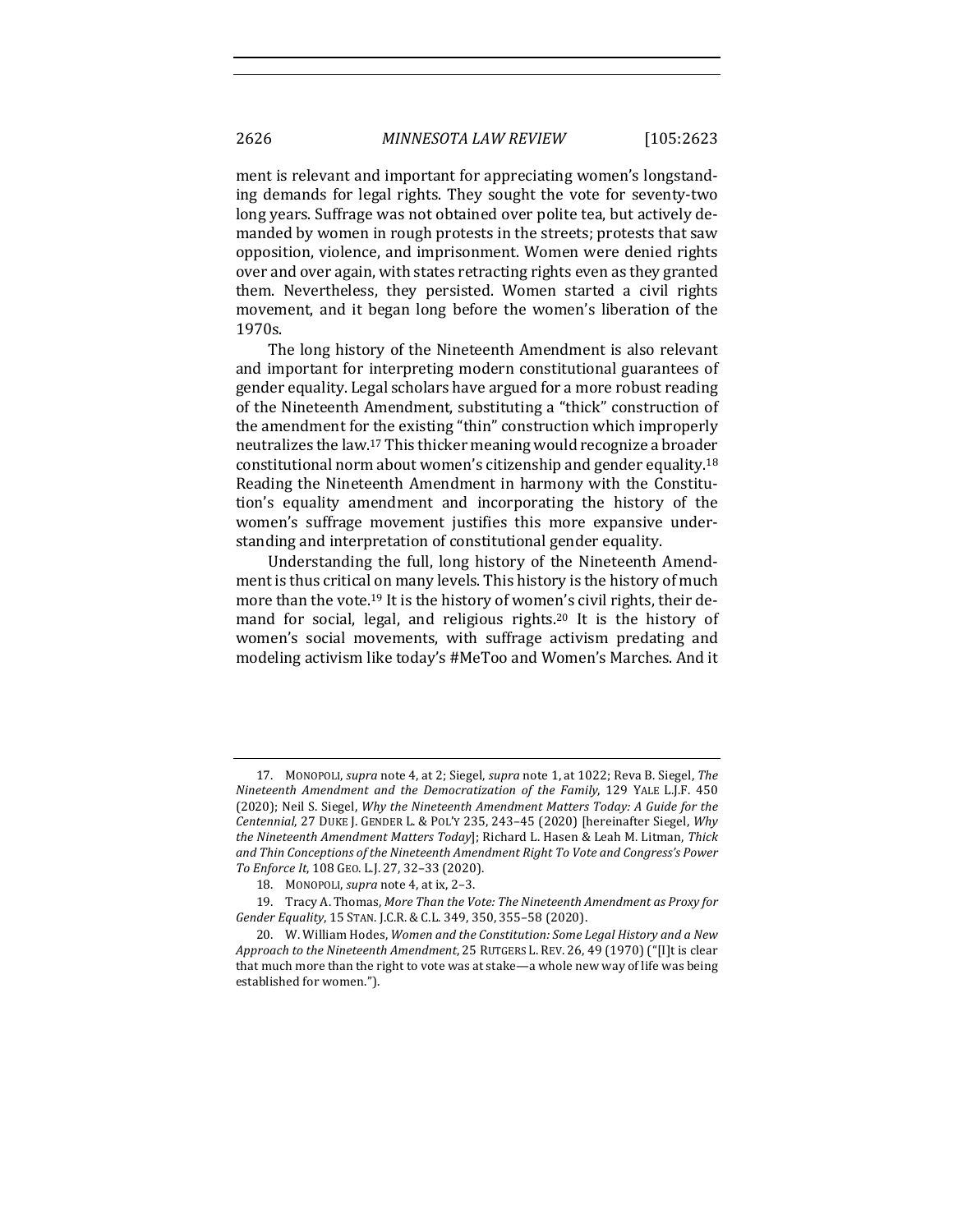is the history of feminist legal theory, birthing the theoretical foundations of situating women's place in the law and deconstructing and criticizing laws of male bias and women's oppression.<sup>21</sup>

The history discussed here seeks to provide this significant legal history in one concise overview. This format limits the rich detail and robust understanding of all the permutations of a century of activism, but it provides a starting point for a more complete picture that moves beyond the single sentences in our conventional understanding. This Article first discusses the advent of the women's suffrage movement, officially begun at Seneca Falls, New York in 1848 arising out of the abolitionist movement against slavery. It reveals the diversity of supporters and comprehensive feminist issues in this nascent movement that promised a broad social revolution for women's rights. Part II then follows this bright promise into the darker years of schism, as women's suffrage organizations and women's issues splintered across political divides. Coalitions with conservative women's groups advanced the cause of suffrage even as they doused the promise of feminism. Part III then addresses the continued opposition and barriers to women's suffrage from sexism, racism, and Reconstruction politics. It highlights women's persistence and increasing militantism to push the public and political will to support suffrage. Part IV then traces the post-Nineteenth Amendment period, and its Jane and Jim Crow restrictions of women's suffrage and civil rights. Post-ratification interpretations of the Nineteenth Amendment restricted corollary political rights for women like jury service and denied minority women the right to vote. And labor activism led away from the original feminist promise of the demand for systemic change. This history of the Nineteenth Amendment ultimately stands for the deep persistence of feminism, legal reform for women's rights, and the demand for gender equality that has achieved tangible success even as its full promise was never realized.

#### I. IN THE BEGINNING: IGNITING THE SUFFRAGE FIRE

The beginning of the women's suffrage movement is typically located at the first woman's rights convention held at Seneca Falls, New York, in July 1848.<sup>22</sup> This was not, however, the first time women had

<sup>21.</sup> Tracy A. Thomas, *The Long History of Feminist Legal Theory*, *in* THE OXFORD HANDBOOK OF FEMINISM AND LAW IN THE UNITED STATES (Deborah L. Brake, Martha Chamallas & Verna L. Williams eds., forthcoming 2021) (manuscript at 1, 12), https:// ssrn.com/abstract=3740082 [https://perma.cc/V7G6-V7XX].

<sup>22.</sup> JUDITH WELLMAN, THE ROAD TO SENECA FALLS: ELIZABETH CADY STANTON AND THE FIRST WOMAN'S RIGHTS CONVENTION 10-11, 183 (2004).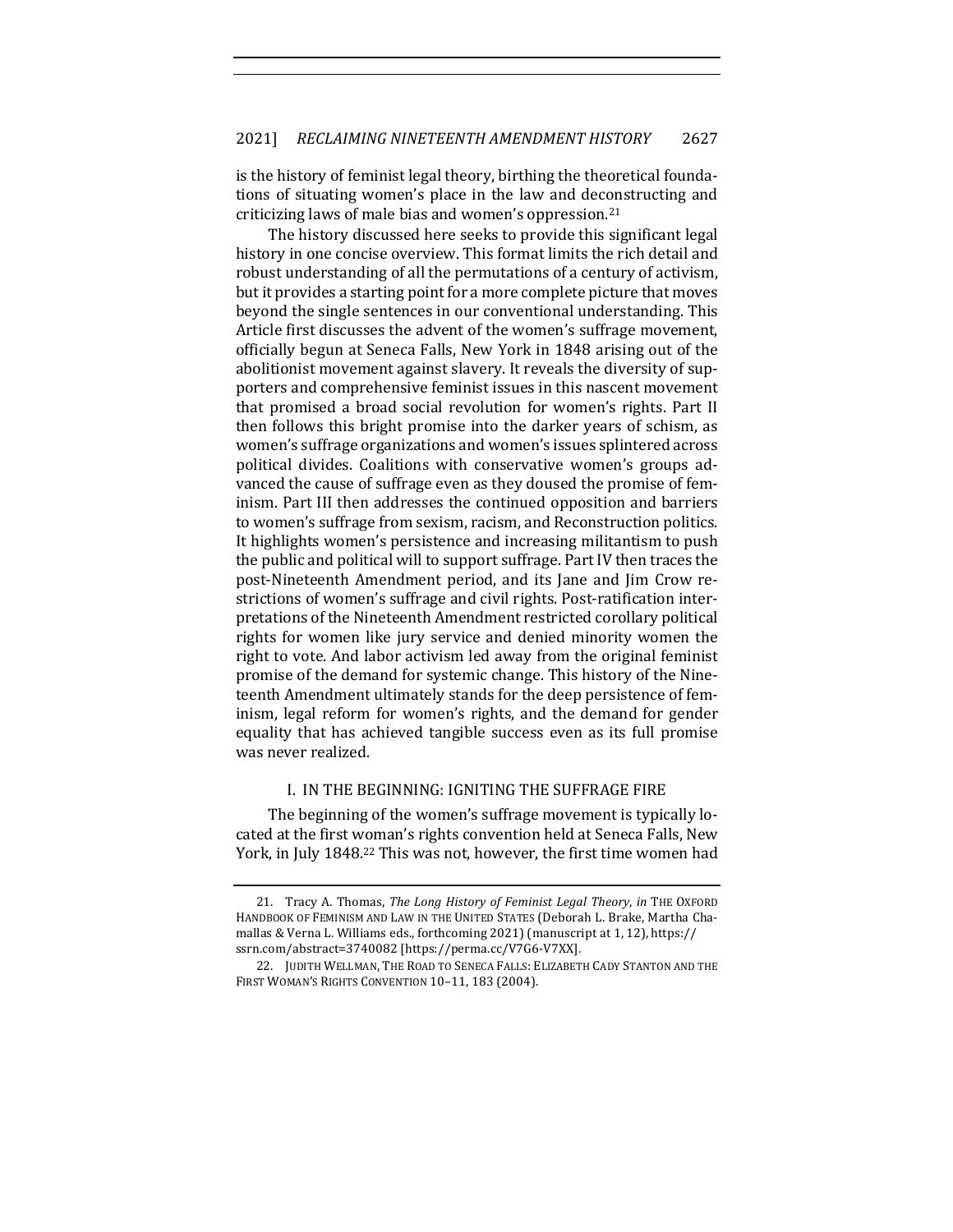considered voting. Women had voted for thirty years in colonial New Jersey beginning in 1776, where the state constitution allowed "all inhabitants" to vote and statutes defined voters inclusively as "he or she."<sup>23</sup> Subsequent constitutional revisions retracted this original contract, despite women's legal challenge.<sup>24</sup>

Women had also previously demanded the right to vote, from socialist feminist Frances Wright to abolitionists Sarah and Angelina Grimké, to a handful of women petitioning the New York State Constitutional Convention in 1846.<sup>25</sup> At Seneca Falls, pioneering feminist Elizabeth Cady Stanton revived this idea of suffrage as central to women's citizenship and equality.

Stanton and her mentor Lucretia Mott organized at Seneca Falls a convention of three hundred people to discuss the social, civil, and religious oppressed condition of women.<sup>26</sup> They issued a written document, the *Declaration of Sentiments*, declaring the wrongs against women and demanded legal rights of gender equality in marriage, parenting, employment, education, and the removal of social barriers of separate spheres created by religion and society.<sup>27</sup> The revolutionary declaration demanded systemic reform in multiple systems of the state, family, market, and church as together they created "a fourfold bondage" with "many cords tightly twisted together, strong for one

<sup>23.</sup> Campbell Curry-Ledbetter, Note, *Women's Suffrage in New Jersey 1776-1807: A* Political Weapon, 21 GEO. J. GENDER & L. 705 (2020); Judith Apter Klinghoffer & Lois Elkis, "The Petticoat Electors": Women's Suffrage in New Jersey, 1776-1807, 12 J. EARLY REPUBLIC 159 (1992).

<sup>24.</sup> *See* Carpenter v. Cornish, 83 N.J.L. 254 (1912) (challenging denial of women's state voting rights on grounds that the original state constitution authorized such voting and was improperly overturned by subsequent legislation; argument by first woman lawyer in the state, Mary Philbrook); PROCEEDINGS OF THE NEW JERSEY STATE CON-STITUTIONAL CONVENTION OF 1844, at 438 (N.J. Writers' Project of the Work Projects Admin. ed., 1942) (reporting a petition to restore women's voting rights).

<sup>25.</sup> Jacob Katz Cogan & Lori D. Ginzberg, 1846 Petition for Woman's Suffrage, New *York State Constitutional Convention,* 22 SIGNS 427, 429 (1997); Gerda Lerner, *The Meanings of Seneca Falls, 1848-1998, DISSENT, Fall 1998, at 35, 38 (stating that aboli*tionists Sarah and Angelina Grimké advocated women's rights to vote and hold office in 1838 as did feminist theorist Frances Wright in the 1830s).

<sup>26.</sup> TETRAULT, *supra* note 10, at 31-33; NANCY ISENBERG, SEX AND CITIZENSHIP IN AN-TEBELLUM AMERICA, at xviii (1998); see also TRACY A. THOMAS, ELIZABETH CADY STANTON AND THE FEMINIST FOUNDATIONS OF FAMILY LAW 7-8 (2016).

<sup>27.</sup> REPORT OF THE WOMAN'S RIGHTS CONVENTION, HELD AT SENECA FALLS, JULY 19-20, 1848, *reprinted in* 1 THE SELECTED PAPERS OF ELIZABETH CADY STANTON AND SUSAN B. AN-THONY 75, 76-79 (Ann D. Gordon ed., 1998).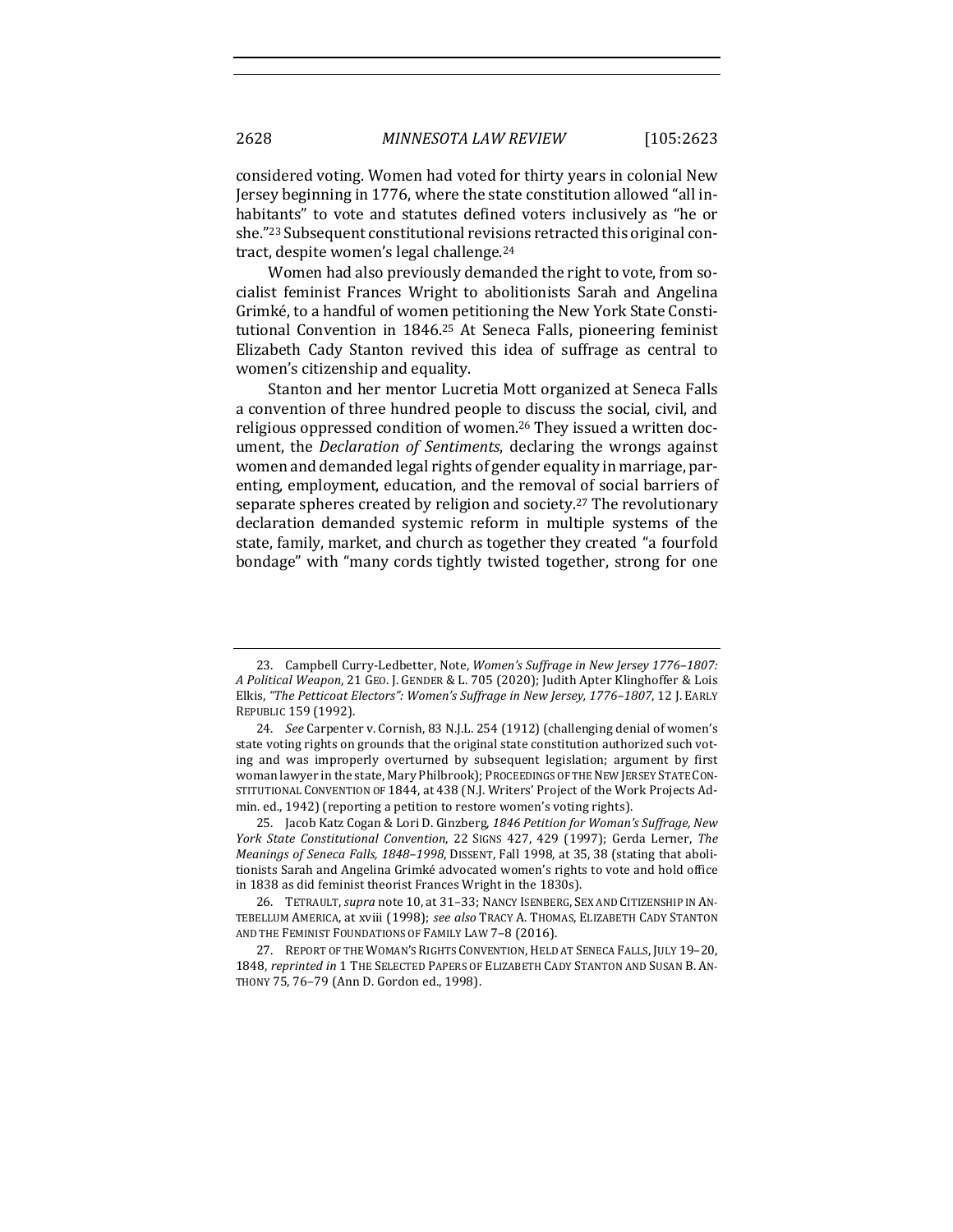purpose" of woman's oppression and subordination.<sup>28</sup> The *Declara*tion also more philosophically "denounced the entrenched social norms that fostered male privilege, female inferiority, religious subjugation, and double standards of morality and sexuality."<sup>29</sup>

The vote emerged as one key demand from Seneca Falls. Stanton identified the vote as central to protecting women's rights because it granted them access to the lawmaking process and required lawmakers to be responsive to women's issues and concerns.<sup>30</sup> She understood suffrage as the hallmark of citizenship, designating respect and power within society.<sup>31</sup> And she understood the vote as both a barrier and vehicle for legal change, based on her de facto legal education under the tutelage of her lawyer and jurist father.<sup>32</sup> Lucretia Mott viewed the vote with suspicion, for Mott, as a Quaker and Garrisonian abolitionist, considered politics morally corrupt and sought to persuade the public directly of the truth of abolition and equality rather than participate in a tainted political process.<sup>33</sup>

The first women's rights convention was Stanton's idea, arising initially out of discussions she had with Mott at the World's Anti-slavery Convention in London in 1840.<sup>34</sup> Stanton traveled there on her honeymoon and met Mott and other American and English abolitionists.<sup>35</sup> At the convention, women were banned from participating on the floor, relegated to observing in the balcony, where leader William Lloyd Garrison joined them.<sup>36</sup> Many women followed Garrison and his organization more generally because "he insisted that women's rights could not be separated from those of black people and of all humanity,

<sup>28.</sup> Thomas, *supra* note 19, at 350; Elizabeth Cady Stanton, The Degradation of Disfranchisement: Address by ECS to the National-American Woman Suffrage Association (Feb. 26, 1891), in 5 THE SELECTED PAPERS OF ELIZABETH CADY STANTON AND SUSAN B. ANTHONY 360, 366 (Ann D. Gordon ed., 2009).

<sup>29.</sup> Thomas, *supra* note 21 (manuscript at 4).

<sup>30.</sup> SUE DAVIS, THE POLITICAL THOUGHT OF ELIZABETH CADY STANTON 64-66 (2008).

<sup>31.</sup> *Id.* at 90; JoEllen Lind, Dominance and Democracy: The Legacy of Woman Suffrage for the Voting Right, 5 UCLA WOMEN'S L.J. 103, 108-09 (1994).

<sup>32.</sup> THOMAS, *supra* note 26, at 41-42; Thomas, *supra* note 21 (manuscript at 4-5).

<sup>33.</sup> DAVIS, *supra* note 30, at 66; Ellen Carol DuBois, Outgrowing the Compact of the *Fathers: Equal Rights, Woman Suffrage, and the United States Constitution, 1820-1878,* 74 J. AM. HIST. 836, 840-41 (1987).

<sup>34.</sup> ELISABETH GRIFFITH, IN HER OWN RIGHT: THE LIFE OF ELIZABETH CADY STANTON 8-11 (1984).

<sup>35.</sup> *Id.* at 48-50; LORI D. GINZBERG, ELIZABETH CADY STANTON: AN AMERICAN LIFE 34-41 (2009).

<sup>36. 1</sup> HISTORY OF WOMAN SUFFRAGE, 1848-1861, at 61 (Elizabeth Cady Stanton, Susan B. Anthony & Matilda Joslyn Gage eds., 1881).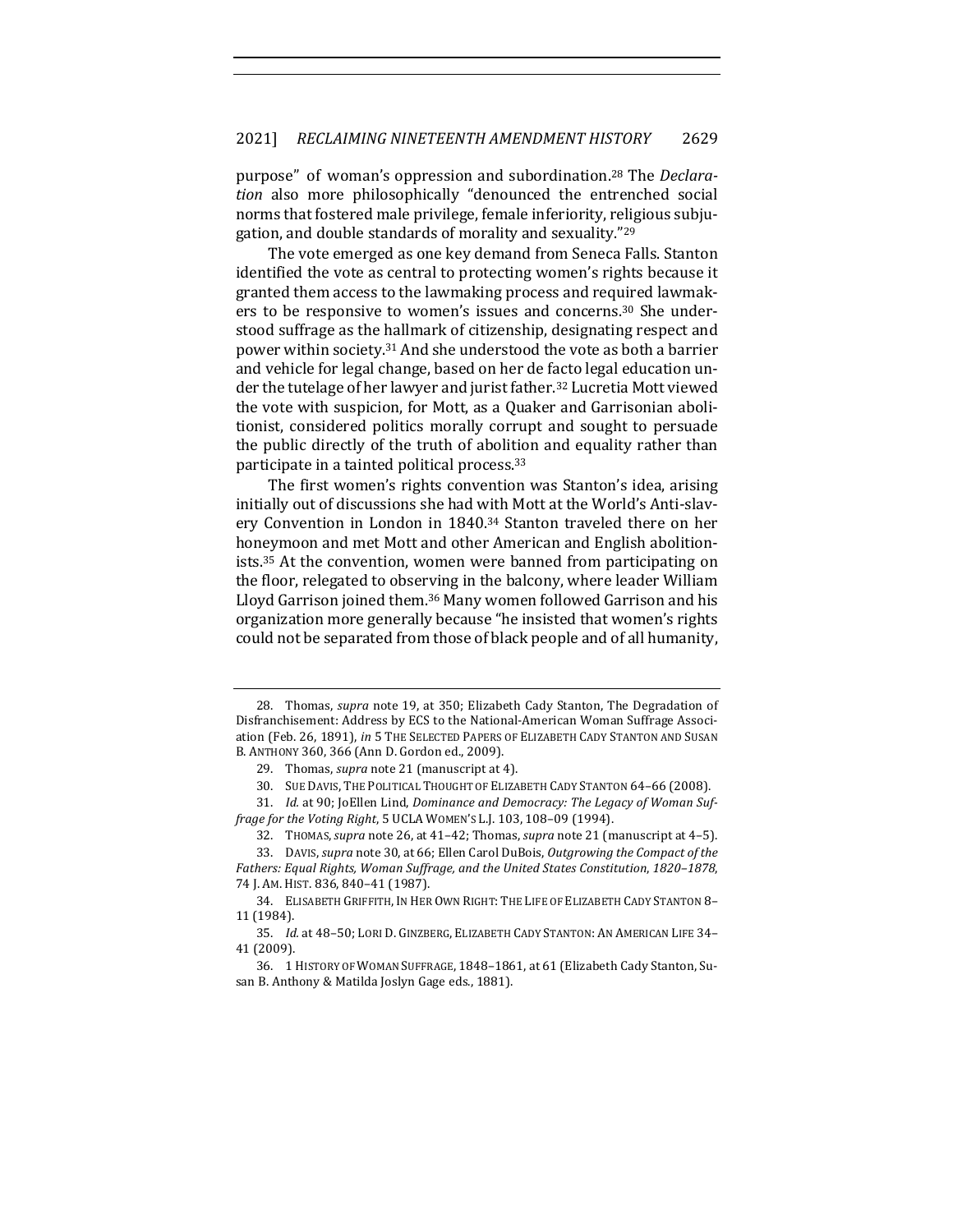while political abolitionists tended to see women's rights as a distraction."<sup>37</sup> The related so-called "woman question" arising at the convention and elsewhere debated whether women should have public roles within the abolitionist movement.<sup>38</sup> The same controversy had engulfed early anti-slavery reformers Angelina and Sarah Grimké, daughters of a Southern slave holding family who were persuasive speakers against the horrors of slavery.<sup>39</sup> Sarah Grimké would go beyond the mere question of women's public role, addressing a wider range of women's rights in her work, *Letters* on the *Equality* of the Sexes.<sup>40</sup> Stanton and Mott reconnected eight years later at Mott's sister-in-law's home near Stanton's hometown of Seneca Falls. Stanton was riled up from her frustration with domestic responsibilities and limited legal rights and was committed to starting a revolution.<sup>41</sup>

The "woman's suffrage movement," as it was called, using the singular term "woman," thus grew directly out of the anti-slavery movement.<sup>42</sup> Stanton later explained that in the early anti-slavery conventions, "the broad principles of human rights were so exhaustively discussed, justice, liberty, and equality, so clearly taught, that the women who crowded to listen, readily learned the lesson of freedom for themselves, and early began to take part in the debates and business affairs of all associations."43

Women reformers were allied with Black reformers, including Frederick Douglass who attended Seneca Falls, and women like Sojourner Truth and Frances Harper.<sup>44</sup> Civil and religious reformers worked together for universal suffrage. It was a united front for citizenship and enfranchisement without discrimination on the basis of race or gender.

<sup>37.</sup> FAYE E. DUDDEN, FIGHTING CHANCE: THE STRUGGLE OVER WOMAN SUFFRAGE AND BLACK SUFFRAGE IN RECONSTRUCTION AMERICA 4 (2011).

<sup>38. 1</sup> HISTORY OF WOMAN SUFFRAGE, 1848-1861, *supra* note 36, at 53.

<sup>39.</sup> See generally GERDA LERNER, THE GRIMKÉ SISTERS FROM SOUTH CAROLINA: PIO-NEERS FOR WOMEN'S RIGHTS AND ABOLITION 11-19 (1971).

<sup>40.</sup> SARAH GRIMKÉ, LETTERS ON THE EQUALITY OF THE SEXES (1838).

<sup>41.</sup> ELIZABETH CADY STANTON, EIGHTY YEARS AND MORE: REMINISCENCES 1815-1897, 147–48 (1898).

<sup>42.</sup> ELLEN CAROL DUBOIS, FEMINISM & SUFFRAGE: THE EMERGENCE OF AN INDEPENDENT WOMEN'S MOVEMENT IN AMERICA, 1848-1869, at 31 (1978).

<sup>43.</sup> 1 HISTORY OF WOMAN SUFFRAGE, 1848–1861,*supra* note 36, at 52.

<sup>44.</sup> DUBOIS, *supra* note 5, at 153; *see* MARTHA S. JONES, ALL BOUND UP TOGETHER: THE WOMAN QUESTION IN AFRICAN AMERICAN PUBLIC CULTURE, 1830-1900, at 135 (2007); ROSALYN TERBORG-PENN, AFRICAN AMERICAN WOMEN IN THE STRUGGLE FOR THE VOTE, 1850-1920, at 13–17 (1998).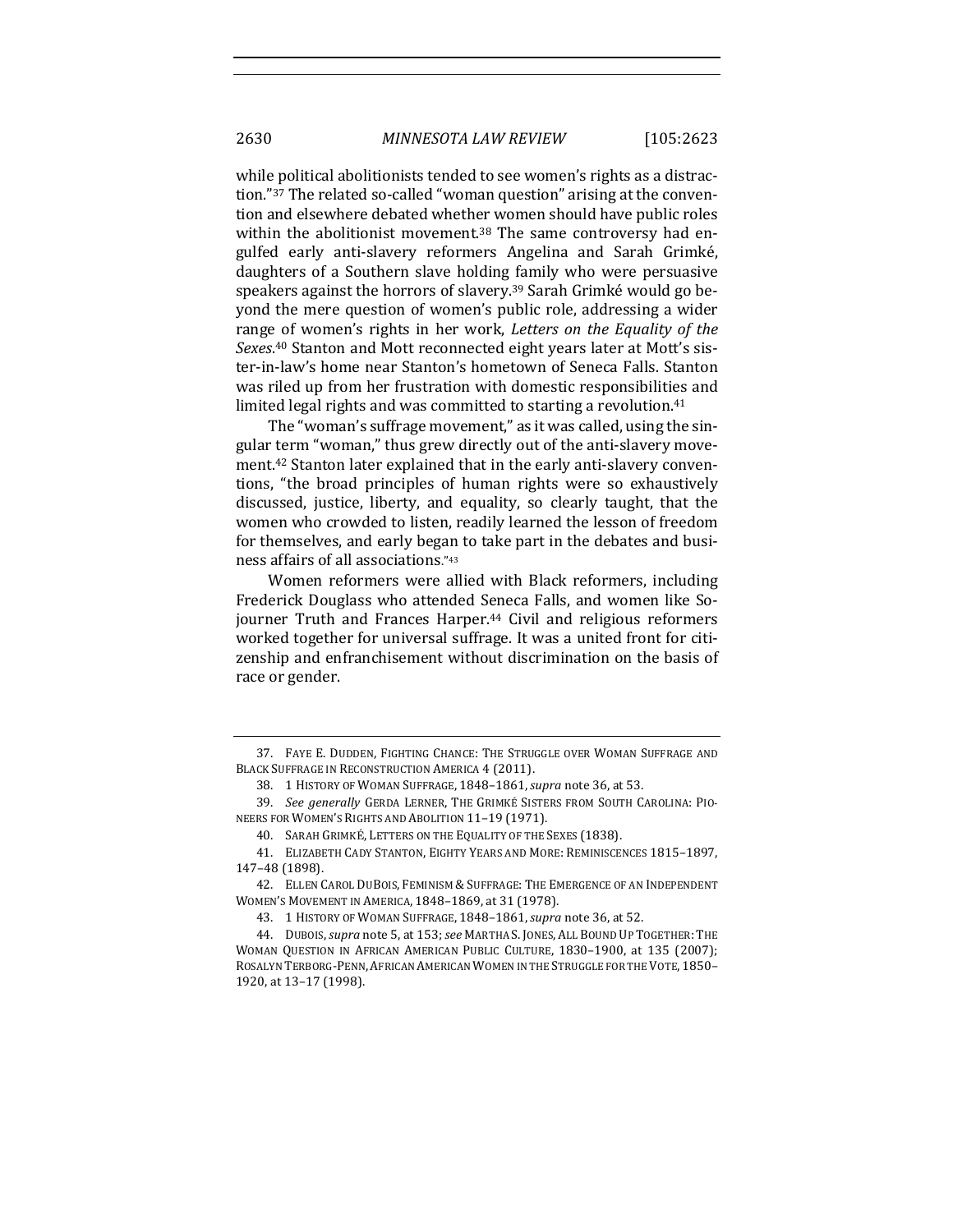The ideas of Seneca Falls were also inspired and influenced by the matriarchal governance of the Iroquois Nation.<sup>45</sup> The laws of the Native American Iroquois (Haudenosaunee) Confederacy, made up of the Seneca, Onondaga, Mohawk, Oneida, Cayuga, and Tuscarora living in the New York region, had a profound impact on suffrage leaders like Stanton, Mott, and Matilda Joslyn Gage.<sup>46</sup> The Iroquois had a Council of Matrons or Clan Mothers, women leaders who voted on the chief. A man could be elected leader only if nominated by a woman.<sup>47</sup> Women participated in all decision making, controlled the land and food resources, and had the power to veto war. Women could call for a man's removal from the community for murder, theft, or sexual assault.<sup>48</sup> A man who committed sexual assault was banished, scarred, or killed. The Iroquois believed that women as "life givers" had the right to decide when life was taken.<sup>49</sup> Women had control over their own bodies and choice of sexual partners, and were free to divorce. The Iroquois also had a constitution, which expressly gave rights to women.<sup>50</sup> All of this offered suffrage leaders early in the movement an alternative model of a successful, organized government that could equalize rights of women.

Following Seneca Falls, grassroots women's rights conventions proliferated.<sup>51</sup> Groups meeting in New York, Massachusetts, Pennsylvania, and Ohio began to construct a national network of organization and activism for women's suffrage.<sup>52</sup> Conventions would be held each

<sup>45.</sup> See SALLY ROESCH WAGNER, SISTERS IN SPIRIT: HAUDENOSAUNEE (IROQUOIS) INFLU-ENCE ON EARLY AMERICAN FEMINISTS 28 (2001); THE WOMEN'S SUFFRAGE MOVEMENT, at xxiii, 2-22 (Sally Roesch Wagner ed., 2019).

<sup>46.</sup> THE WOMEN'S SUFFRAGE MOVEMENT, *supra* note 45, at 2-22; WAGNER, *supra* note 45, at 32; Jessica Nordell, *Millions of Women Voted This Election: They Have the Iroquois To Thank*, WASH. POST (Nov. 24, 2016), https://www.washingtonpost.com/ posteverything/wp/2016/11/24/millions-of-women-voted-for-hillary-clinton-they -have-the-iroquois-to-thank [https://perma.cc/V8DU-TCT4]; see also MATILDA JOSLYN GAGE, WOMAN, CHURCH AND STATE 10 (1893).

<sup>47.</sup> Nordell, *supra* note 46.

<sup>48.</sup> *Id.*

<sup>49.</sup> *Id.*

<sup>50.</sup> Renée Jacobs, Note, *Iroquois Great Law of Peace and the United States Consti*tution: How the Founding Fathers Ignored the Clan Mothers, 16 AM. INDIAN L. REV. 497 (1991).

<sup>51.</sup> DUBOIS, *supra* note 5; DUBOIS, *supra* note 42, at 60.

<sup>52.</sup> 1 HISTORY OF WOMAN SUFFRAGE, 1848–1861, *supra* note 36, at 75, 103–04, 111, 201, 320.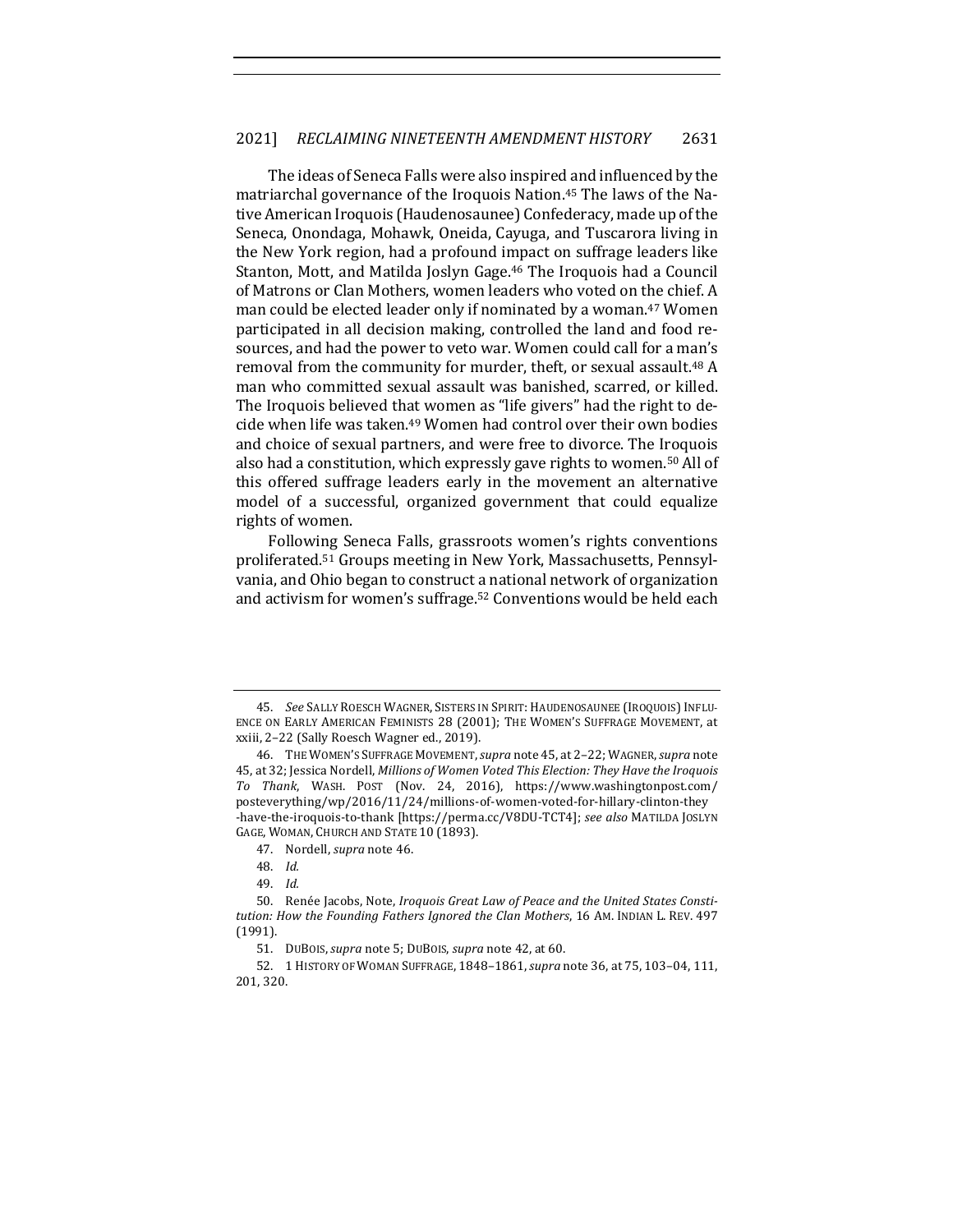year for decades, consistently and persistently acting for women's suffrage at the local to the national level.<sup>53</sup> At the conventions, women gathered, documented their concerns, and planned canvassing and petitioning work for the next year. The vote was a primary issue addressed in these conventions, although they also commonly discussed issues of marital property and marriage.<sup>54</sup>

One particular convention that history has remembered is that of the 1851 convention in Akron, Ohio, where former slave and activist Sojourner Truth emerged as the heroine. Truth is said to have taken the podium to decry the disconnect between Black and women's suffrage, stating "Ain't I a woman,"<sup>55</sup> a speech that has become "a canonical text in accounts of nineteenth century feminism and of the role of Black women in the fight for woman suffrage."56

Historians, however, have questioned whether this in fact happened in this way, noting that the white abolitionist and suffragist Frances Barker Gage who recorded the narrative may have manipulated the actual event by misquoting or infusing her own agenda and implicit bias into Truth's words.<sup>57</sup>

This history of woman's suffrage would later be mythologized by Elizabeth Cady Stanton, Susan B. Anthony, and Matilda Joslyn Gage in their *History of Woman Suffrage*.<sup>58</sup> The edited six-volume work was a dedicated effort of the suffrage leaders to preserve women's history, collecting reports and procedural histories from the affiliated state

58. TETRAULT, *supra* note 10, at 112-44; see also 1 HISTORY OF WOMAN SUFFRAGE, 1848-1861, supra note 36; 2 HISTORY OF WOMAN SUFFRAGE, 1861-1876 (Elizabeth Cady Stanton, Susan B. Anthony & Matilda Joslyn Gage eds., 1881); 3 HISTORY OF WOMAN SUF-FRAGE, 1876-1885 (Elizabeth Cady Stanton, Susan B. Anthony & Matilda Joslyn Gage eds., 1886); 4 THE HISTORY OF WOMAN SUFFRAGE, 1883-1900 (Susan B. Anthony & Ida Husted Harper eds., 1902); 5 THE HISTORY OF WOMAN SUFFRAGE, 1900-1920 (Ida Husted Harper ed., 1922); 6 THE HISTORY OF WOMAN SUFFRAGE, 1900-1920 (Ida Husted Harper ed., 1922).

<sup>53.</sup> For example, Salem, Ohio (1850), Akron, Ohio (1851), Cleveland (1853), Cincinnati (1855). *Id.* at 103-04, 111, 124, 164.

<sup>54.</sup> *Id.* at 107; see THOMAS, supra note 26, at 53, 60, 77, 163.

<sup>55. 1</sup> HISTORY OF WOMAN SUFFRAGE, 1848-1861, *supra* note 36, at 115-17.

<sup>56.</sup> Linda C. McClain, *What Becomes a Legendary Constitutional Campaign Most? Marking the Nineteenth Amendment at One Hundred, 100 B.U. L. REV. 1753, 1755* (2020); see also Lolita Buckner Inniss, "While the Water Is Stirring": Sojourner Truth as *Proto-Agonist in the Fight for (Black) Women's Rights*, 100 B.U. L. REV. 1637, 1647 (2020).

<sup>57.</sup> *See* NELL IRVIN PAINTER, SOJOURNER TRUTH: A LIFE, A SYMBOL 334 (1997); Inniss, *supra* note 56, at 1647 ("Perhaps one of the best known speeches attributed to Truth, the 1851 'Ain't I a Woman' speech, which highlighted both gender and racial discrimination, may have been misquoted or largely fabricated by white abolitionist and suffragist Frances Dana Barker Gage.").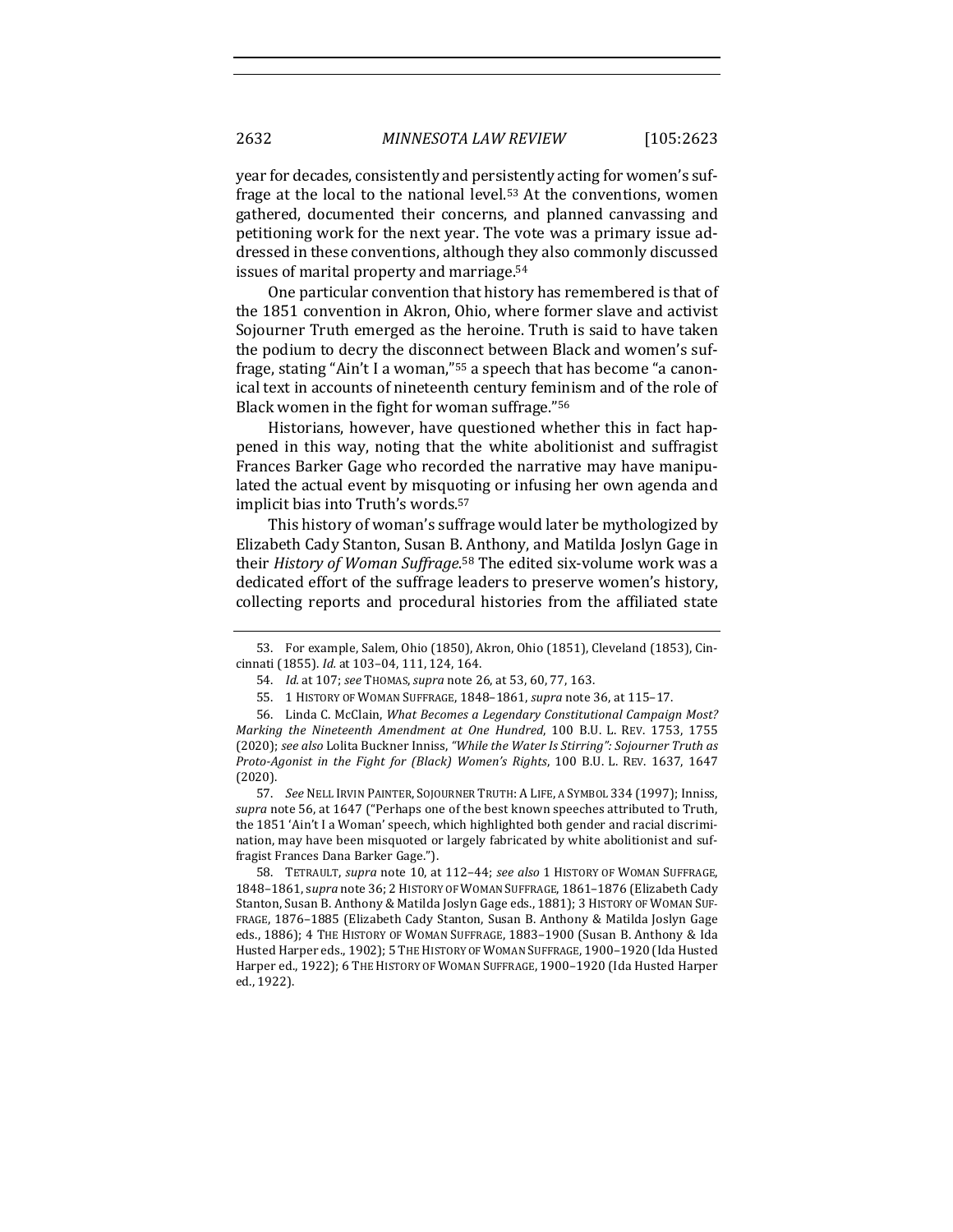suffrage groups.<sup>59</sup> For women's history was otherwise excluded from mainstream history, a history dominated by military and political history of great men and great wars.<sup>60</sup> Stanton and Anthony wanted to make sure that the great women's political movement was not forgotten, and that it was appropriately revered.<sup>61</sup> Yet the *History of Woman Suffrage* also changes history by what it left out. It omitted many of the Black women leaders of the movement and those outside the immediate network of the editors working in rival, conservative suffrage organizations.

After the Civil War, the vote emerged as the key civil right and distinction of citizenship. Reconstruction and the Civil Rights Amendments focused the national conversation on federal constitutional change, and particularly on the power of the vote prioritized in the Fifteenth Amendment.<sup>62</sup> Women's rights advocates were drawn into this constitutional debate, forced to narrow their focus and prioritize the national dialogue on suffrage. $63$  While thus elevating the movement for women's right to vote, it also diminished the broader feminist movement for women's citizenship and civil rights expansively envisioned at Seneca Falls.<sup>64</sup>

#### II. SCHISM OVER THE CONSTITUTION: DOUSING THE FLAMES OF FEMINISM

Following the Civil War, the unified reformers and universal suffrage movement disintegrated.<sup>65</sup> The focus of the Civil War and Reconstruction on racial equality, at least for men, directed reformers efforts solely to Black suffrage.<sup>66</sup> Abolitionists championed Black suffrage only, claiming this was "the Negro's hour," and abandoning their past commitment to universal suffrage and women's rights.<sup>67</sup>

<sup>59.</sup> *See* sources cited *supra* note 58.

<sup>60.</sup> See generally Gerda Lerner, *Placing Women in History: Definitions and Challenges*, 3 FEMINIST STUD. 5 (1975) (discussing the early stages of development of "women's history as an independent field" in the 1970s).

<sup>61.</sup> 1 HISTORY OF WOMAN SUFFRAGE, 1848–1861, *supra* note 36, at 7; *see* TETRAULT, *supra* note 10, at 4, 9, 112-13.

<sup>62.</sup> DUBOIS, *supra* note 42, at 54.

<sup>63.</sup> Thomas, *supra* note 19, at 351.

<sup>64.</sup> *Id.* at 352 ("As Stanton later recalled, the vote was not the central idea of Seneca Falls, but rather 'the social wrongs of my sex occupied altogether the larger place' in the early movement.").

<sup>65.</sup> DUBOIS, *supra* note 42, at 54-55.

<sup>66.</sup> *Id.* at 59.

<sup>67.</sup> DUDDEN, *supra* note 37, at 8.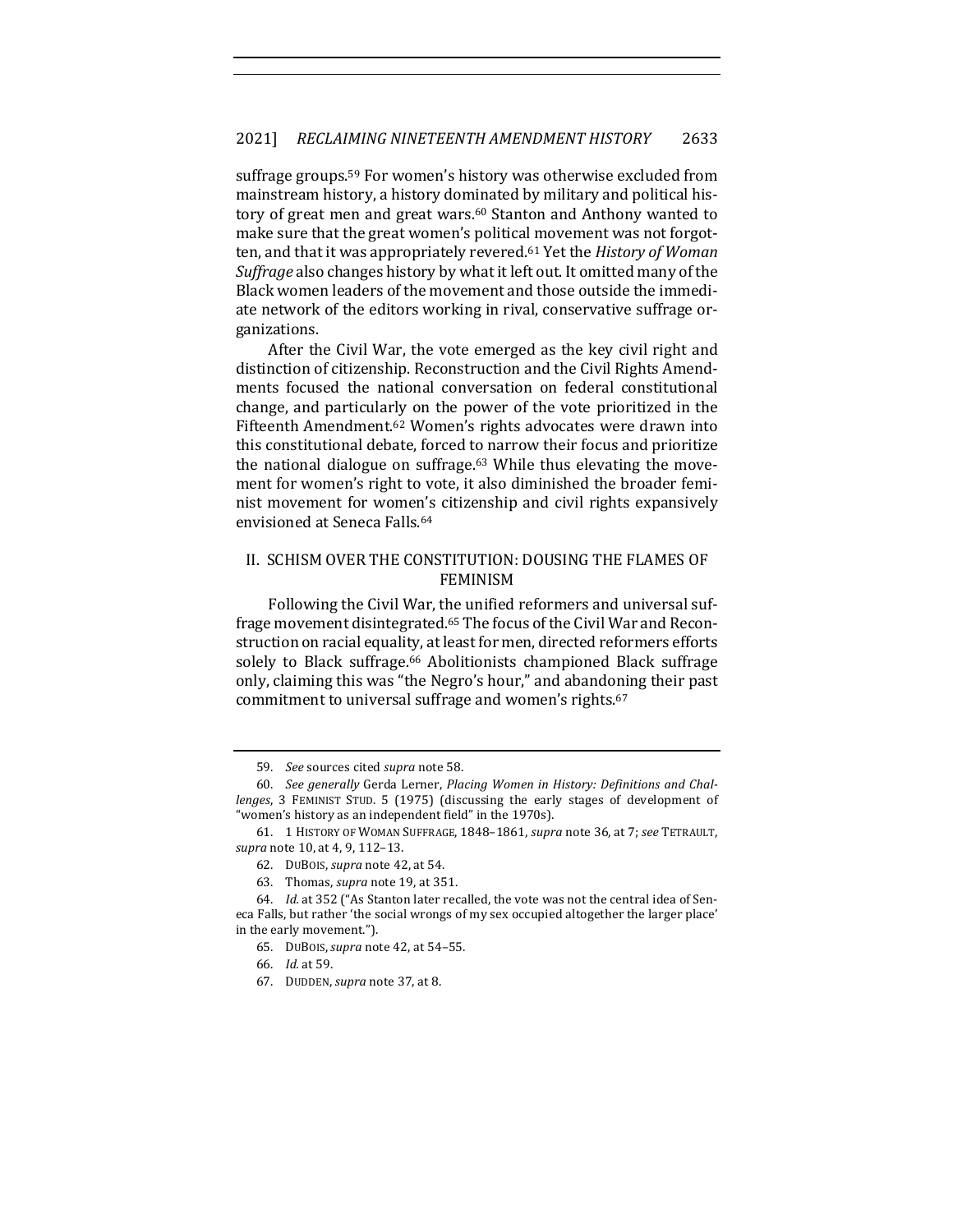The Civil Rights Amendments embodied this narrowed definition of human rights. The Fifteenth Amendment, passed in 1870, provided that the vote "shall not be denied or abridged  $\dots$  on account of race."68 A proposed universal suffrage amendment submitted to Congress in December 1868 by Senator Samuel Pomeroy of Kansas had been quickly tabled.<sup>69</sup> The Fourteenth Amendment, passed in 1868, protected privileges and immunities of citizenship, and guaranteed due process and equal protection.<sup>70</sup> But section 2 of the Fourteenth Amendment also enforced the right to vote in both federal and state elections by counting only "male inhabitants" and "male citizens."71

Women's rights advocates decried the new insertion of the word male into the Constitution and the creation of what Elizabeth Cady Stanton called an "aristocracy of sex" in its hierarchy privileging men's citizenship.<sup>72</sup> Stanton felt so betrayed by her former colleagues that she left the abolition movement, and she and Anthony formed their own National Woman Suffrage Association (National Association) in May 1869.<sup>73</sup> "But standing alone," they said, "we learned our power."<sup>74</sup> The National Association opposed the Fifteenth Amendment due to its

But when the right to vote at any election for the choice of electors for President and Vice President of the United States, Representatives of Congress, the Executive and Judicial officers of a State, or the members of the Legislature thereof, is denied to any of the *male* inhabitants of such State, being twentyone years of age, and citizens of the United States, or in any way abridged, except for participation in rebellion, or other crime, the basis of representation therein shall be reduced in the proportion which the number of such *male* citizens shall bear to the whole number of *male* citizens twenty-one years of age in such State.

Id. § 2 (emphasis added).

72. 2 HISTORY OF WOMAN SUFFRAGE, 1861–1876, *supra* note 58, at 324, 335; *see*  LAUREN E. FREE, SUFFRAGE RECONSTRUCTED: GENDER, RACE, AND VOTING RIGHTS IN THE CIVIL WAR ERA  $2-3$  (2015) (discussing the Fourteenth Amendment's gendered language); 2 THE SELECTED PAPERS OF ELIZABETH CADY STANTON AND SUSAN B. ANTHONY, *supra* note 9, at xxiii-xxiv ("Advocates of universal suffrage coined the phrase, 'an aristocracy of sex,' to express their belief that the basic precepts of American government had been violated. A 'genuine Republic' would not have created dominant and subordinate categories of citizenship for men and women.").

73. 2 HISTORY OF WOMAN SUFFRAGE, 1861-1876, *supra* note 58, at 400-01; DUDDEN, *supra* note 37, at 180.

74. 2 HISTORY OF WOMAN SUFFRAGE, 1861-1876, *supra* note 58, at 267.

<sup>68.</sup> U.S. CONST. amend. XV, § 1.

<sup>69.</sup> *Timeline*, *supra* note 12. The proposed universal suffrage amendment would have provided that "[t]he basis of suffrage in the United States shall be that of citizenship, and all native or naturalized citizens shall enjoy the same rights and privileges of the elective franchise." Id.

<sup>70.</sup> U.S. CONST. amend. XIV.

<sup>71.</sup> Section 2 of the Fourteenth Amendment provides: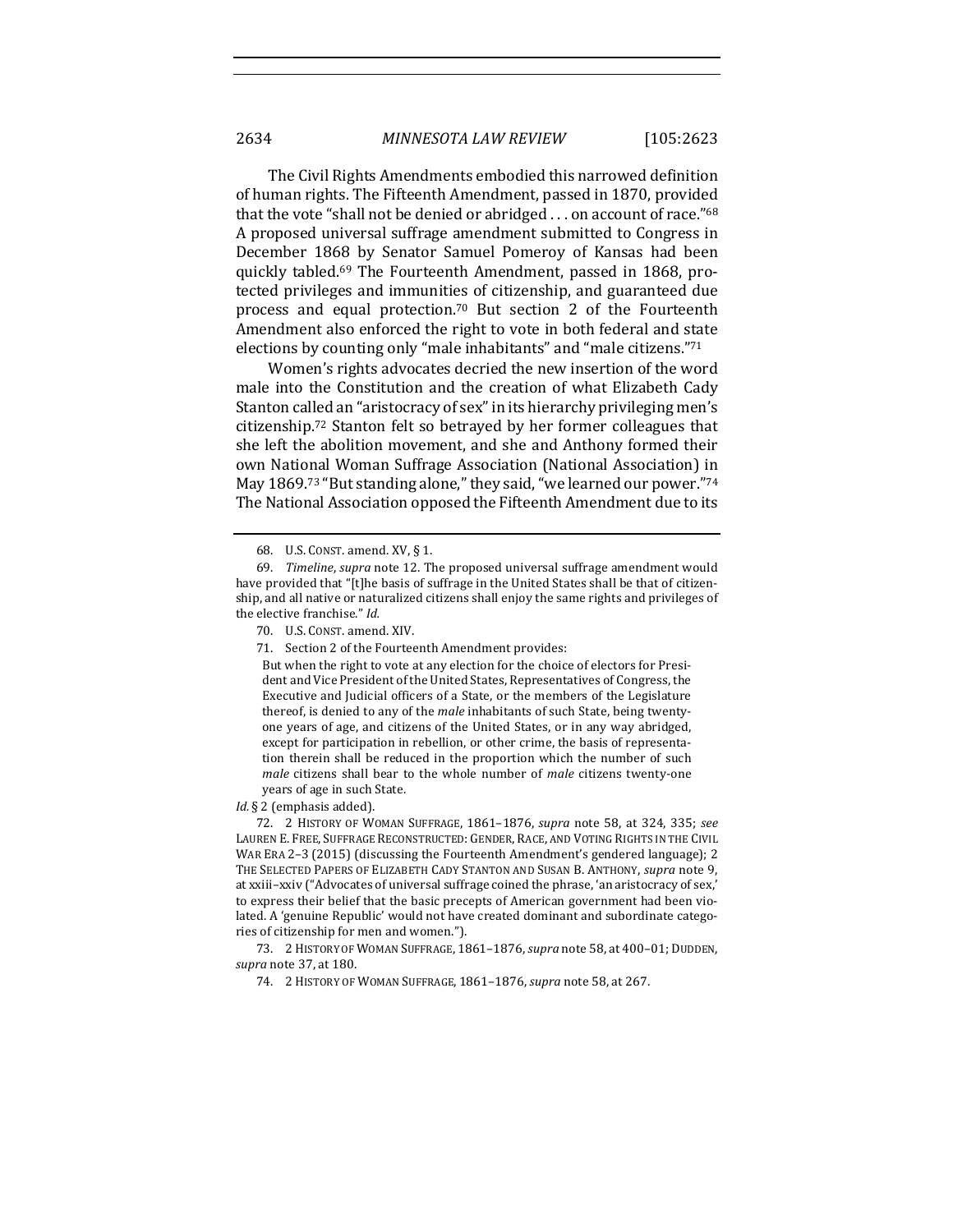exclusion of women and lobbied against the amendment even though they and their members uniformly endorsed Black suffrage generally.75

Stanton's willingness to resort to racist extremes in her outrage led to further division between the formerly allied suffragists and abolitionists.<sup>76</sup> In challenging the Fifteenth Amendment, Stanton said that while white women had been staunch supporters of "freedom for the Negro," the "Negro was no longer the 'lowest in the scale of being'" and that it "becomes a serious question whether we had better stand aside and see 'Sambo' walk into the kingdom first."77 Elsewhere she expressed outrage that "lower orders" of uneducated men like "Patrick and Sambo and Hans and Yung Tung" would legislate for white women.<sup>78</sup> Black leaders called out Stanton and Anthony for their denigration of Black men and their dismissal of Black voting rights, while others like Frances W. Harper, Mary Church Terrell, and anti-lynching activist Ida B. Wells-Barnett continued to affiliate with the National Association.<sup>79</sup> "Yet the race-gender split of 1869 cannot simply be explained as a product of racism among white feminists, although racism there was, and plenty of it."80 For it was the broader political and legal movement that discounted and abandoned women's rights that contributed to the divorce.<sup>81</sup>

In response, Lucy Stone and her husband Henry Blackwell formed the competing American Woman Suffrage Association (American Association) that same year.<sup>82</sup> The American Association worked

79. *See* LOUISE MICHELE NEWMAN, WHITE WOMEN'S RIGHTS: THE RACIAL ORIGINS OF FEMINISM IN THE UNITED STATES 5 (1999); TERBORG-PENN, *supra* note 44, at 8; ANGELA Y. DAVIS, WOMEN, RACE & CLASS, 83 (1981); Christine Stansell, *Missed Connections: Aboli*tionist Feminism in the Nineteenth Century, in ELIZABETH CADY STANTON: FEMINIST AS THINKER, *supra* note 78, at 32.

- 80. DUDDEN, *supra* note 37.
- 81. *Id.* at 3–12.

82. DUBOIS, *supra* note 42, at 195-96; TETRAULT, *supra* note 10, at 34. *See generally* Andrea Moore Kerr, White Women's Rights, Black Men's Wrongs, Free Love, Blackmail, and the Formation of the American Woman Suffrage Association, in ONE WOMAN, ONE VOTE: REDISCOVERING THE WOMAN SUFFRAGE MOVEMENT, *supra* note 15, at 61-78.

<sup>75.</sup> *Id.* at 314-19, 334-38; DUDDEN, *supra* note 37, at 166, 168-69.

<sup>76.</sup> DUDDEN, *supra* note 37, at 3, 166-70.

<sup>77.</sup> E. Cady Stanton, *This Is the Negro's Hour*, NAT'L ANTI-SLAVERY STANDARD, Dec. 30, 1865.

<sup>78.</sup> E.C.S., Manhood Suffrage, REVOLUTION, Dec. 24, 1868, at 392; see also Elizabeth Cady Stanton, Anniversary of American Equal Rights Association: Address of Elizabeth Cady Stanton, *in* REVOLUTION, May 13, 1869, at 289, 290-91; Michele Mitchell, "Lower *Orders," Racial Hierarchies, and Rights Rhetoric*, *in* ELIZABETH CADY STANTON: FEMINIST AS THINKER 128, 137 (Ellen Carol DuBois & Richard Cándida Smith eds., 2007).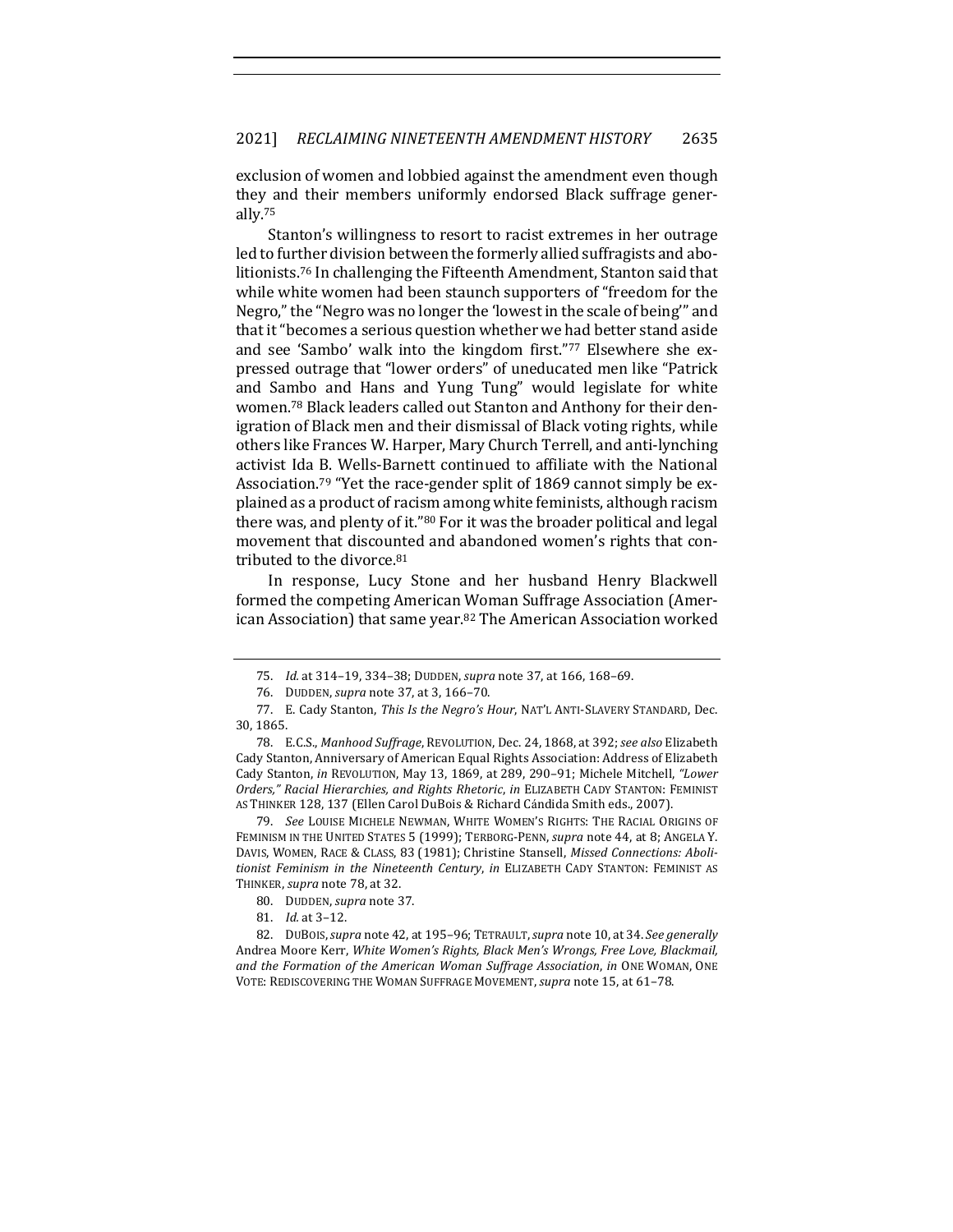first for Black suffrage, turning to women's suffrage only after ratification of the Fifteenth Amendment.<sup>83</sup> It also disagreed with the National Association on process, allowing men in leadership, prioritizing state campaigns, and conservatively opposing the National's more radical agenda of marriage and divorce equality.<sup>84</sup> The rival organizations were fueled by personal animosities, complicating the tensions and slowing down the progress.<sup>85</sup>

Given the constitutional focus on voting, suffrage emerged after the Civil War as the key hallmark of political citizenship and civil equality.<sup>86</sup> Federal, not state law, became the primary guarantor of civil rights, and the Constitution the avenue for those rights. $87$  Stanton's proposed Sixteenth Amendment advanced in 1869 was intended to be a part of this greater constitutional movement.<sup>88</sup> Necessitated by the textual gender gaps of the Fourteenth and Fifteenth Amendments, women's right to vote was still envisioned as part of the second reconstruction of the Constitution that emphasized the individual rights of citizenship, equality, and liberty.<sup>89</sup> The women's suffrage amendment has only failed to be appreciated as part of this larger constitutional reconstruction because it took another fifty years before it was passed, long after the Reconstruction era.

At the same time, suffrage leaders affiliated with the National Association crafted a new strategy called the "New Departure."<sup>90</sup> This approach departed from the prior strategies of a federal suffrage amendment and state-by-state campaigns and instead focused on a legal argument of existing citizenship guaranteed under the new 1868 privileges and immunities clause of the Fourteenth Amendment.<sup>91</sup> The women argued that the plain text of the Fourteenth Amendment protected the "privileges or immunities of citizens of the United States"92

- 87. FONER, *supra* note 8, at xx, 11.
- 88. Hamlin, *supra* note 8, at 103.

<sup>83.</sup> DUBOIS, *supra* note 42, at 198.

<sup>84.</sup> *See id.* at 195–200 (describing the American Association's strategies and how they contrasted with the National Association).

<sup>85.</sup> *See* TETRAULT, *supra* note 10, at 7 ("Battles over the relationship of black men's suffrage and women's suffrage divided activists in an acrimonious split that would last the rest of the century.").

<sup>86.</sup> *See supra* text accompanying notes 62-63.

<sup>89.</sup> DUBOIS, *supra* note 42, at 62. *See generally* FONER, *supra* note 10 (recounting the Reconstruction amendments and the universal suffrage movement).

<sup>90.</sup> DUBOIS, *supra* note 5, at 85.

<sup>91.</sup> 2 HISTORY OF WOMAN SUFFRAGE, 1861–1876, *supra* note 58, at 407, 520; *see also* Adam Winkler, *A Revolution Too Soon: Woman Suffragists and the "Living Constitution*,*"* 76 N.Y.U. L. REV. 1456, 1476 (2001).

<sup>92.</sup> *See U.S. CONST. amend. XIV, § 1.*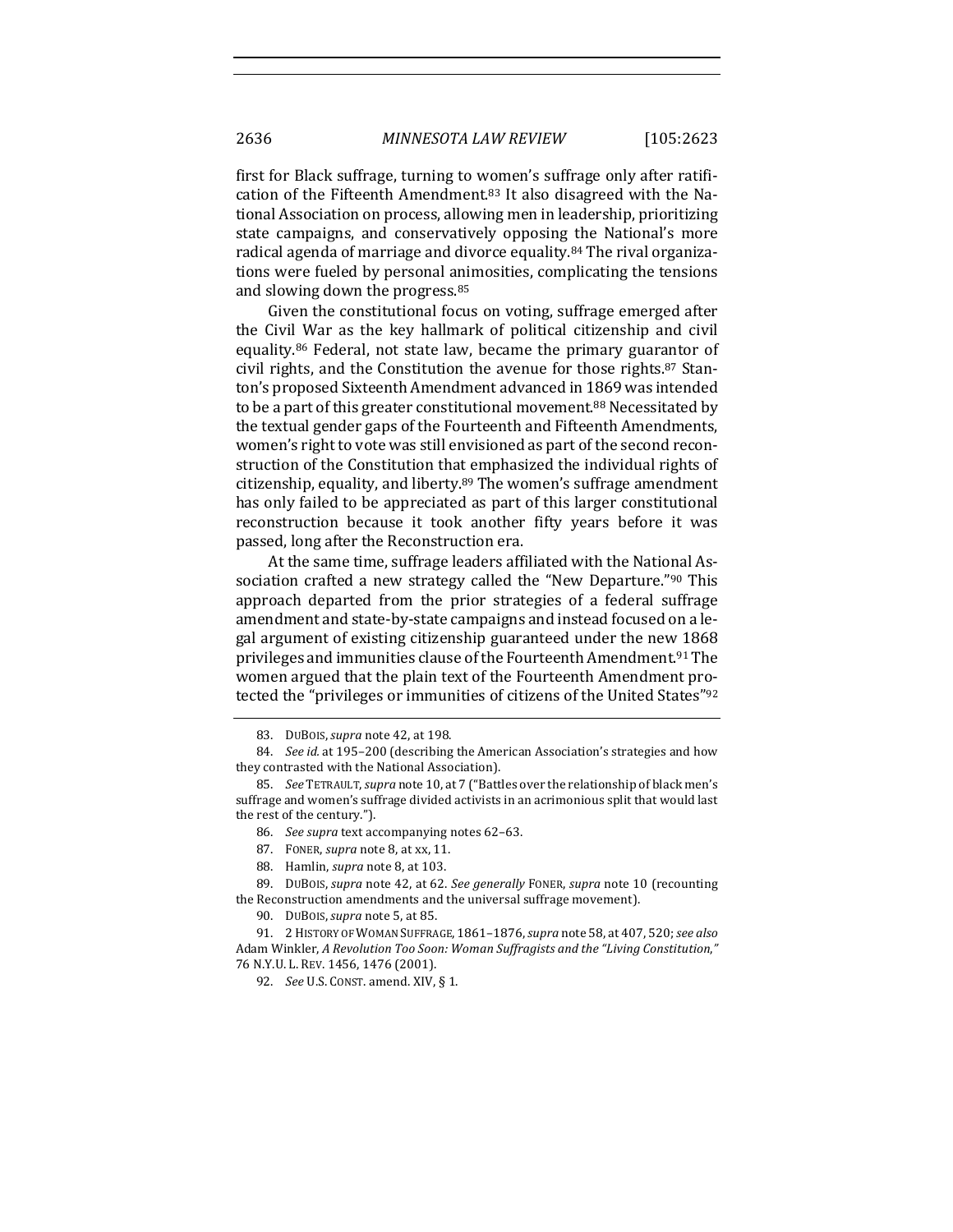which included voting as the key privilege of citizenship and as interpreted within the analogous text of Article IV of the Constitution regarding state citizenship rights.<sup>93</sup> On the basis of this authority, many women nationwide went to the polls and attempted to vote.<sup>94</sup>

The most famous was Susan Anthony, who was arrested for illegal voting.<sup>95</sup> Anthony's case, however, would not be the legal test case as initially hoped, because an unusual procedural ruling by the trial judge refusing to enforce the criminal penalty cut off the opportunity for appeal and review.<sup>96</sup>

Instead, Virginia Minor became the test case in the U.S. Supreme Court. In *Minor v. Happersett*, the Court agreed that women were citizens, a proposition that had been in question.<sup>97</sup> However, it held the privileges and immunities of *federal* citizenship do not include the right to vote.<sup>98</sup> The right to vote, it held, was a right of state citizenship and thus was not protected by the Fourteenth Amendment.<sup>99</sup> The Court rejected what seemed plainly obvious to the women—that the privileges and immunities clause of the Fourteenth Amendment was intended to alter the original constitutional compact by shifting protection of civil rights like voting from the states to the federal government because the states had proven they could not be trusted to do so.100

94. CARRIE CHAPMAN CATT & NETTIE ROGERS SHULER, WOMAN SUFFRAGE & POLITICS: THE INNER STORY OF THE SUFFRAGE MOVEMENT 85 (Dover Publ'ns Inc. 2020) (1923).

95. United States v. Anthony, 24 F. Cas. 829 (C.C.N.D.N.Y. 1873) (No. 14,459); see ANN D. GORDON, FED. JUD. CTR., THE TRIAL OF SUSAN B. ANTHONY 1 (2005), https://www.fjc .gov/history/cases/famous-federal-trials/us-v-susan-b-anthony-fight-womens -suffrage [https://perma.cc/6ETU-ZFA8]; see also DUBOIS, supra note 5, at 98-100.

96. DUBOIS, *supra* note 5, at 100.

97. 88 U.S. 162, 165, 169-70 (1874).

98. *Id.* A few lower courts had similarly rejected the privileges and immunities theory, following the lead of an 1871 House Judiciary report by Fourteenth Amendment drafter John Bingham stating that the amendment was not intended to grant women suffrage. DuBois, *supra* note 33, at 857; 2 HISTORY OF WOMAN SUFFRAGE, 1861-1876, *supra* note 58, at 461-63.

99. *See also* Bradwell v. Illinois, 83 U.S. (16 Wall.) 130, 138-39 (1873) (rejecting argument that Fourteenth Amendment privileges and immunities clause protects married woman's right to practice law).

100. *See* Slaughter-House Cases, 83 U.S. (16 Wall.) 36, 52–53 (1873) (explaining that the Fourteenth Amendment privileges and immunities clause "struck at, and forever destroyed" state-only citizenship and instead incorporated the idea of national

<sup>93.</sup> Siegel, *supra* note 1, at 971-72. They relied on *Corfield v. Coryell*, 6 F. Cas. 546 (C.C.E.D. Pa. 1823), which found the elective franchise to be one of the privileges and immunities of state citizenship protected against infringement by other states under Article IV of the Constitution. DuBois, *supra* note 33, at 852; 2 HISTORY OF WOMAN SUF-FRAGE, 1861-1876, *supra* note 58, at 453.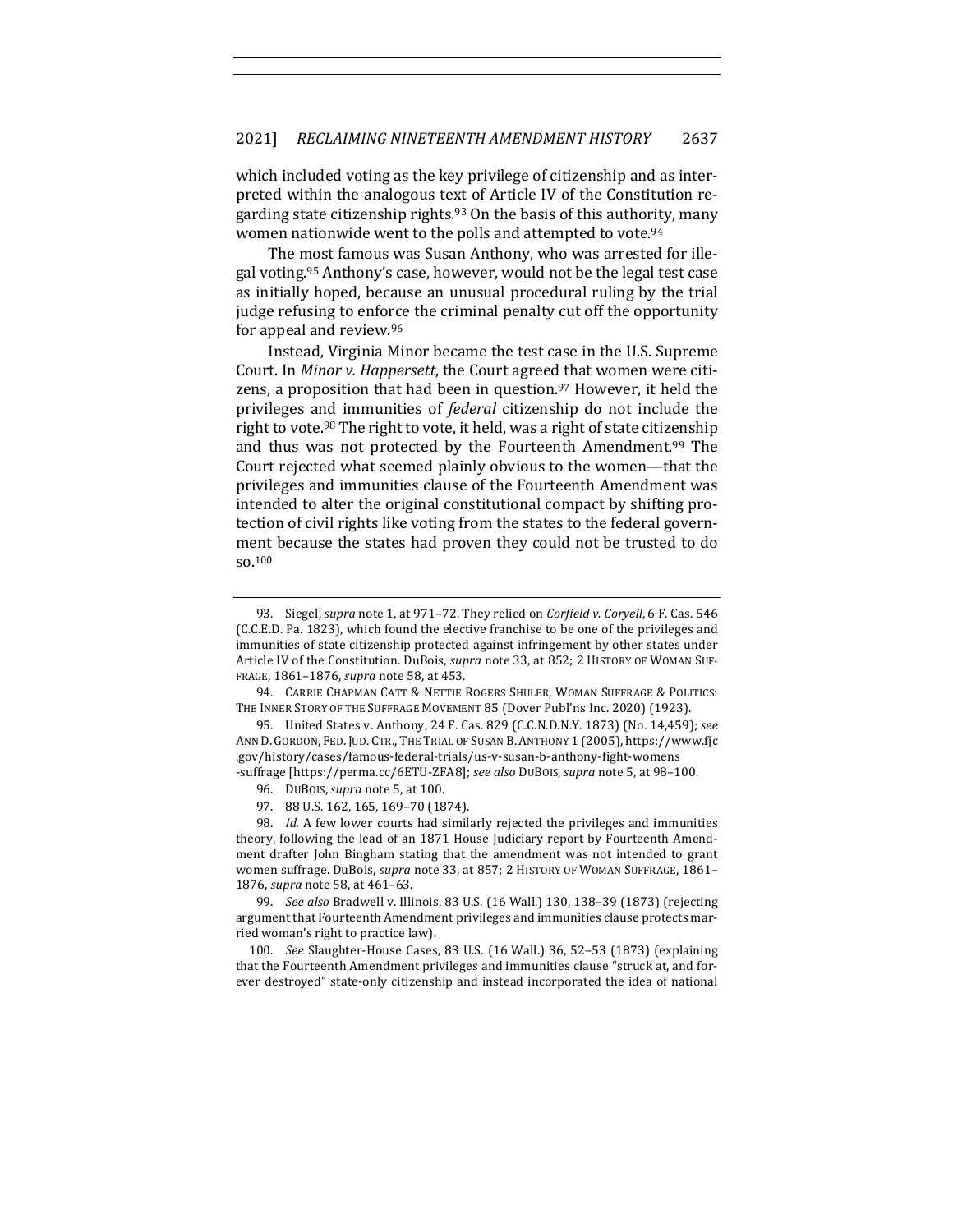The division between the American and National Associations was further entrenched by the integration of the conservative, alcohol prohibition group, the Woman's Christian Temperance Union (WCTU).<sup>101</sup> The WCTU supported women's right to vote as a way to bring women's moral superiority into the corrupt political arena of lawmaking and sought to elevate women's domestic role in the family and the larger family of society.<sup>102</sup> These maternalists reified women's mothering role and women's biological and caregiving difference. They stood in stark contrast to the radical feminists of the National organization, who challenged women's subordinate role in the family and society, gendered social norms and systems, and sought formal equality for women. The WCTU, however, brought with it a significant increase in numbers of supporters, greater visibility, and more financial backing.<sup>103</sup> Eventually, the National and American suffrage organizations merged into one, becoming the National American Woman's Suffrage Association (NAWSA) in 1890.<sup>104</sup> Yet, even as this broader consensus among women expanded the suffrage movement, it contracted the feminist promise of the movement for broader equal rights.<sup>105</sup> The vote became the only ground of consensus among the diverse range of women, coalescing at the lowest common denominator of the vote, silencing other important demands from Seneca Falls.106

#### III. STATE STRATEGIES: KEEPING THE EMBERS BURNING

The women's suffrage movement renewed its focus on state-bystate efforts, forced back to that strategy by the Supreme Court's decision in *Minor* and the leadership of the American suffrage organization. "[The] state-by-state effort spun the main thread of suffrage activity," and the galvanizing refrain had been to "[w]in more States to

citizenship because of "an apprehension of a destructive faculty in State governments" and to place the states under the "oversight and restraining and enforcing hand of Congress").

<sup>101.</sup> DUBOIS, *supra* note 5, at 106-12; Carolyn DeSwarte Gifford, *Frances Willard* and the Woman's Christian Temperance Union's Conversion to Woman Suffrage, in ONE WOMAN, ONE VOTE: REDISCOVERING THE WOMAN SUFFRAGE MOVEMENT, *supra* note 15, at 117. See generally RUTH BORDIN, WOMAN AND TEMPERANCE: THE QUEST FOR POWER AND LIB-ERTY, 1873–1900 (1990).

<sup>102.</sup> DUBOIS, *supra* note 5, at 109-10.

<sup>103.</sup> *Id.* at 106-07.

<sup>104.</sup> TETRAULT, *supra* note 10, at 159-60.

<sup>105.</sup> Thomas, *supra* note 21 (manuscript at 12).

<sup>106.</sup> *Id.*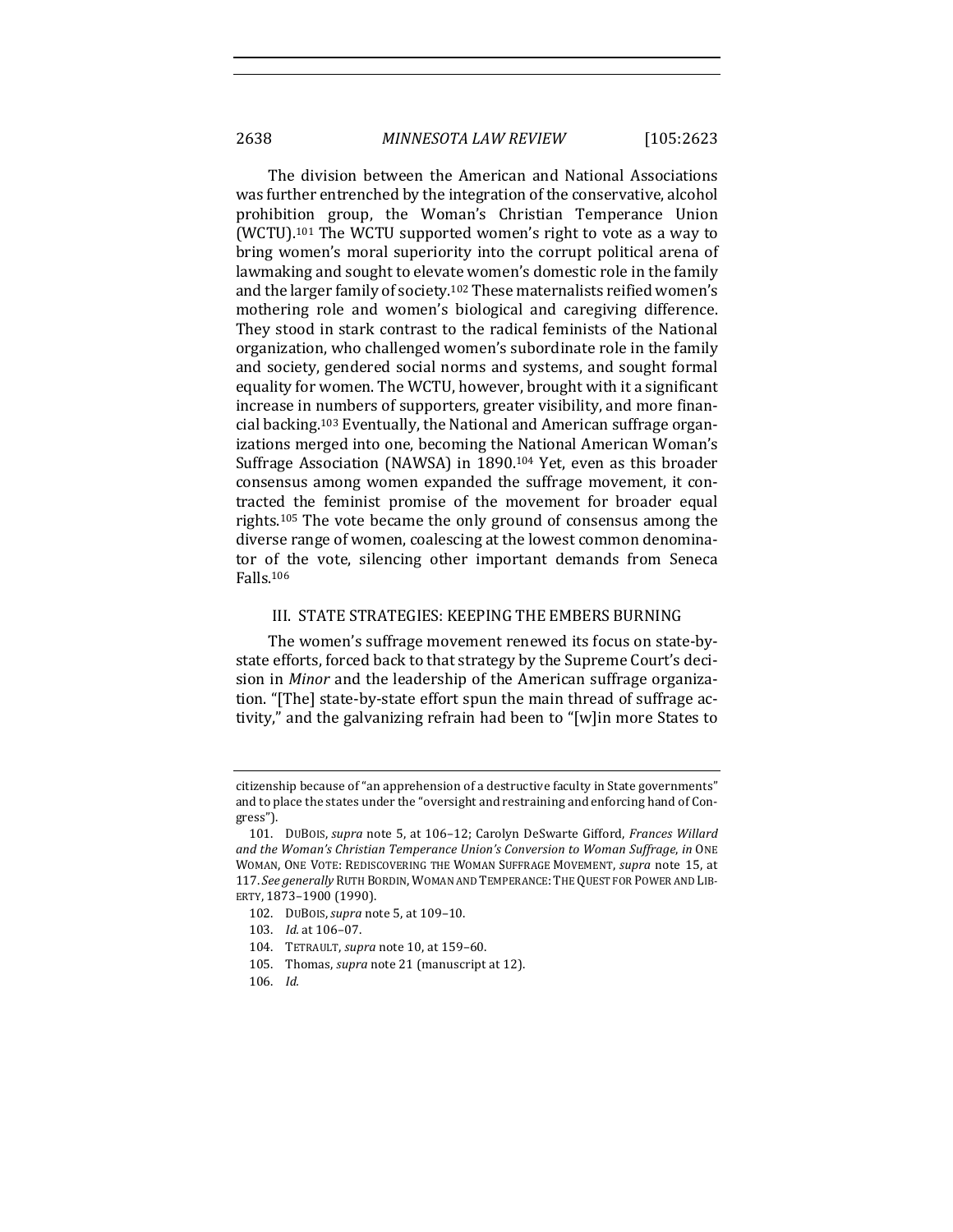full woman suffrage." $107$  This state approach, however, would prove to be a slow, glacial process with little to show for it after forty years.

One of the "most ambitious and consequential of these statelevel" campaigns was Kansas in  $1867<sup>108</sup>$  The American Equal Rights Association, a group of both Black and white feminist-abolitionists seeking universal suffrage rights for all, optimistically targeted the new territory.<sup>109</sup> Elizabeth Cady Stanton and Susan B. Anthony campaigned on the ground across the state.<sup>110</sup> Despite the supposed unified interests, the suffrage question was split into two constitutional provisions in Kansas—one for Black suffrage and one for women's suffrage.<sup>111</sup> The reformers thus found themselves working against each other. Both failed.<sup>112</sup>

Animosities over the campaign and finances began the split between Stanton and Anthony and the abolitionists.<sup>113</sup> It led Stanton and Anthony to seek their own voice and leadership apart from the abolitionists, culminating in their own national suffrage organization and newspaper, *The Revolution*.<sup>114</sup> Indeed, they shocked their reformer colleagues by financing their paper through George Train, a wealthy promoter and showman, known for his vocal racism.<sup>115</sup> Stanton replied only that she would "accept aid from the devil himself" in order to use her own standards and vehicle for the women's rights cause.<sup>116</sup> The Revolution survived for only three years, done in by limited finances once Train was arrested and deported to Ireland.

Women's suffrage activism then entered a period of several decades that historians have labelled "the doldrums."<sup>117</sup> Energy, efforts, and public appeal of suffrage waned as the marathon work of activism produced little results. New suffrage leaders like NAWSA's president

115. DUBOIS, *supra* note 5, at 66-67. Train was "America's Champion Crank" who made and lost fortunes in shipping and streetcars. He lived an eccentric, sensational life and dabbled in presidential politics. Just a year into *The Revolution*, he was extradited to Ireland and sentenced for aiding the Irish rebels. GRIFFITH, *supra* note 34, at 129–30, 133.

116. GRIFFITH, *supra* note 34, at 131.

117. Marjorie Spruill Wheeler, *A Short History of the Woman Suffrage Movement in* America, in ONE WOMAN, ONE VOTE: REDISCOVERING THE WOMAN SUFFRAGE MOVEMENT, su*pra* note 15, at 1, 14.

<sup>107.</sup> CATT & SHULER, *supra* note 94, at 216.

<sup>108.</sup> DUBOIS, *supra* note 5, at 61-69.

<sup>109.</sup> *Id.* at 61; TETRAULT, *supra* note 10, at 19-20.

<sup>110.</sup> DUBOIS, *supra* note 5, at 66.

<sup>111.</sup> DUBOIS, *supra* note 42, at 77-102.

<sup>112.</sup> DUBOIS, *supra* note 5, at 68.

<sup>113.</sup> DUBOIS, *supra* note 42, at 99-100.

<sup>114.</sup> *Id.* at 103.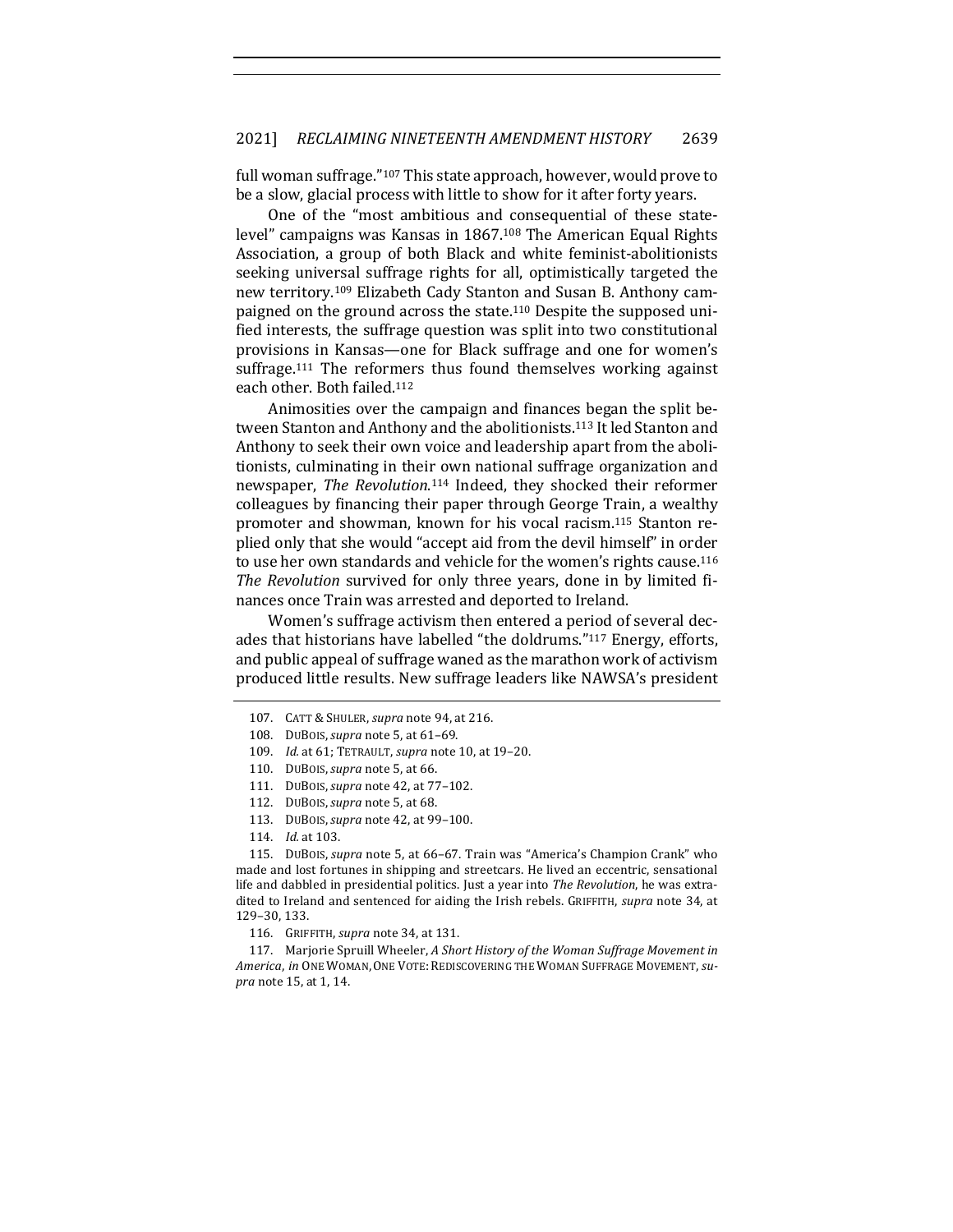Carrie Chapman Catt and Harriot Stanton Blatch (Elizabeth Cady Stanton's daughter) worked to reinvigorate and rebuild suffrage membership and image.<sup>118</sup> They recruited society women, college women, working-class factory women, progressives and socialists—all in efforts to rebuild their movement and expand their constituencies.<sup>119</sup>

By 1900, after thirty years of organized effort, only four states had passed full suffrage for women: Wyoming (1869), Utah (1870), Colorado (1893), and Idaho (1896).<sup>120</sup> But the tide began to turn faster after 1910. From 1910 to 1912, six more states gained full suffrage, raising the total to ten states.<sup>121</sup> This so-called success in the West in the newer states of the western territory has been attributed to these states' more progressive pioneering spirit and the openness of their less-entrenched political parties.<sup>122</sup> Other factors contributing to success in the West were the better mobilization of the women's suffrage movements and the social blur between the public and private spheres on the frontier where women were more likely to be active as homesteaders and in higher education.<sup>123</sup>

More generally, women's suffragists had better success in securing partial suffrage for municipal or school board elections. Kentucky was one of the first states to pass school board suffrage, passing it in

121. The next states to grant women full suffrage were Washington (1910), California (1911), Oregon (1912), Kansas (1912), and Arizona (1912). *See* Wheeler, *supra* note 117, at 11.

<sup>118.</sup> *Id.* at 14-15.

<sup>119.</sup> Id. at 14-16; Ellen Carol DuBois, Working Women, Class Relations, and Suffrage *Militance: Harriot Stanton Blatch and the New York Woman Suffrage Movement, 1894–* 1909, in ONE WOMAN, ONE VOTE: REDISCOVERING THE WOMAN SUFFRAGE MOVEMENT, *supra* note 15, at 221, 223-27.

<sup>120.</sup> Wheeler, *supra* note 117, at 9, 11; Beverly Beeton, *How the West Was Won for Woman Suffrage, in* ONE WOMAN, ONE VOTE: REDISCOVERING THE WOMAN SUFFRAGE MOVE-MENT, *supra* note 15, at 99, 100. The Wyoming Territory passed women's suffrage in 1869 and passed it again in 1890 when it became a state. Utah passed women's suffrage in 1870, but women were stripped of their right to vote by federal anti-polygamy laws of the Edmunds-Tucker Act aimed against the Mormon territory's polygamist practices until Utah entered the union as a non-polygamist state. See Wheeler, *supra* note 117, at 11.

<sup>122.</sup> REBECCA J. MEAD, HOW THE VOTE WAS WON: WOMAN SUFFRAGE IN THE WESTERN STATES, 1868-1914, at 1 (2004); Beeton, *supra* note 120, at 100; Holly J. McCammon & Karen E. Campbell, *Winning the Vote in the West: The Political Successes of the Women's Suffrage Movements, 1866-1919, 15 GENDER & SOC'Y 55, 59-66 (2001); Susan Schulten, The Crooked Path to Women's Suffrage*, N.Y. TIMES (June 4, 2019), https://www.nytimes .com/2019/06/04/opinion/the-crooked-path-to-womens-suffrage.html [https:// perma.cc/Z56H-YR22].

<sup>123.</sup> MEAD, *supra* note 122, at 1125; McCammon & Campbell, *supra* note 122, at 64–66.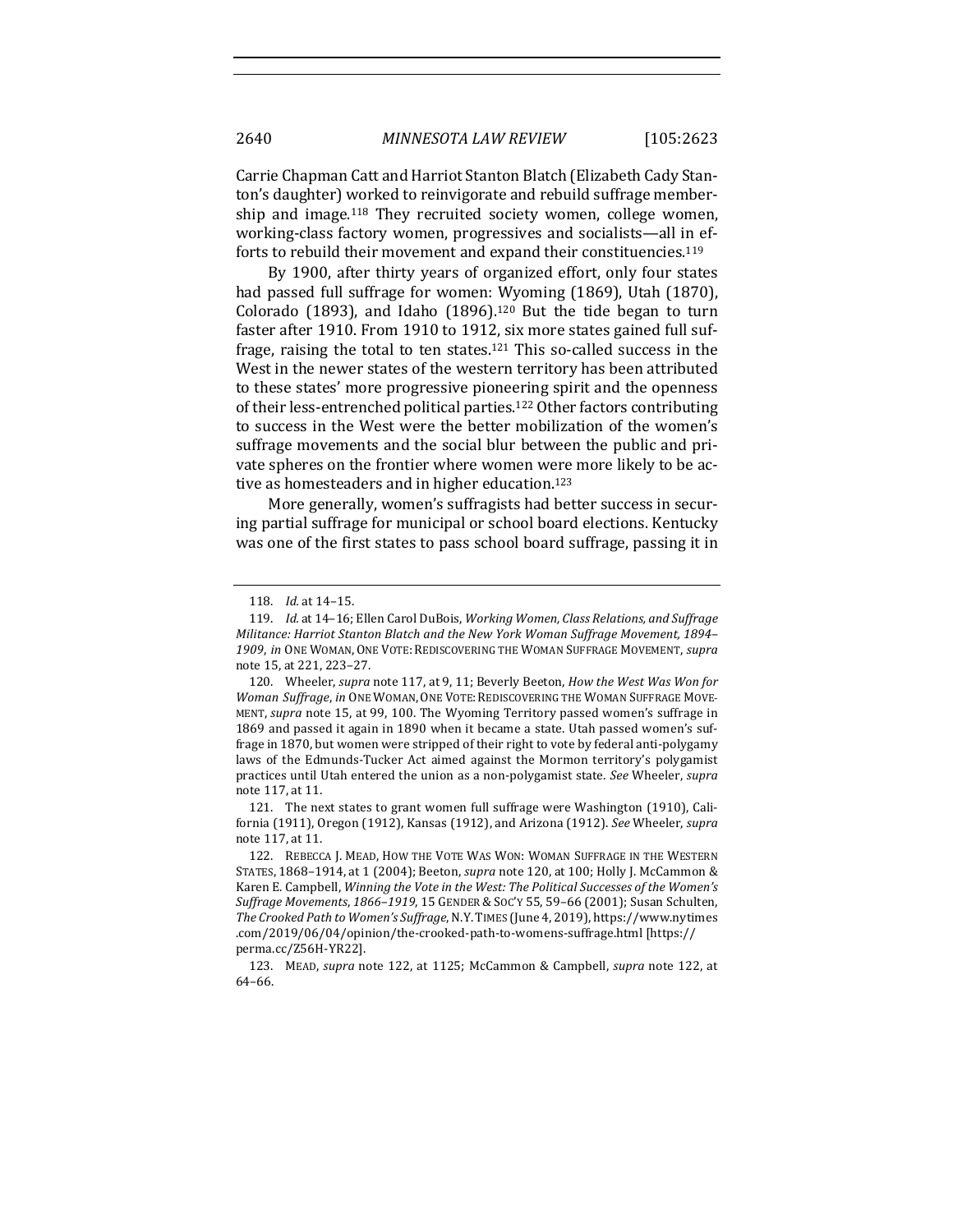1838.<sup>124</sup> School suffrage proved to a somewhat successful strategy nationwide as seventeen other states passed school suffrage.<sup>125</sup> There was social acceptance of the idea of women as well-suited to issues about children and school, although this proved counterproductive to demands for full suffrage. Kansas was also one of the first states to adopt municipal suffrage in 1887, allowing women to vote in the limited context of city elections.<sup>126</sup> However, a decision of the Michigan Supreme Court striking down its municipal suffrage law, finding no authority for the legislature to create a new class of voters, stymied municipal suffrage for many years.<sup>127</sup> Illinois proved the turning point in 1913 when its municipal suffrage law was upheld as constitutional by its highest court.<sup>128</sup> Ohio's municipal suffrage law was similarly upheld as constitutional by the Ohio Supreme Court a few years later.<sup>129</sup>

Building on this limited success in partial suffrage, advocates began to invest in a new strategy of presidential suffrage.<sup>130</sup> Presidential suffrage was initially the idea of Henry Blackwell, seeking to grant women the right to vote for presidential electors, and thus president, and thought initially to be less subject to referendum or legislative overruling.<sup>131</sup> Illinois was the first state to pass presidential suffrage

<sup>124.</sup> *See* KRADITOR, *supra* note 5, at 4.

<sup>125.</sup> The states were Kentucky (1838), Kansas (1861), Michigan (1875), Minnesota (1875), and thirteen more by 1890. *See id.*; State ex rel. Mills v. Bd. of Elections, 6 Ohio Cir. Dec. 36 (Ct. App. 1895), aff'd without decision, 47 N.E. 1114 (Ohio 1896) (upholding school board suffrage).

<sup>126.</sup> CATT & SHULER, *supra* note 94, at 180.

<sup>127.</sup> *Id.*; Coffin v. Bd. of Election Comm'rs , 56 N.W. 567, 569 (Mich. 1893).

<sup>128.</sup> Scown v. Czarnecki, 106 N.E. 276, 277, 302 (Ill. 1914); CATT & SHULER, *supra* note 94, at 180-82.

<sup>129.</sup> State ex rel. Taylor v. French, 117 N.E. 173, 177 (Ohio 1917).

<sup>130.</sup> CATT & SHULER, *supra* note 94, at 183.

<sup>131.</sup> DUBOIS, *supra* note 5, at 185-89. "Presidential suffrage" meant the right to vote for members of the Electoral College in each state, as set forth in Article II, section 1 of the federal Constitution authorizing the state legislature to determine the manner of appointing presidential electors. 4 THE SELECTED PAPERS OF ELIZABETH CADY STANTON AND SUSAN B. ANTHONY 209 (Ann D. Gordon ed., 2006); *see* CATT & SHULER, *supra* note 93, at 180 (noting that Rhode Island was the first state to propose women's presidential suffrage in 1892). Women's suffrage leaders also made an argument for federal suffrage, the right to vote in all federal elections including for members of Congress, based on Article I, sections 2 and 4 of the Constitution. Gordon, *supra* note 9, at 97-99. Suffragists utilized "all methods of trying to break men's monopoly of political power." *Id.*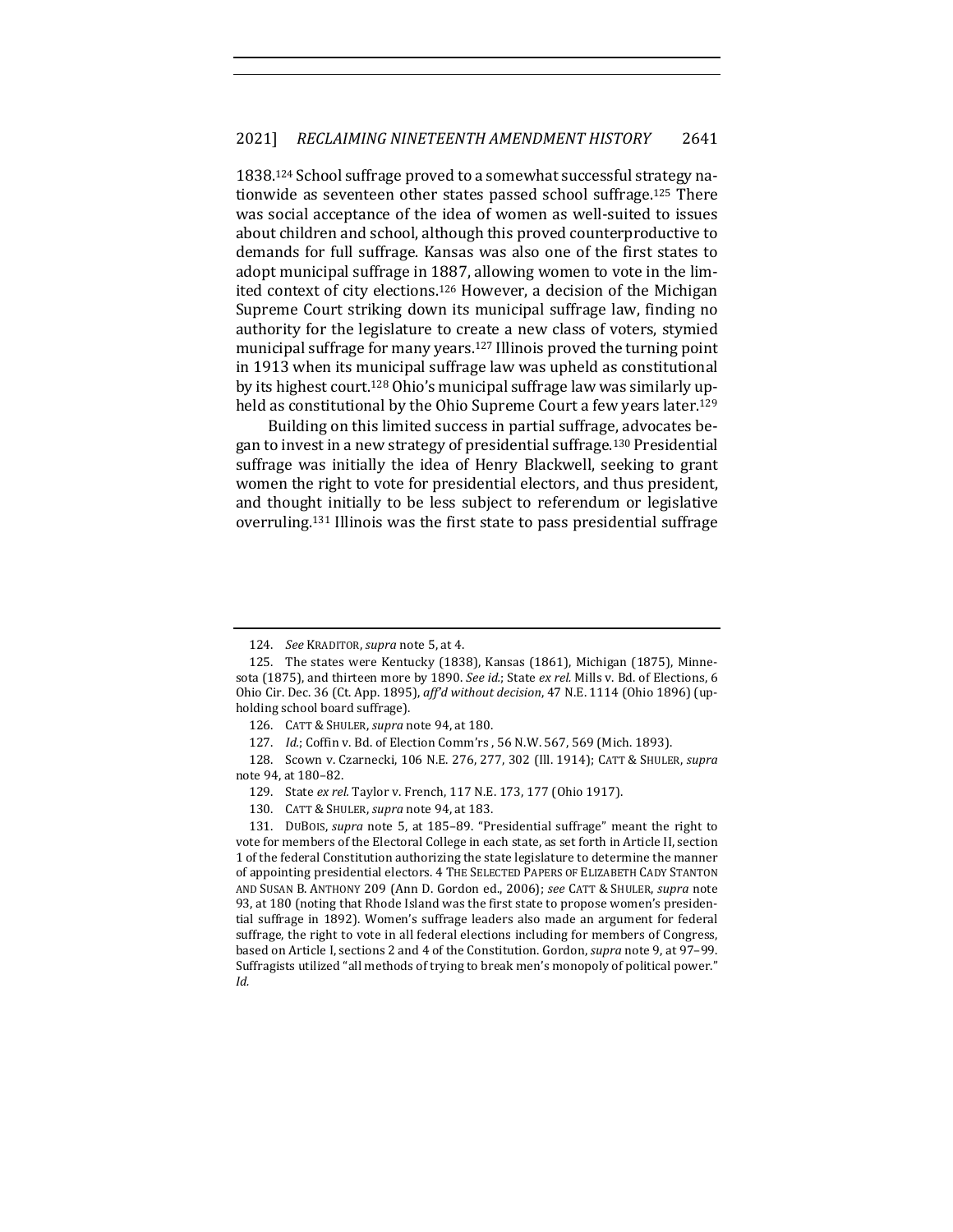in 1913, and five more states passed it in 1917, including North Dakota, Nebraska, Rhode Island, Indiana, and Ohio.<sup>132</sup> A referendum in Ohio, however, showed the weakness of this strategy.<sup>133</sup> There opponents challenged the passage of presidential suffrage, fueled by the deep pockets of anti-prohibition liquor interests. Florence Allen, later the first woman federal appellate judge and a key drafter of the presidential suffrage provision in Ohio, fought the referendum in court by challenging the many fraudulent signatures on the referendum ballots county by county.<sup>134</sup> But this effort was not enough, and the referendum went forward and overturned women's presidential suffrage by a majority of the male voters.

There was strong philosophical and financial opposition to women's suffrage. The primary funding and organization for the "antis" opposed to women's suffrage came from the liquor industry.<sup>135</sup>

Liquor manufacturers, businesses, and consumers feared that moralistic women, particularly women temperance voters, would pass national prohibition. However, Prohibition was enacted by men; the Eighteenth Amendment was adopted before women nationally gained the right to vote, passing Congress in 1917 and ratified by the states in 1919.<sup>136</sup> Others strongly opposed women's suffrage for the threat to marital harmony, believing it would disrupt the household, women's maternal role, and social gender norms.<sup>137</sup> And yet other vocal "antis" opposed women's suffrage because they believed it would trigger more progressive legislation like child labor laws, that women were too emotional or intellectually inferior to participate in such affairs, or because they believed that women could better direct their influence through public service work.<sup>138</sup>

<sup>132.</sup> Illinois (1913), North Dakota (1917), Nebraska (1917), Rhode Island (1917), Indiana (1917), Ohio (1917). *Appendix One*, in ONE WOMAN, ONE VOTE: REDISCOVERING THE WOMAN SUFFRAGE MOVEMENT, *supra* note 15, at 375-77.

<sup>133.</sup> CATT & SHULER, *supra* note 94, at 193-94.

<sup>134.</sup> Tracy A. Thomas, *The Jurisprudence of the First Woman Judge, Florence Allen:* Challenging the Myth of Women Judging Differently, 27 WM. & MARY J. RACE GENDER & Soc. JUST. (forthcoming 2021) (manuscript at 1, 15), https://ssrn.com/abstract= 3641736.

<sup>135.</sup> CATT & SHULER, *supra* note 94, at 125.

<sup>136.</sup> Hamlin, *supra* note 8, at 107; Mark Lawrence Schrad, *Why Do We Blame Women for Prohibition?*, POLITICO MAG. (Jan. 13, 2019), https://www.politico.com/ magazine/story/2019/01/13/prohibition-women-blame-history-223972 [https:// perma.cc/9THN-A2L5]. 

<sup>137.</sup> Siegel, *supra* note 1, at 978-81.

<sup>138.</sup> KRADITOR, *supra* note 5, at 14–28; Wheeler, *supra* note 117, at 15; Manuela Thurner, "Better Citizens Without the Ballot": American Anti-Suffrage Women and Their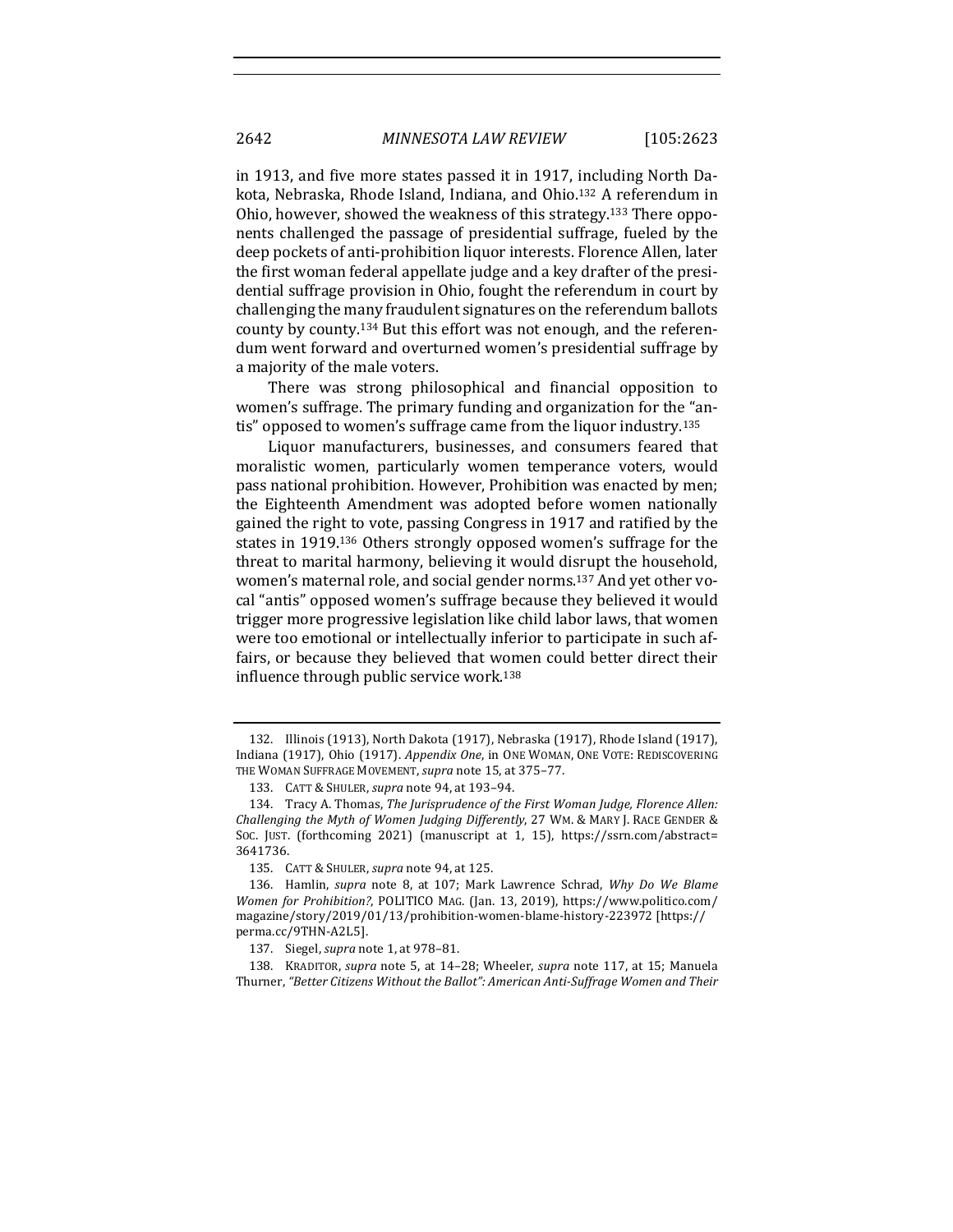By 1916, NAWSA returned to the federal constitutional amendment campaign. Officially, its leader, Carrie Chapman Catt, had adopted the "Winning Plan," consolidating organizational power and pursuing a concurrent strategy of both federal amendment and partial state suffrage.<sup>139</sup> She accelerated federal lobbying efforts, and directed state suffrage efforts to only those states where success was likely.<sup>140</sup> This dilution of effort, however, from fighting the suffrage battle on too many fronts, was challenged by the younger generation of suffragists. These women, led by Harriot Stanton Blatch and Alice Paul, demanded an intensification of concentrated effort on the federal amendment, and an end to the decades-long doldrums in which women's suffrage languished.<sup>141</sup> Paul renamed the federal proposal the "Susan B. Anthony Amendment" to pay tribute to its history while refocusing efforts on a federal campaign.<sup>142</sup>

#### IV. PUSHING THROUGH THE FIRE OF OPPOSITION

Alice Paul led a NAWSA committee, the Congressional Union, in its more militant efforts to generate public and political support for a federal woman's suffrage amendment.<sup>143</sup> When the older generation of suffragists represented by the old guard of Catt became embarrassed by these efforts, Paul broke off from the main women's suffrage organization and formed her own National Woman's Party (NWP).<sup>144</sup> Paul adopted tactics of publicity, parades, and protests, learned from the English militant suffrage women led by Emmeline Pankhurst.<sup>145</sup> One of the most well-known efforts was a parade in New York City, led by lawyer Inez Milholland on a white horse and followed by contingents of women dressed in white, the color of moral right, with yellow

143. Linda G. Ford, *Alice Paul and the Triumph of Militancy*, *in* ONE WOMAN, ONE VOTE: REDISCOVERING THE WOMAN SUFFRAGE MOVEMENT, *supra* note 15, at 277, 284. See *generally* ZAHNISER & FRY,*supra* note 142.

144. Dodd, *supra* note 142, at 189. See generally BERNADETTE CAHILL, ALICE PAUL, THE NATIONAL WOMAN'S PARTY AND THE VOTE (2015).

145. Ford, *supra* note 143, at 284; Dodd, *supra* note 142, at 189.

*Rationale During the Progressive Era*, in ONE WOMAN, ONE VOTE: REDISCOVERING THE WOMAN SUFFRAGE MOVEMENT, *supra* note 15, at 203, 204-05.

<sup>139.</sup> Wheeler, *supra* note 117, at 17; Robert Booth Fowler, *Carrie Chapman Catt*, Strategist, in ONE WOMAN, ONE VOTE: REDISCOVERING THE WOMAN SUFFRAGE MOVEMENT, *supra* note 15, at 295, 303–04.

<sup>140.</sup> Wheeler, *supra* note 117, at 17.

<sup>141.</sup> *Id.* at 16; DuBois, *supra* note 119, at 237.

<sup>142.</sup> J.D. ZAHNISER & AMELIA R. FRY, ALICE PAUL: CLAIMING POWER 215 (2014); Lynda Dodd, Sisterhood of Struggle: Leadership and Strategy in the Campaign for the Nineteenth Amendment, in FEMINIST LEGAL HISTORY 189, 194 (Tracy A. Thomas & Tracey Jean Boisseau eds., 2011).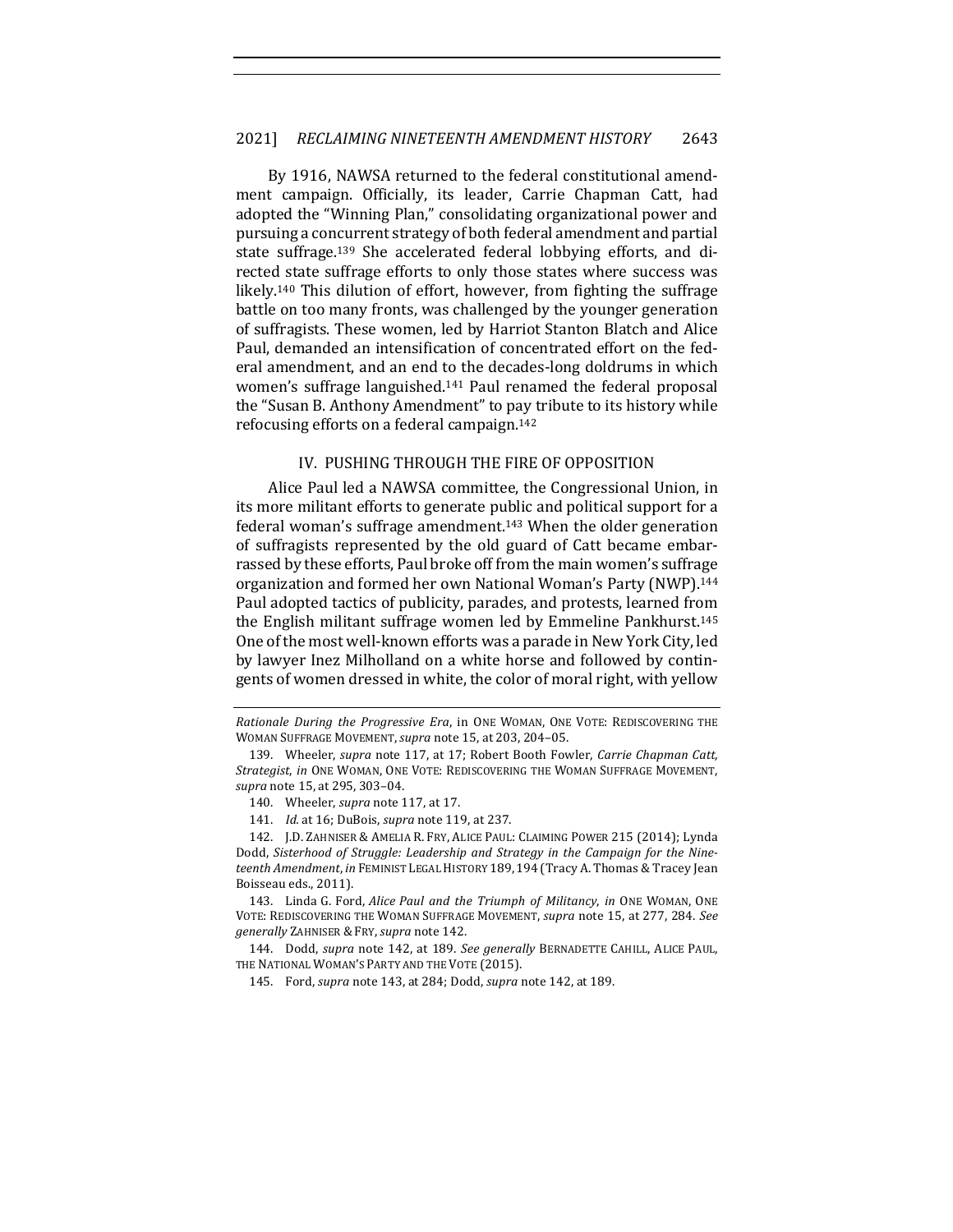sashes and roses for sisterhood and light, and purple connoting royalty and respect.<sup>146</sup> Paul, however, pandering to racism, segregated Black women to the back of the parade.<sup>147</sup> Leader Ida B. Wells-Barnett refused to be so discounted, and deliberately moved up her position once the parade began.<sup>148</sup> The parades generated publicity, but also protest, as bystanders verbally and physically attacked the women.<sup>149</sup>

Paul further expanded her efforts into pickets of the White House.<sup>150</sup> She objected to President Woodrow Wilson's refusal to support women's suffrage and lead his Democratic party to support the federal amendment. Now-familiar images of a small contingent of women picketing the president antagonized Wilson and anti-suffragists. Many, including NAWSA leaders, were outraged at the theatrics, and the blatant opposition to the president during the national crisis of World War I. Seeking to end these embarrassing pickets, authorities repeatedly arrested the women. The women's mistreatment in the D.C. jails, where they were kept in solitary isolation, went on hunger strikes, force fed in inhumane ways, and denied outside communication, finally reached public light.<sup>151</sup> The public outrage was immediate and began to shift the political support in favor of women's suffrage. A global flu pandemic, however, in 1918 ordered people to stay at home and thus limited "suffragists' ability to gather for rallies and to lobby Congress."<sup>152</sup>

Wilson finally shifted his historical stance against women's suffrage. In a speech to Congress, he attributed this to women's patriotic

<sup>146.</sup> Ford, *supra* note 143, at 281-82; ZAHNISER & FRY, *supra* note 142, at 137, 145.

<sup>147.</sup> Ford, *supra* note 143, at 140-42, 144.

<sup>148.</sup> Wanda A. Hendricks, Ida B. Wells-Barnett and the Alpha Suffrage Club of Chi*cago*, in ONE WOMAN, ONE VOTE: REDISCOVERING THE WOMAN SUFFRAGE MOVEMENT, *supra* note 15, at 263, 268-69.

<sup>149.</sup> *See* DUBOIS, *supra* note 5, at 193 (explaining how bystanders harassed and grabbed the women at the parade); ZAHNISER & FRY, *supra* note 142, at 146-48 (describing how the police did little to stop the "horrible howling mob" of men who "shoved, jostled, pushed, hooted, jeered" at the women marchers, and broke into the march line to trip or slap the women).

<sup>150.</sup> Ford, *supra* note 143, at 284; Dodd, *supra* note 142, at 191.

<sup>151.</sup> Ford, *supra* note 143, at 286–88. The women's ordeal is the subject of a book and a major motion picture. DORIS STEVENS, JAILED FOR FREEDOM (1920); IRON JAWED AN-GELS (HBO Films 2004).

<sup>152.</sup> MONOPOLI, *supra* note 4, at ix; Alisha Haridasani Gupta, *How the Spanish Flu Almost Upended Women's Suffrage*, N.Y. TIMES (Apr. 28, 2020), https://www.nytimes .com/2020/04/28/us/spanish-flu-womens-suffrage-coronavirus.html [https:// perma.cc/WW6M-SJJP].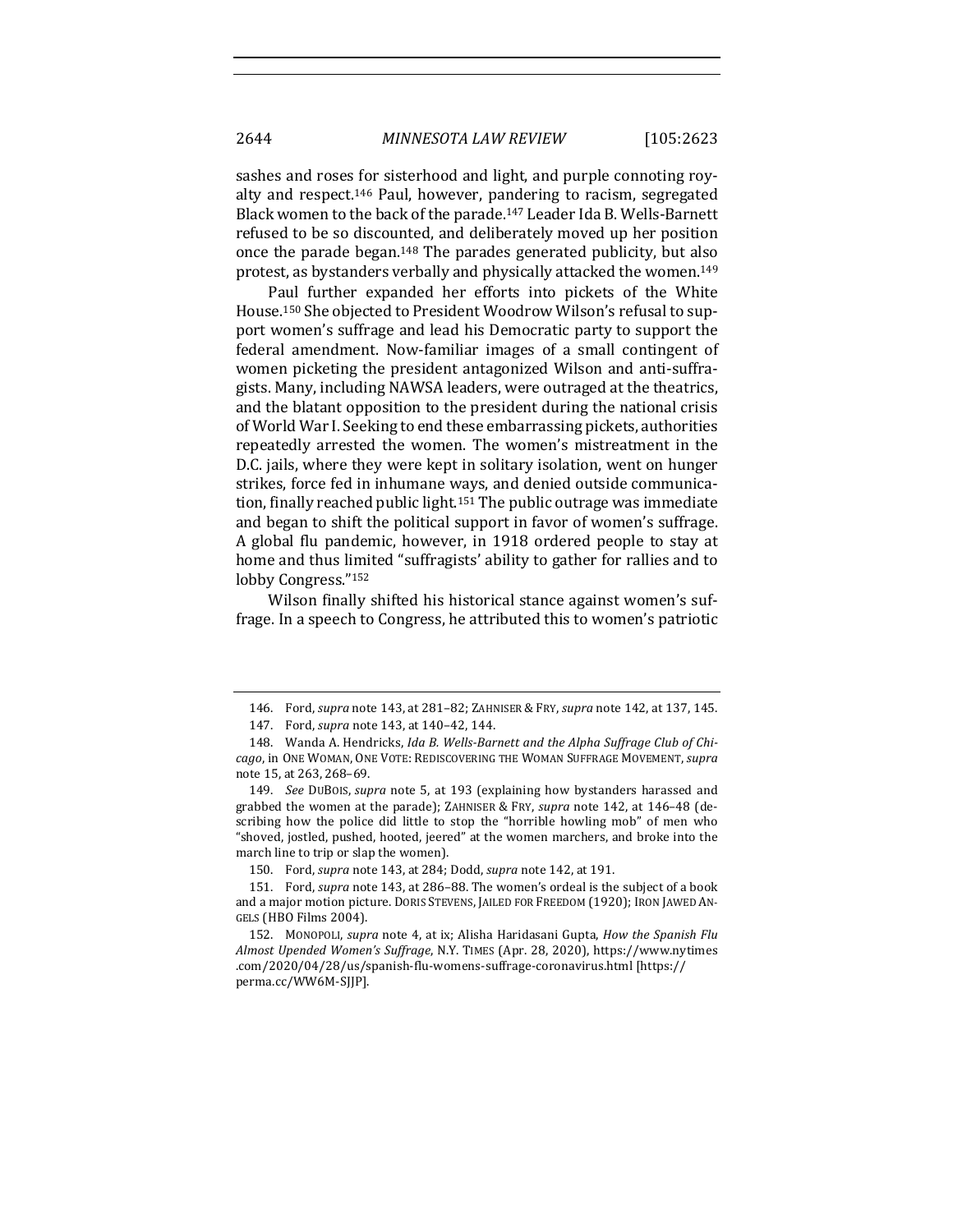support and important contributions during the time of war.<sup>153</sup> Behind the scenes, the longstanding lobbying efforts of NAWSA congressional liaisons Maud Wood Park and Helen Hamilton Gardener seemed to finally pay off.<sup>154</sup> Democrats had opposed women's suffrage in part because they were a party of southern states, where segregation and Jim Crow were still the norm and a new constitutional amendment threatened to resurrect enforcement of constitutional prohibitions against race discrimination.<sup>155</sup> Wilson, a segregationist, was attuned to these motives.

Leading white suffragists, too, had played into these racist politics that delayed passage of the Nineteenth Amendment.<sup>156</sup> After Reconstruction, the women's suffrage movement not only "veered away from its historic connection to black rights," but affirmatively engaged in racist politics.<sup>157</sup> Suffragists recognized that federal constitutional suffrage could not be won without the support of southern white politicians, and they adopted campaigns to cultivate white suffrage support in the South at the expense of racial equality.<sup>158</sup> Orchestrated by Henry Blackwell and Laura Clay, of Kentucky, the "southern strategy" adopted in the 1890s argued for a literacy qualification for voting that would effectively authorize white women's vote, while continuing to exclude most Black people as desired by the southern state governments.<sup>159</sup> This strategy fit within the existing states' rights politics of the times, but it backfired as it alienated many suffrage women and

<sup>153.</sup> President Woodrow Wilson, Equal Suffrage: Address of the President of the United States, Delivered in the Senate of the United States 2-3 (Sept. 30, 1918), https://www.senate.gov/artandhistory/history/resources/pdf/WilsonSpeech1918 .pdf [https://perma.cc/3BBZ-Q9FY]; see TINA CASSIDY, MR. PRESIDENT, HOW LONG MUST WE WAIT?: ALICE PAUL, WOODROW WILSON, AND THE FIGHT FOR THE RIGHT TO VOTE 215 (2019).

<sup>154.</sup> *See* Wheeler, *supra* note 117, at 17; KIMBERLY A. HAMLIN, FREE THINKER: THE EXTRAORDINARY LIFE OF HELEN HAMILTON GARDENER 237, 254 (2020).

<sup>155.</sup> *See* DUBOIS,*supra* note 5, at 151–52.

<sup>156.</sup> *Id.* at 151.

<sup>157.</sup> *Id.*

<sup>158.</sup> *Id.*

<sup>159.</sup> *Id.* at 151–54 ("Blackwell was as much an abolitionist as any other suffragist of his generation. However, his relentless political pragmatism led him to urge southern states still fighting Reconstruction to recognize that 'four millions of Southern white women will counterbalance your four millions of negro men and women, and thus the political supremacy of your white race will remain unchanged.""); DUDDEN, *supra* note 37, at 92-93, 232 (detailing Blackwell's 1867 essay, *What the South Can Do: How the Southern States Can Make Themselves Masters of the Situation, directed to the* "legislatures of the southern states" arguing they could "safely" accept Black suffrage if they also enacted women's suffrage which would maintain white control); KRADITOR, *supra* note 5, at 163-73.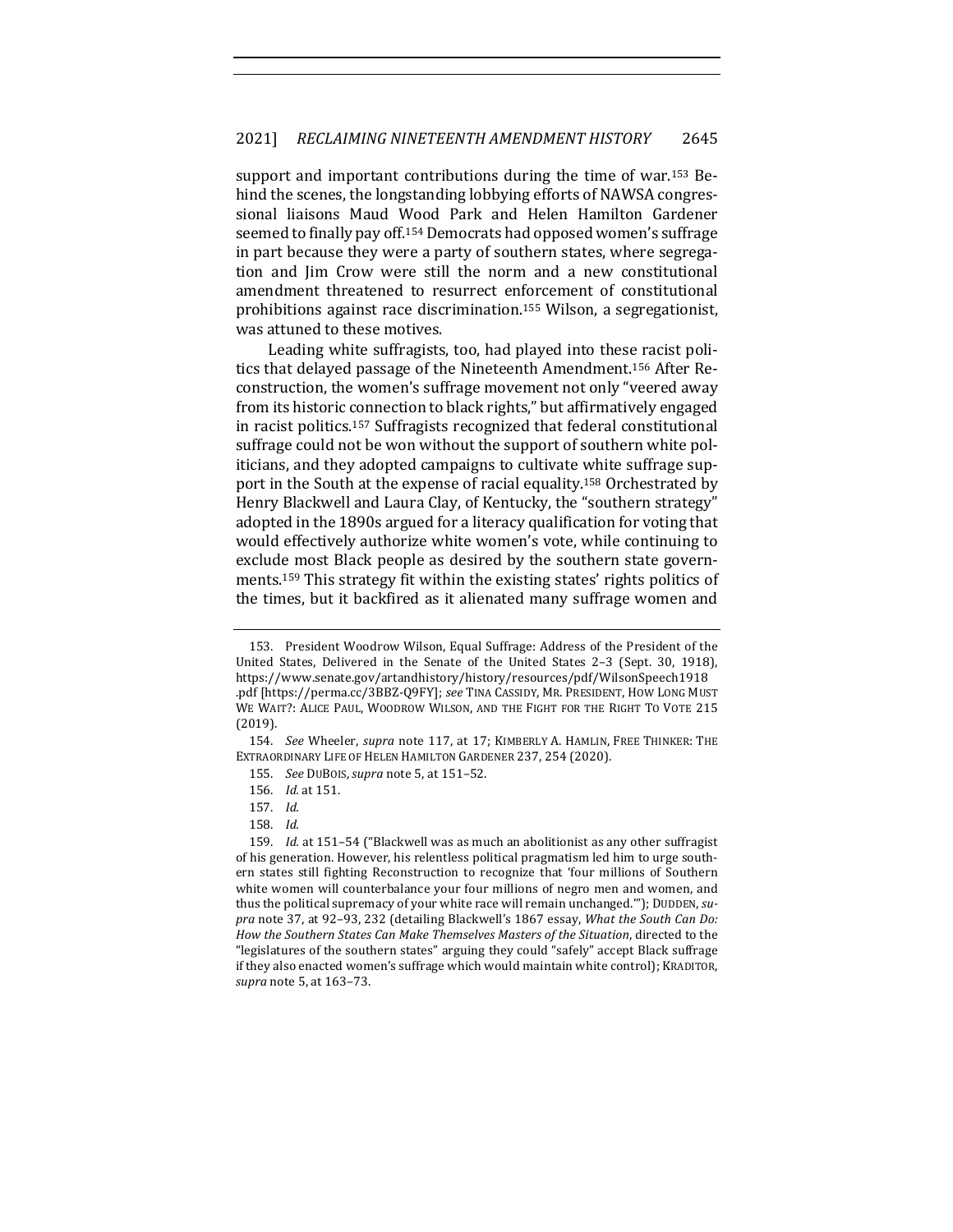race reformers and ultimately proved unsuccessful.<sup>160</sup> Into the late 1910s, "the main impediment to Congressional passage of the Nineteenth Amendment was not sex but race—Congressional representatives from all regions and both parties feared the growth of the black electorate."161

By the time of Wilson's belated endorsement for suffrage, midterm elections had put the Republican Party in power, and Republicans endorsed women's suffrage, as did the Progressive Party of former president Theodore Roosevelt. With this broad partisan support, the federal woman's suffrage amendment moved quickly through Congress. It passed the House in May 1919 and passed the Senate in June 1919.<sup>162</sup> Many states quickly ratified the amendment within a week of its passage.<sup>163</sup>

That momentum slowed, however, and by August 1920 the count was close and came down to one state, Tennessee.<sup>164</sup> National supporters and opponents of women's suffrage converged on Nashville, wearing yellow roses of support and red roses in opposition.<sup>165</sup> The vote appeared to depend on one man, a young bachelor, Harry Burn, who wore a red rose of opposition, although he personally favored suffrage but his constituents did not.<sup>166</sup> The story goes that he received a note from his mother just as he was to cast his vote in which she told him, "Hurrah and vote for suffrage and don't keep them in doubt.... Don't forget to be a good boy and help Mrs. Catt."<sup>167</sup> Burn switched his vote, as did another legislator, and women's suffrage

<sup>160.</sup> Wheeler, *supra* note 117, at 12-13.

<sup>161.</sup> Hamlin, *supra* note 8, at 104.

<sup>162.</sup> H.R.J. Res. 1, 66th Cong. (1919); see also 58 Cong. REC. 635 (1919) (recording passage of House Joint Resolution 1 in the Senate on June 4, 1919, by a vote of fifty-six to twenty-five); *id.* at 93-94 (recording passage of House Joint Resolution 1 in the House on May 21, 1919, by a vote of 304 to 90).

<sup>163.</sup> Kolbert, *supra* note 2, at 537 n.173 ("Notably, state legislatures also moved with incredible speed to ratify the Nineteenth Amendment."); CATT & SHULER, *supra* note 94, at 334-51 (detailing how many states had to call special legislative sessions because state assemblies were out of session); *see also State-by-State Race to Ratification of the 19th Amendment*, NAT'L PARK SERV., https://www.nps.gov/subjects/ womenshistory/womens-suffrage-timeline.htm [https://perma.cc/CF6B-LLGX].

<sup>164.</sup> WEISS, *supra* note 15, at 1.

<sup>165.</sup> *Id.* at 198.

<sup>166.</sup> *Id.* at 169, 305.

<sup>167.</sup> *Id.* at 305-06. Burn's widowed mother, Phoebe Ensminger Burn, "was a sharp-witted, college-educated woman who read several newspapers every day and kept abreast of current events." *Id.* at 313.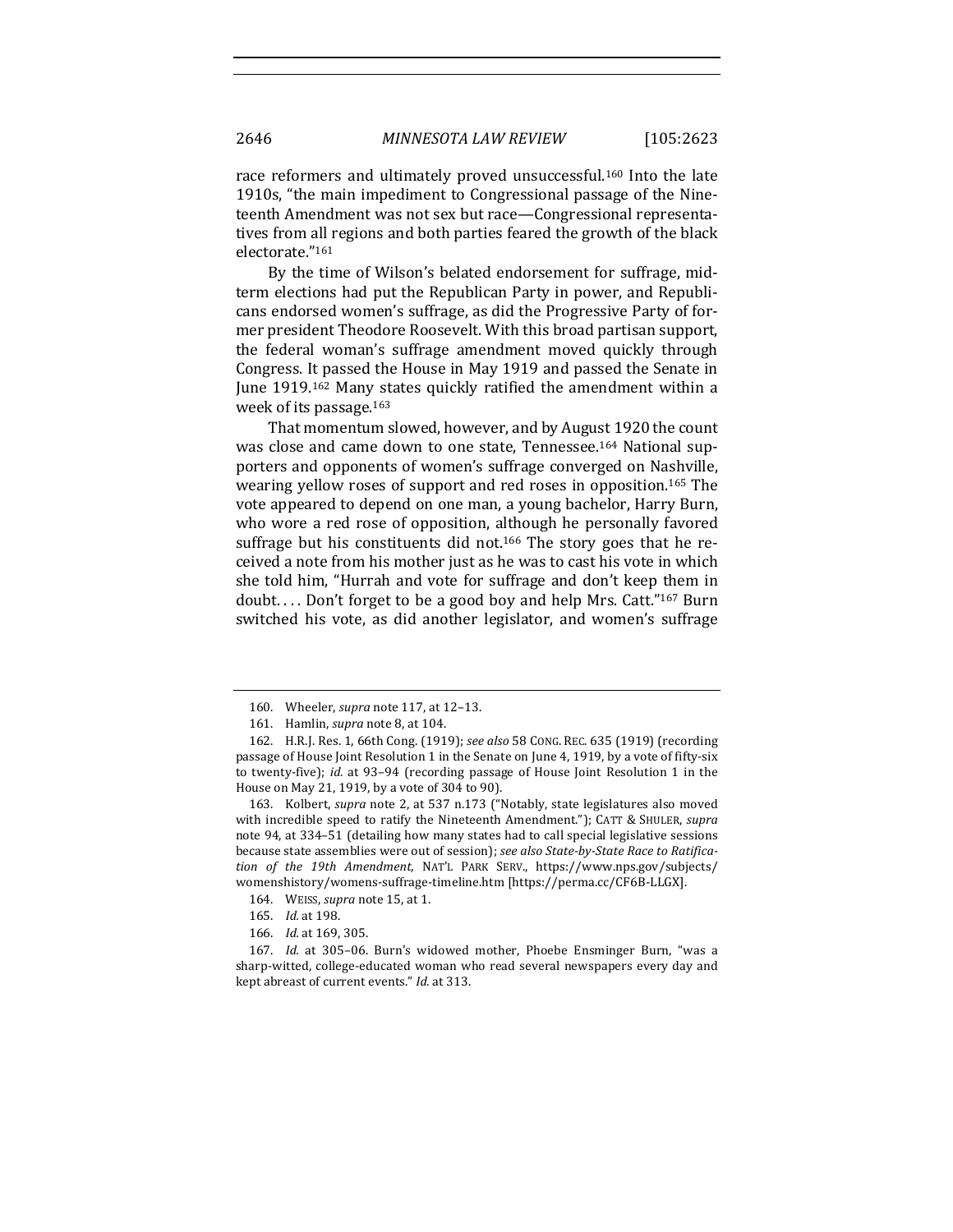passed by the required number of two-thirds of the states.<sup>168</sup> Tennessee tried to rescind its ratification, but efforts failed and one week later on August 26, 1920, the Nineteenth Amendment became law.<sup>169</sup>

#### V. RISING FROM THE ASHES AFTER THE NINETEENTH AMENDMENT

Ratification, however, was not the end of the story. Challenges were brought to the validity of the Nineteenth Amendment within the year. In *Leser v. Garnett*, the Supreme Court rejected states' rights claims that the constitutional amendment was unconstitutionally enacted.<sup>170</sup> In *Fairchild v. Hughes*, the Court again rejected an attempt of a private citizen to challenge the constitutionality of the amendment and its pending enforcement legislation.<sup>171</sup> And previously in *Hawke v.* Smith, the Court had rejected a claim that state law could mandate that constitutional amendments like the Eighteenth Amendment be ratified by public referendum in contradiction to Article V of the U.S. Constitution, a case with immediate application to the then-pending Nineteenth Amendment.<sup>172</sup> In all of these cases, the Court quickly dismissed challenges and upheld the new women's suffrage amendment.

The Nineteenth Amendment, however, did not in fact enfranchise all women or guarantee the right to vote. $173$  Many women remained excluded by their race.<sup>174</sup> Black women were denied the right to vote by racist Jim Crow laws like poll taxes, grandfather clauses, and literacy tests that would persist until the Voting Rights Act of 1965.<sup>175</sup> Native American women could not vote because they were not deemed to be citizens of the United States until the 1924 Indian Citizenship Act.<sup>176</sup> Asian American women were denied the right to vote until the

<sup>168.</sup> *Id.* at 306-07.

<sup>169.</sup> *Id.* at 310–20.

<sup>170.</sup> 258 U.S. 130 (1922); *see* MONOPOLI, *supra* note 4, at 36–40; Siegel, *supra* note 1, at 1005-06.

<sup>171. 258</sup> U.S. 126 (1922); see also MONOPOLI, supra note 4, at 51.

<sup>172. 253</sup> U.S. 221 (1920).

<sup>173.</sup> *See MONOPOLI, supra note 4, at 1-2; CATHLEEN D. CAHILL, RECASTING THE VOTE:* HOW WOMEN OF COLOR TRANSFORMED THE SUFFRAGE MOVEMENT 7 (2020) ("The amendment ... simply stated that sex could no longer be used as a reason for denying them the franchise.").

<sup>174.</sup> *See* MONOPOLI, *supra* note 4, at 1-2, 45; CAHILL, *supra* note 173, at 7; MARTHA S. JONES, VANGUARD: HOW BLACK WOMEN BROKE BARRIERS, WON THE VOTE, AND INSISTED ON EQUALITY FOR ALL 175, 190 (2020).

<sup>175.</sup> JONES, *supra* note 174; TERBORG-PENN, *supra* note 44, at 1-2.

<sup>176.</sup> MONOPOLI, *supra* note 4, at 155-56 n.5; *see* Cathleen Cahill & Sarah Deer, *In* 1920, Native Women Sought the Vote: Here's What's Next, N.Y. TIMES (Aug. 19, 2020), https://www.nytimes.com/2020/07/31/style/19th-amendment-native-womens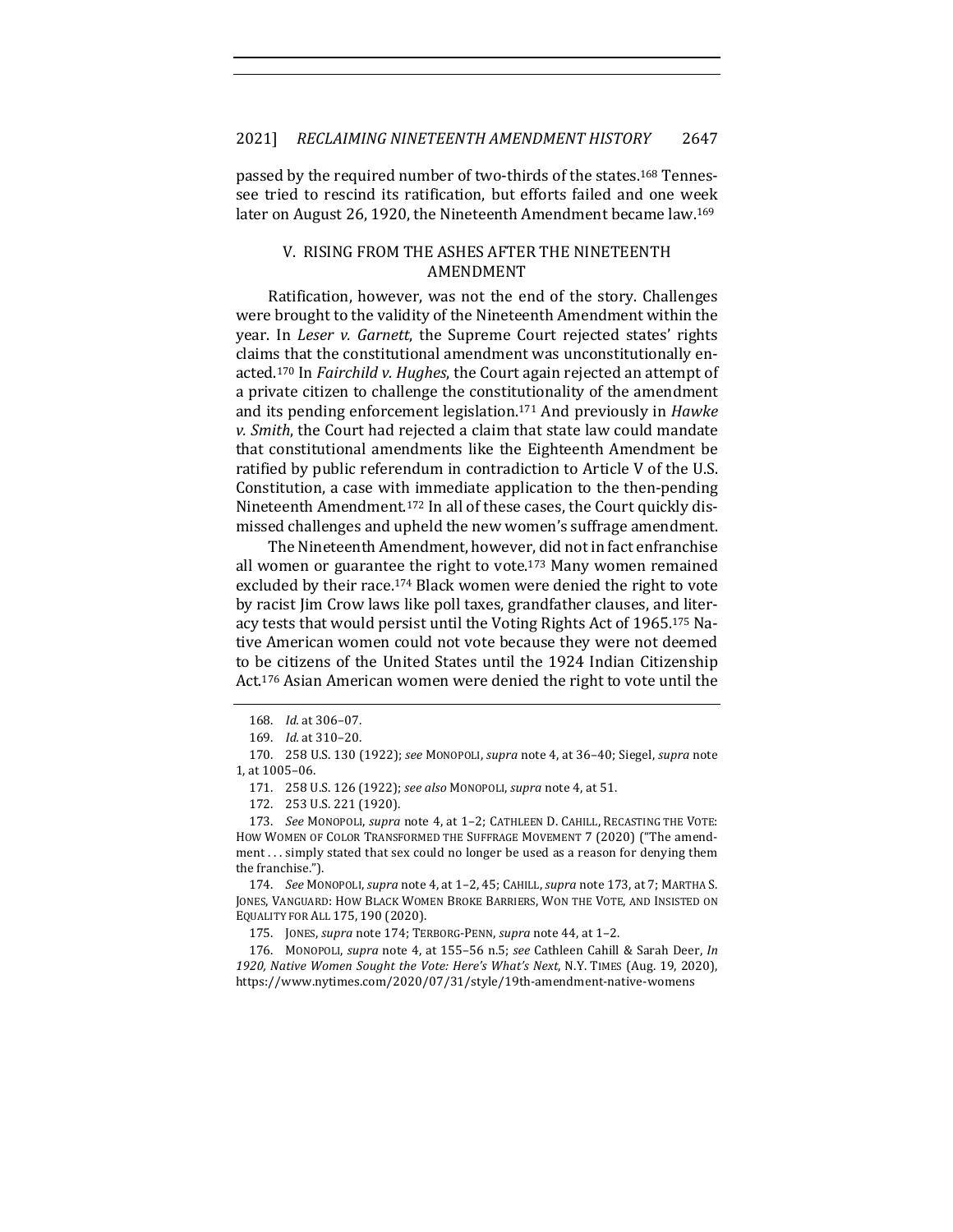Chinese Exclusion Repeal Act in 1943 and the passage of the Immigration and Naturalization Act of 1952.<sup>177</sup>

Congress also failed to pass enforcement legislation for the Nineteenth Amendment, as it had done for the Fourteenth and Fifteenth Amendments, thus omitting a legal vehicle by which to protect and define the contours of the constitutional right.<sup>178</sup> Federal enforcement legislation for the Nineteenth Amendment introduced into Congress "raised the specter of a Second Reconstruction among white southerners," who strongly opposed enforcement legislation as much as they had opposed the enforcement clause of the suffrage amendment itself.<sup>179</sup> Therefore, state courts were mostly left to do the interpretation, even as they were motivated by principles of limited federal power.<sup>180</sup> Despite this, some courts "in the immediate aftermath of ratification understood the Nineteenth Amendment to redefine citizenship for women in ways that broke with the marital status traditions of the common law."<sup>181</sup> For example, a few courts read the Nineteenth Amendment as "embodying a sex equality norm that had implications for constitutional questions other than voting," such as criminal liability, marital domicile, and contract.182

However, most courts did not read the Nineteenth Amendment to apply more broadly to women's political citizenship.<sup>183</sup> Many state courts did not find that voting was "coextensive" with jury or public service "[p]erhaps fearing the broad social change the Nineteenth Amendment might signal in the role of women, or its political impact

- 179. MONOPOLL *supra* note 4, at 8.
- 180. *See id.* at 43-67.
- 181. Siegel, *supra* note 1, at 1018.

<sup>-</sup>suffrage.html [https://perma.cc/ZNM5-MHL6] (noting that while U.S. citizenship was extended to Native Americans in 1924, many states still enacted policies intent on disenfranchising the Native population).

<sup>177.</sup> MONOPOLI, *supra* note 4, at 155-56 n.5.

<sup>178.</sup> *See id.* at 43-67 (analyzing Congress's failure to enact enforcement legislation, forcing state courts to interpret the Nineteenth Amendment's scope); Kolbert, *supra* note 2, at 510-28 (exploring modern restrictions to the Nineteenth Amendment to emphasize the need for enforcement legislation).

<sup>182.</sup> *Id.* at 1012-18 (citing United States v. Hinson, 3 F.2d 200, 200 (S.D. Fla. 1925) (criminal liability); then citing McCormick v. United States, T.D. 43804, 57 Treas. Dec. Int. Rev. 117, 125-26 (1930) (Cline, J., concurring) (marital domicile for taxation); then citing Hollander v. Abrams, 132 A. 224, 229 (N.J. Ch. 1926); and then citing Commonwealth v. Rutherford, 169 S.E. 909, 913 (Va. 1933) (marital domicile for taxation)).

<sup>183.</sup> *See MONOPOLI, supra note 4, at 4.*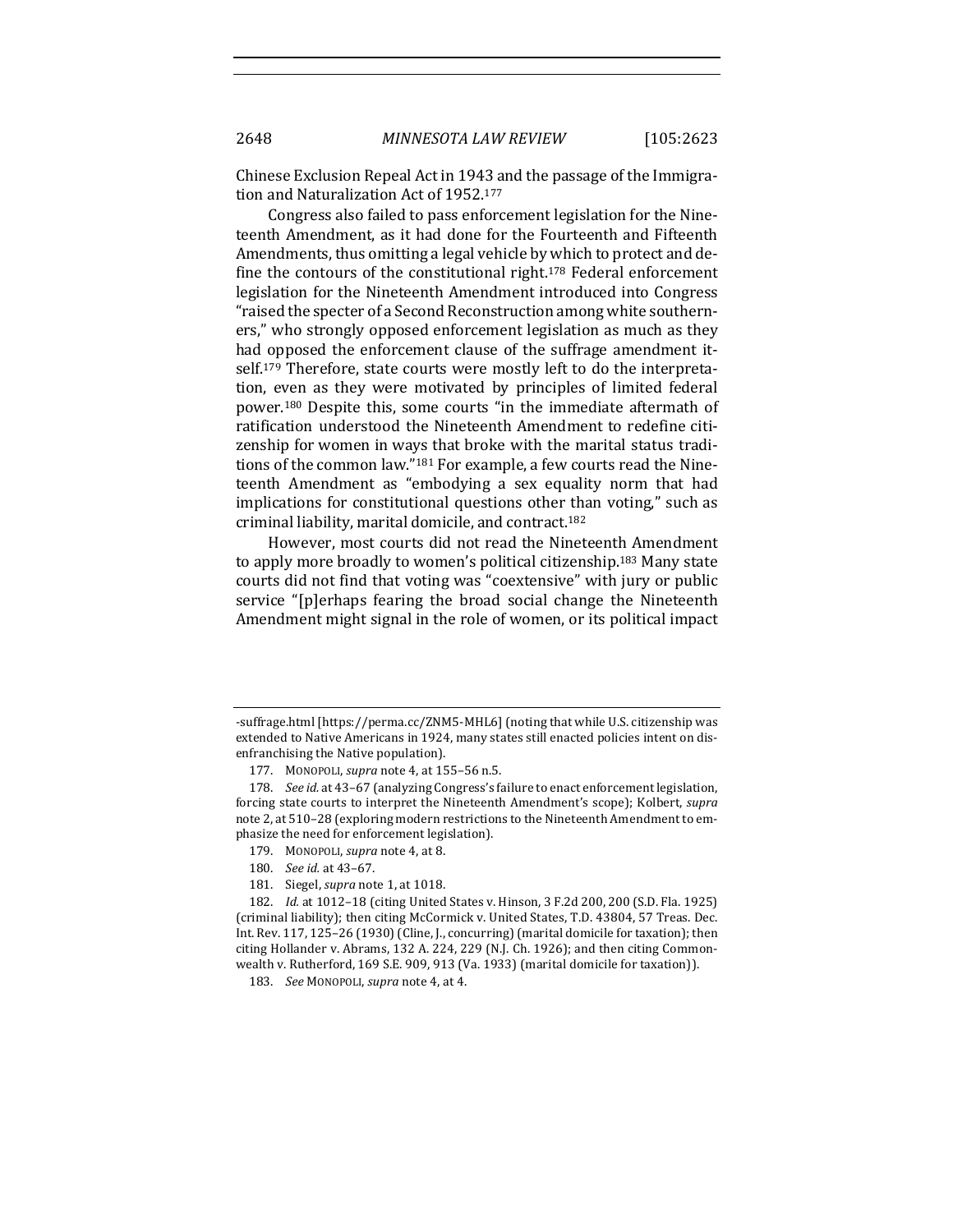on state sovereignty."<sup>184</sup> It would not be until 1975 that sex-based barriers to women's right to serve as jurors would be declared unconstitutional by the Supreme Court.<sup>185</sup> Before the amendment's passage, women had challenged their limitation of these political rights, such as the denial of the right to licensure as a public notary.<sup>186</sup> After adoption of the Nineteenth Amendment, placing women in public office was one of the first goals of women activists.<sup>187</sup>

Florence Allen, suffrage activist and lawyer, ran for judicial office immediately after ratification of the Nineteenth Amendment.<sup>188</sup> She ran as an independent candidate, missing the primaries and without endorsement of either political party, but buoyed by the bipartisan support and campaigning of the women's suffrage network.<sup>189</sup> Allen became the first woman judge of a general trial court, serving on the Cuyahoga Court of Common Pleas in Cleveland, Ohio, from 1921 to 1922.<sup>190</sup> She was subsequently elected to the Ohio Supreme Court for two terms, was the first woman appointed to a federal appellate court, being nominated to the U.S. Court of Appeals for the Sixth Circuit in 1934, and was the first woman repeatedly shortlisted for the U.S. Supreme Court.191

The advent of the Nineteenth Amendment also failed to force legislators to be responsive to the female electorate. Initially, in the first year after passage, Congress turned its attention to several issues raised by the women's lobby. Women's organizations formed a loose

<sup>184.</sup> *Id.*; see, e.g., People ex rel. Murray v. Holmes, 173 N.E. 145, 147 (Ill. 1930) (stating that "[t]he Nineteenth Amendment has nothing to do with the qualification for service as jurors" as that is "an issue for the state, not federal, government"). See generally HOLLY J. MCCAMMON, THE U.S. WOMEN'S JURY MOVEMENTS AND STRATEGIC ADAPTATION: A MORE JUST VERDICT (2014).

<sup>185.</sup> Taylor v. Louisiana, 419 U.S. 522, 535-37 (1975); see also Hoyt v. Florida, 368 U.S. 57, 59–65 (1961) (upholding Florida's statute that automatically exempted women from juries); LINDA KERBER, NO CONSTITUTIONAL RIGHT TO BE LADIES 3 (1998).

<sup>186.</sup> *See* Elizabeth D. Katz, "A Woman Stumps Her State": Nellie G. Robinson and *Women's Right To Hold Public Office in Ohio*, 53 AKRON L. REV. 313, 314-15 (2019) (noting women's demand to hold public office as "emblematic of a sustained yet largely overlooked component of the women's movement"); Elizabeth D. Katz, Women's Suffrage and the Legal Right To Hold Office (unpublished manuscript) (on file with author).

<sup>187.</sup> *See* Katz, "A Woman Stumps Her State," supra note 186, at 315 (noting that one longstanding goal of the women's suffrage movement was access to public office).

<sup>188.</sup> JEANETTE E. TUVE, FIRST LADY OF THE LAW: FLORENCE ELLINWOOD ALLEN 53-55 (1984); Thomas, *supra* note 134 (manuscript at 16).

<sup>189.</sup> Thomas, *supra* note 134 (manuscript at 16-17).

<sup>190.</sup> *Id.* (manuscript at 17).

<sup>191.</sup> RENEE KNAKE JEFFERSON & HANNAH BRENNER JOHNSON, SHORTLISTED: WOMEN IN THE SHADOWS OF THE SUPREME COURT 22 (2020).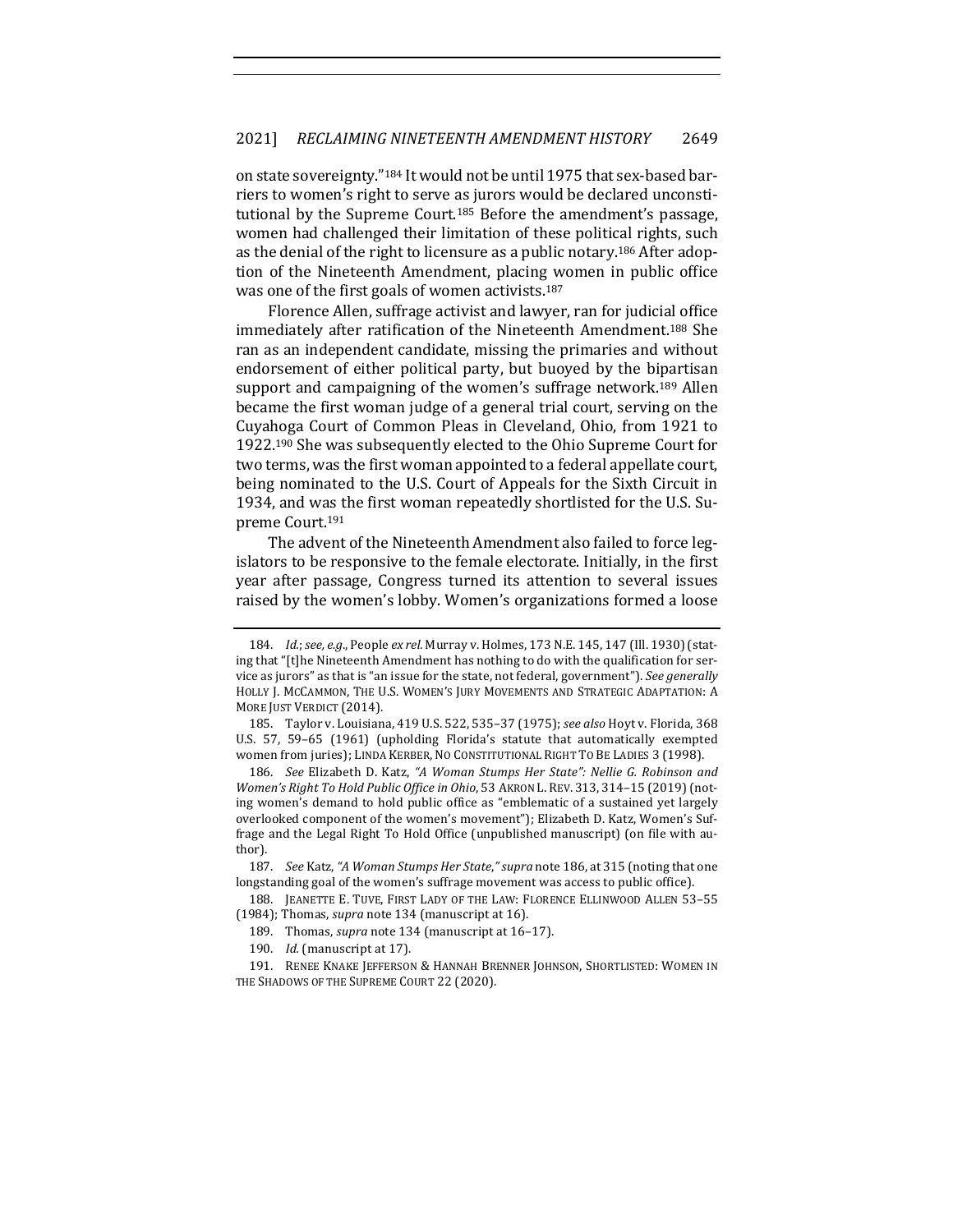affiliation in the Women's Joint Congressional Committee to bring consensus issues of women's right to Congress.<sup>192</sup> Built around the suffrage consensus on maternalism, the Joint Committee expanded the issues debated in Congress to include matters of marriage, motherhood, and children.<sup>193</sup> It succeeded in securing passage of the Cable Act, which reinstated national citizenship to American women expatriated when they married non-American men.<sup>194</sup> The committee also achieved success in passing the Sheppard-Towner Act, which designated federal money for maternal and child health care and remedying high infant and maternal mortality rates.<sup>195</sup> And they were able to move forward the constitutional amendment against child labor.<sup>196</sup> Congress however quickly learned that women themselves were not unified on the issues. Women did not vote as a bloc, and women voters did not hold uniform views, but rather represented the usual spectrum of diverse views seen in men.<sup>197</sup> Accordingly, legislators abandoned their efforts to court women voters through women-centered legislation.198

The impact of the Nineteenth Amendment was also limited by women suffrage activists themselves. After accomplishing their vote

195. *See* WILSON, *supra* note 194, at 50; Susan L. Waysdorf, *Fighting for Their Lives: Women, Poverty, and the Historical Role of United States Law in Shaping Access to Women's Health Care,* 84 KY. L.J. 745, 771-91 (1995-1996) (discussing the Sheppard-Towner Act as the "pioneer legislation for women's health"); J. Stanley Lemons, *The Sheppard-Towner Act: Progressivism in the 1920s*, 55 J. AM. HIST. 776, 778 (1968) (noting the Women's Joint Congressional Committee's vigorous lobbying and contribution to the passage of the Sheppard-Towner Act).

<sup>192.</sup> JAN DOOLITTLE WILSON, THE WOMEN'S JOINT CONGRESSIONAL COMMITTEE AND THE POLITICS OF MATERNALISM, 1920-30, at 19 (2007).

<sup>193.</sup> *See generally id.* (examining the Joint Committee's political campaigns over time).

<sup>194.</sup> See KERBER, *supra* note 185, at 42; Felice Batlan, "She Was Surprised and Furious": Expatriation, Suffrage, Immigration, and the Fragility of Women's Citizenship, 1907–1940, 15 STAN. J.C.R. & C.L. 315, 324–25 (2020) (noting that the Act provides that a woman's citizenship will not be dictated by her husband's citizenship). But see Leti Volpp, *Expatriation by Marriage: The Case of Asian American Women, in FEMINIST LEGAL* HISTORY 68, 72-75 (Tracy A. Thomas & Tracey Jean Boisseau eds., 2011) (finding that the Act "continued to take away U.S. citizenship for women who married a particular subset of noncitizen men").

<sup>196.</sup> WILSON, *supra* note 194, at 66–89 (describing the Women's Joint Congressional Committee's crusade for the Child Labor Amendment).

<sup>197.</sup> J. KEVIN CORDER & CHRISTINA WOLBRECHT, COUNTING WOMEN'S BALLOTS: FEMALE VOTERS FROM SUFFRAGE THROUGH THE NEW DEAL 51 (2016).

<sup>198.</sup> *See id.* ("[A]s it became clear that women's organizations would not emerge as an effective force for counter-mobilization, policy concessions dried up.").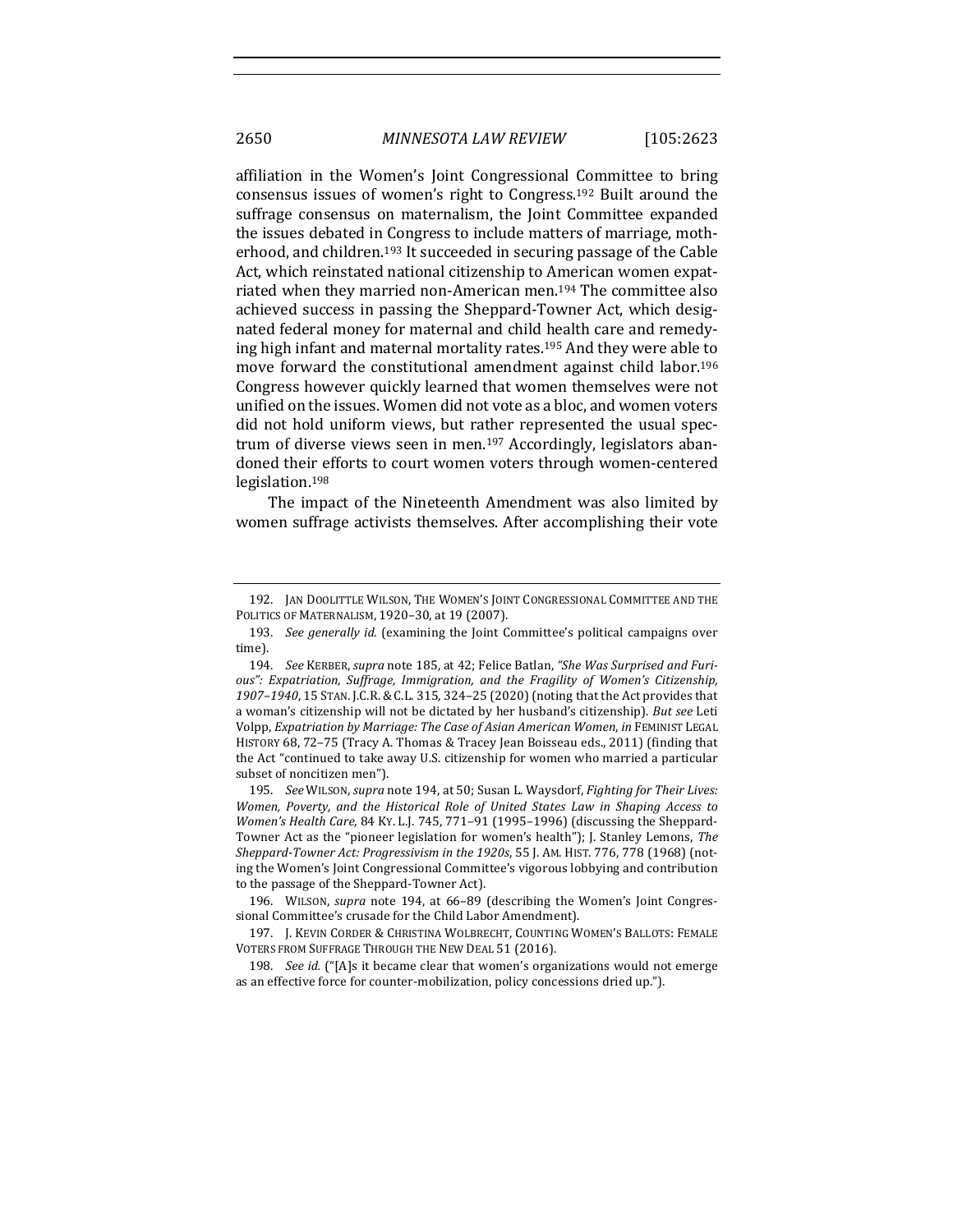objective, the suffrage organizations disbanded, splintering into numerous organizations with different and often competing goals.<sup>199</sup> The core group from NAWSA established the League of Women Voters, adopting a neutral, bipartisan goal to enroll and educate voters about the voting process and the issues.<sup>200</sup> Social feminists affiliated with the labor movement, like Florence Kelley of the National Consumers League, focused their efforts on working women, seeking legal reforms for worker protection laws like maximum hours and minimum wages.<sup>201</sup> Early success of this movement in the 1908 case of *Muller v. Oregon* based legal advocacy on women's need for protection due to their weakness—lesser physical stamina caused by smaller size, menstruation, and pregnancy, and their social disability caused by family and housekeeping demands.<sup>202</sup> Meanwhile, Alice Paul's National Woman's Party turned to advocacy of a new federal equal rights amendment.<sup>203</sup> And progressive feminists expanded their social agenda broadly to include activism for birth control, economic rights of profession, global peace, and socialism.<sup>204</sup>

Black women like Mary Church Terrell and Hallie Quinn Brown formed organizations to challenge the continued race-based impediments to women voting, as well as issues of lynching and  $\lim$  Crow laws.<sup>205</sup> The NWP, League, and labor women rejected overtures to work in partnership with Black women like Terrell, Brown, and Ida B. Wells-Barnett to remove racial barriers to women's voting, because,

201. MONOPOLI, *supra* note 4, at 25; Felice Batlan, *Notes from the Margins: Florence Kelley and the Making of Sociological Jurisprudence, in* 2 TRANSFORMATIONS IN AMERICAN LEGAL HISTORY 239 (Daniel W. Hamilton & Alfred L. Brophy eds., 2010).

202. 208 U.S. 412, 421–22 (1908); *see* NANCY WOLOCH, *MULLER V. OREGON*: A BRIEF HISTORY WITH DOCUMENTS 2 (1996) (showing how social feminists' success in *Muller* was built on women's weakness and need for protection); NANCY WOLOCH, A CLASS BY HERSELF: PROTECTIVE LAWS FOR WOMEN WORKERS, 1890s-1990s, at 64-68 (2015) [hereinafter WOLOCH, A CLASS BY HERSELF] (reviewing the arguments of the Brandeis brief in defense of the state in *Muller v. Oregon*, focusing on statistical studies of the physical differences between men and women); see also Batlan, supra note 203, at 239 (crediting Florence Kelley in the creation and outcome of the Brandeis brief).

203. Boisseau & Thomas, *supra* note 200, at 239.

204. NANCY F. COTT, THE GROUNDING OF MODERN FEMINISM 44-49 (1987) (tracing the agenda of feminism in the early 1900s); Thomas, *supra* note 21 (defining the period of progressive legal feminism and its agenda).

205. DUBOIS, *supra* note 5, at 289-90; JONES, *supra* note 174, at 175.

<sup>199.</sup> *See id.* (noting that once the vote was achieved, female activists were "split sharply on a number of issues").

<sup>200.</sup> Tracey Jean Boisseau & Tracy A. Thomas, After Suffrage Comes Equal Rights? *ERA* as the Next Logical Step, in 100 YEARS OF THE NINETEENTH AMENDMENT: AN APPRAISAL OF WOMEN'S POLITICAL ACTIVISM 227, 231 (Holly J. McCammon & Lee Ann Banaszak eds., 2018); MONOPOLI, *supra* note 4, at 3.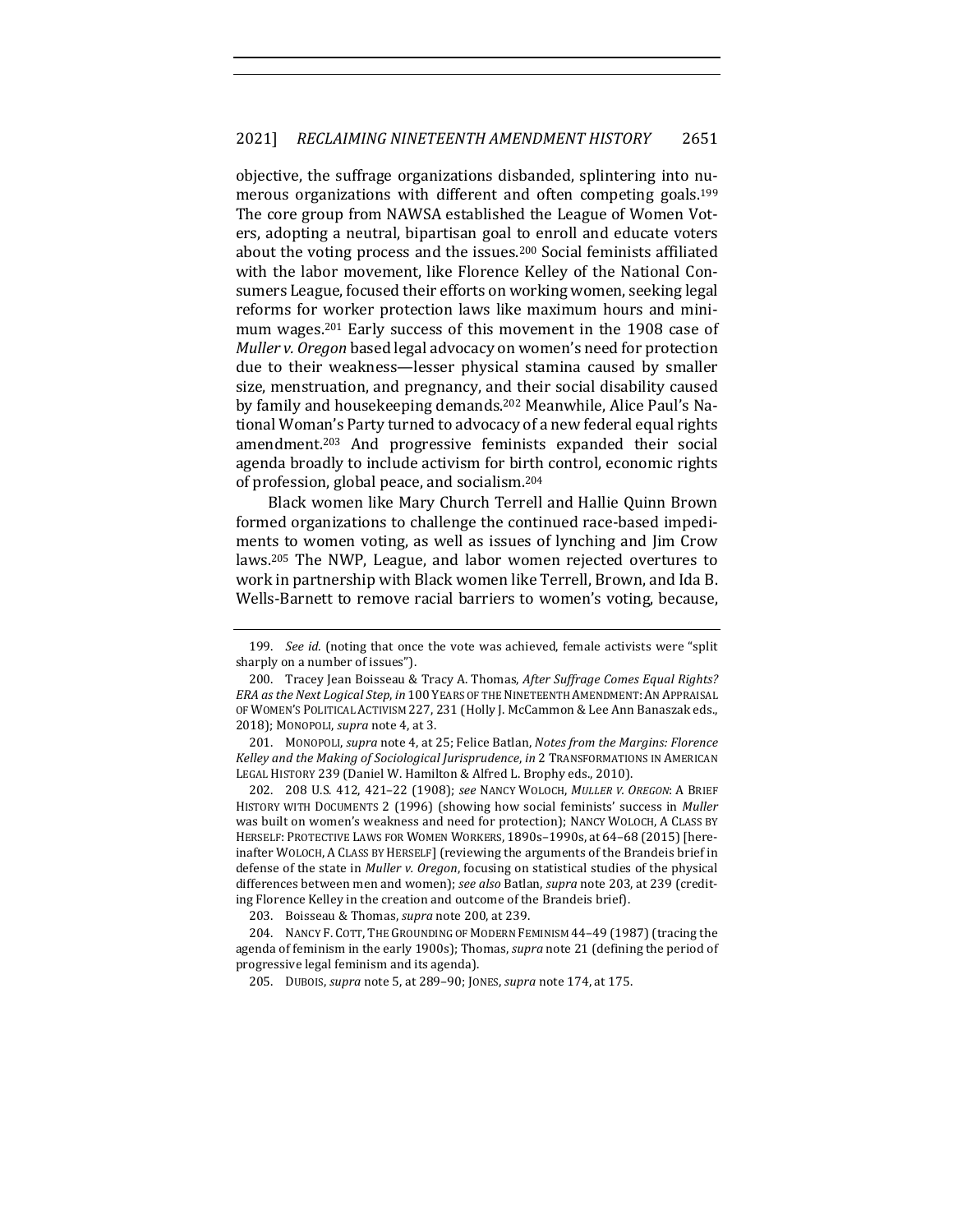Paul said, disenfranchisement of Black women was "a race, not a sex, matter and of no interest" to their women's organizations.<sup>206</sup> Thus, soon after ratification of the Nineteenth Amendment, "it looked as though Hallie Quinn Brown and the women of the National Association of Colored Women (NACW) had been left alone to drive the next phase of the fight for women's votes."207

Equality feminists instead focused their work on the singular goal of an equal rights amendment.<sup>208</sup> Led by Alice Paul, they first proposed an equal rights amendment in 1921, just one year after the Nineteenth Amendment, seeking a blanket amendment that would address all of the many sex-based legal denials of right.<sup>209</sup> The idea had previously circulated among a radical progressive feminist group, the Feminist Alliance, in New York City in 1914.<sup>210</sup> A committee of thirteen women attorneys working with Paul identified over three hundred state laws denying women equal rights, including laws regarding marital property, child custody, jury duty, employment, and education.<sup>211</sup>

Harkening back to Seneca Falls, these proposals appreciated the breadth of civil rights denied to women in all institutions of state, family, and the market. The idea of the Equal Rights Amendment (ERA) was that one blanket constitutional amendment could resolve all of these questions, rather than taking up each issue separately, as the Nineteenth Amendment had done for the vote. Social feminists and labor activists, however, opposed the ERA, fearful that legal arguments

- 208. Boisseau & Thomas, *supra* note 200, at 229; MONOPOLI, *supra* note 4, at 10.
- 209. Boisseau & Thomas, *supra* note 200, at 229.
- 210. COTT, *supra* note 204, at 81.

<sup>206.</sup> *Id.* at 289; see also MONOPOLI, supra note 4, at 9 (noting that women suffragist organizations "failed to respond to the post-ratification requests of African-American suffragists"); JONES, *supra* note 174, at 179 (tracing Black women's role in the suffragist movement and examining how they were "written out" of the Nineteenth Amendment revolution); CAHILL, *supra* note 173, at 218-19; Liette Gidlow, More Than Double: Afri*can American Women and the Rise of a "Women's Vote,"* 32 J. WOMEN'S HIST. 52, 58 (2020) ("Faced with disenfranchisement in the early elections after ratification, southern Black women reached out to white former suffragists to no avail.").

<sup>207.</sup> JONES, *supra* note 174, at 175.

<sup>211.</sup> Boisseau & Thomas, *supra* note 200, at 232. The lawyers' committee was led by Burnita Shelton Matthews, who in 1949 would become the first woman judge on a federal district court, appointed to the United States District Court for the District of Columbia. Linda Greenhouse, *Burnita S. Matthews Dies at 93; First Woman on U.S. Trial Courts*, N.Y. TIMES (Apr. 28, 1988), https://www.nytimes.com/1988/04/28/ obituaries/burnita-s-matthews-dies-at-93-first-woman-on-us-trial-courts.html [https://perma.cc/YN3B-NTP6].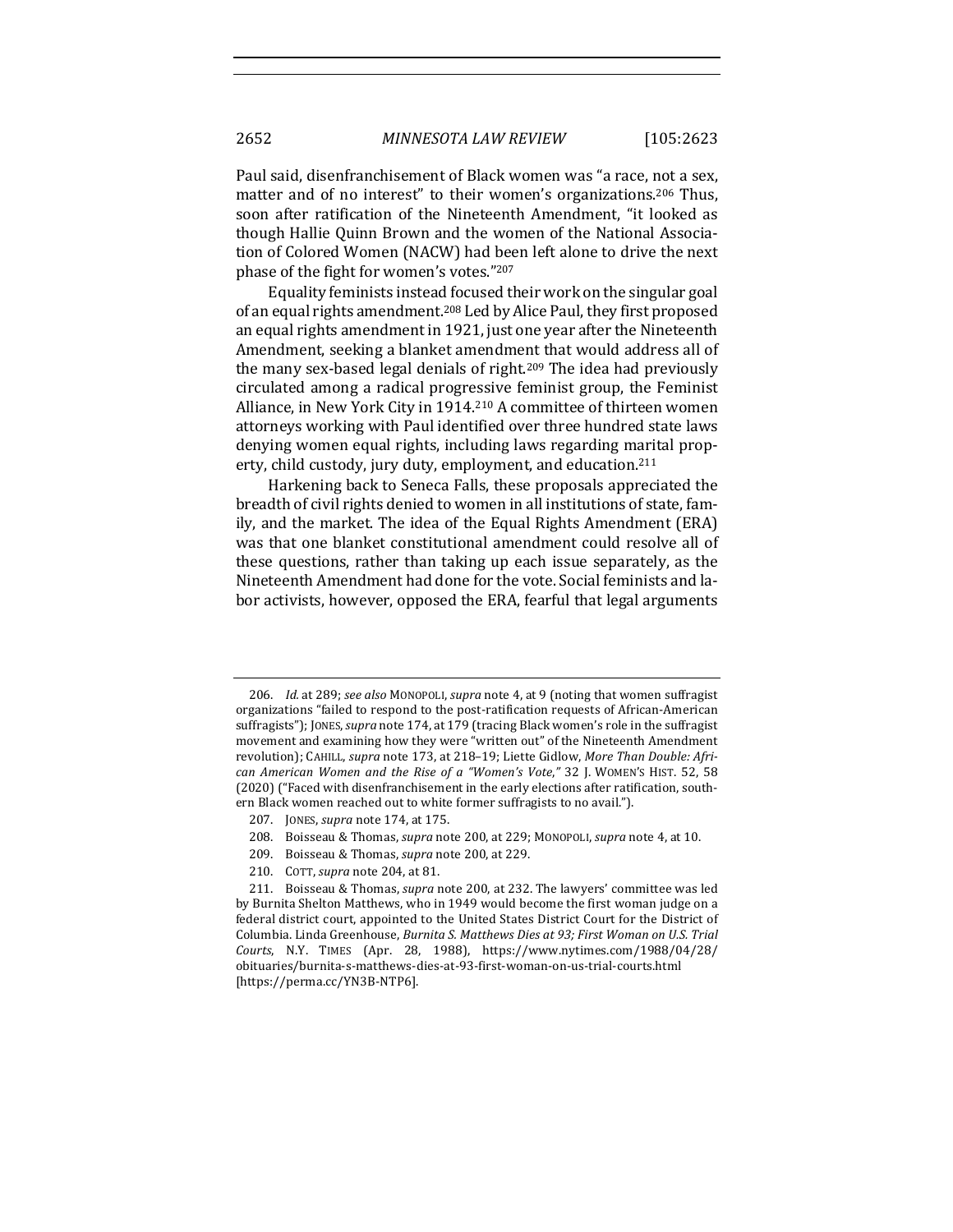of equality would undermine and reverse their efforts to protect women workers on grounds of gender difference.<sup>212</sup>

This animosity between labor feminists and equality feminists as to the meaning of gender equality played out in the U.S. Supreme Court as it initially considered the meaning of the Nineteenth Amendment. In *Adkins v. Children's Hospital*, the Court overturned a minimum wage law for women, holding that women were equal with men in employment and thus could not be treated differently.<sup>213</sup> This was a rejection of the Court's prior holding in *Muller v. Oregon* that woman was biologically and socially different from man, and thus "properly placed in a class by herself, and legislation designed for her protection may be sustained, even when like legislation is not necessary for men."214 The reversal in the *Adkins* opinion was written by the newly-appointed Justice George Sutherland, a prominent conservative who had counseled Alice Paul on suffrage and an equal rights amendment and gained attention as one of the "four horsemen" of Justices who aggressively struck down progressive Depression-era legislation.<sup>215</sup> Paul had input into the briefing for the case, advancing the position of women's formal equality with men.<sup>216</sup> The *Adkins* opinion, however, went beyond this formal equality conclusion, instead recognizing the Nineteenth Amendment as a structural reversal of women's common law disabilities and discrimination.<sup>217</sup> It held that women were emancipated from the old doctrine of "the ancient inequality of the sexes" and the need for special protection or restraint.<sup>218</sup> The Court stated:

In view of the great—not to say revolutionary—changes which have taken place since that utterance, in the contractual, political and civil status of women, culminating in the Nineteenth Amendment, it is not unreasonable to

<sup>212.</sup> WOLOCH, A CLASS BY HERSELF, *supra* note 202, at 122; Boisseau & Thomas, *supra* note 200, at 234.

<sup>213. 261</sup> U.S. 525 (1923); see also WOLOCH, A CLASS BY HERSELF, supra note 202, at 112-15; Joan G. Zimmerman, *The Jurisprudence of Equality: The Women's Minimum Wage, the First Equal Rights Amendment, and Adkins v. Children's Hospital, 1905–1923*, 78 J. Am. HIST. 188, 221 (1991) (discussing Justice Sutherland's majority opinion in Ad*kins*).

<sup>214. 208</sup> U.S. 412, 422 (1908).

<sup>215.</sup> *See* WOLOCH, A CLASS BY HERSELF, *supra* note 202, at 116; Boisseau & Thomas, *supra* note 200, at 235-36; Zimmerman, *supra* note 213, at 211-13, 219; David E. Bernstein, The Feminist "Horseman," 10 GREEN BAG 2D 379, 379 (2007).

<sup>216.</sup> Zimmerman, *supra* note 213, at 220-21.

<sup>217.</sup> *See* Boisseau & Thomas, *supra* note 200, at 235-36; Siegel, *supra* note 1, at 1012.

<sup>218.</sup> Adkins v. Child.'s Hosp., 261 U.S. 525, 553 (1923).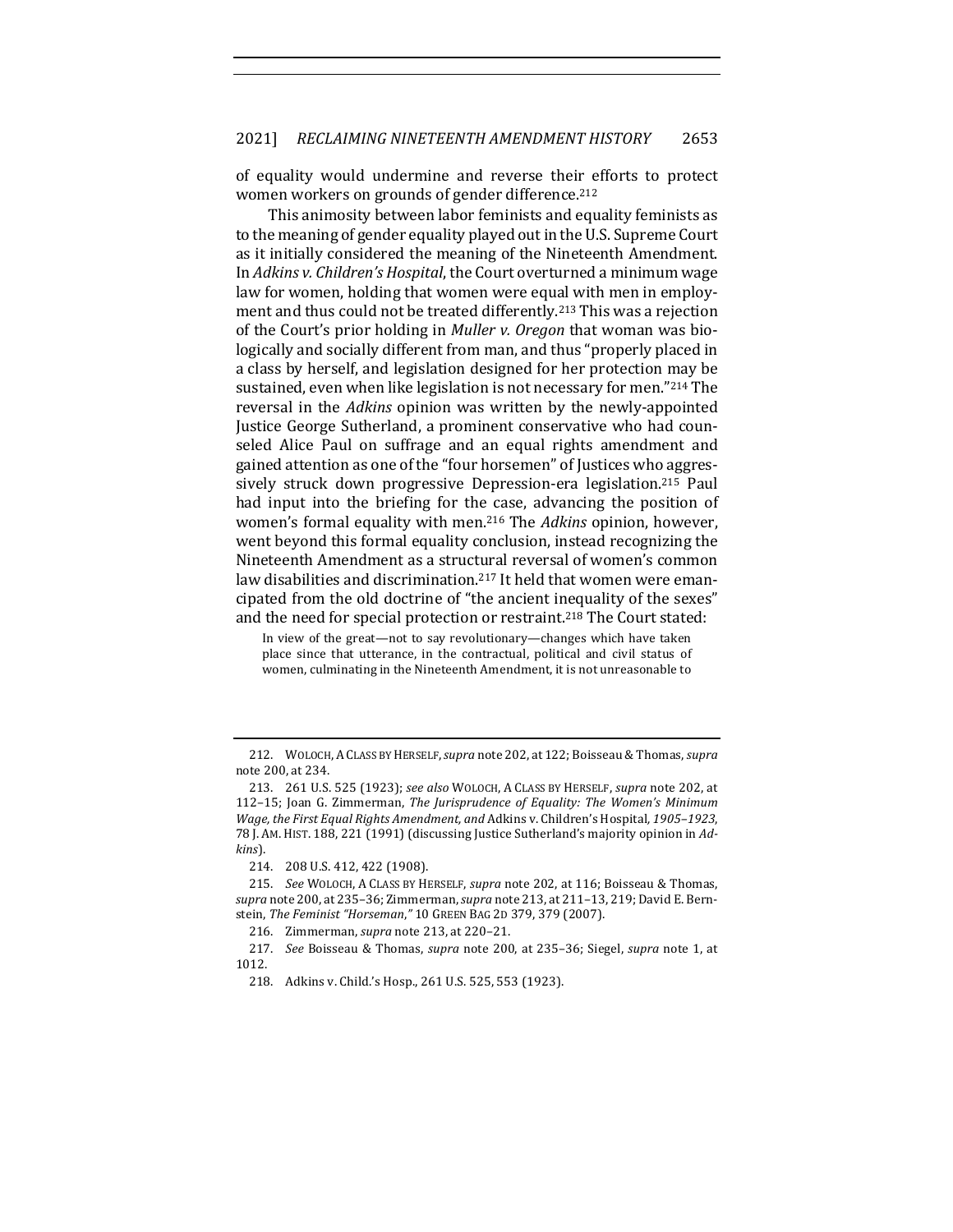say that these differences have now come almost, if not quite, to the vanishing point.219

The Court thus recognized that the Nineteenth Amendment encapsulated broad citizenship rights for women invalidating the common-law system of coverture designating women legally disabled and unrecognized.<sup>220</sup> But as to the specific ruling in *Adkins* regarding women-protective laws, the Court vacillated over the next fifteen years, upholding some and invalidating others, until it overturned Ad*kins* without ever revisiting the question of the Nineteenth Amendment issue.<sup>221</sup>

Fast forwarding fifty years, formal gender equality thinking came to dominate the Supreme Court's jurisprudence. Leading thinkers like Justice Ruth Bader Ginsberg and Black lawyer and activist Pauli Murray crated an equal protection jurisprudence analogizing to racebased judicial inquiry that scrutinized formal government action that discriminated against women or men based on gender stereotype.<sup>222</sup> This legal strategy was ultimately successful, as the Supreme Court beginning in 1971 interpreted the equal protection clause to include gender discrimination.<sup>223</sup> But the "ahistorical" assumptions that gave rise to this race-gender analogy limited the legitimacy and accuracy of the subsequent sex discrimination doctrine, treating gender discrimination as the orphaned sister of Reconstruction without its own meaningful history.<sup>224</sup>

221. *Compare* Radice v. New York, 264 U.S. 292 (1923) (upholding restrictions on women's night work), with Morehead v. New York ex rel. Tipaldo, 298 U.S. 587 (1936) (invaliding minimum wage law for women and minors), and W. Coast Hotel Co. v. Parrish, 300 U.S. 379 (1937) (overturning *Adkins* and upholding minimum wage law for women). In West Coast Hotel, the Court upheld gendered laws for women because of "the fact that they are in the class receiving the least pay, that their bargaining power is relatively weak, and that they are the ready victims of those who would take advantage of their necessitous circumstances." 300 U.S. at 398. Congress ultimately answered the gender question by extending workplace protections to all workers in the Fair Labor Standards Act of 1938 (FLSA). See United States v. Darby, 312 U.S. 100, 122-23  $(1941)$  (upholding FLSA).

222. *See SERENA MAYERI, REASONING FROM RACE: FEMINISM, LAW, AND THE CIVIL RIGHTS* REVOLUTION 14-20, 63-64 (2011); Julie C. Suk, *A Dangerous Imbalance: Pauli Murray's Equal Rights Amendment and the Path to Equal Power*, 107 VA. L. REV. ONLINE 3, 5 (2021); Serena Mayeri, *Constitutional Choices: Legal Feminism and the Historical Dynamics of Change*, 92 CALIF. L. REV. 755, 784 (2004). *See generally* ROSALIND ROSENBERG, JANE CROW: THE LIFE OF PAULI MURRAY 342-45 (2017).

223. Reed v. Reed, 404 U.S. 71, 76-77 (1971); Frontiero v. Richardson, 411 U.S. 677, 679 (1973); Craig v. Boren, 429 U.S. 190, 192 (1976).

224. Siegel, *supra* note 1, at 966, 1022.

<sup>219.</sup> *Id.*

<sup>220.</sup> *See* Siegel, *supra* note 1, at 1015; MONOPOLI, *supra* note 4, at 5-6, 111; Boisseau & Thomas, *supra* note 200, at 235–36.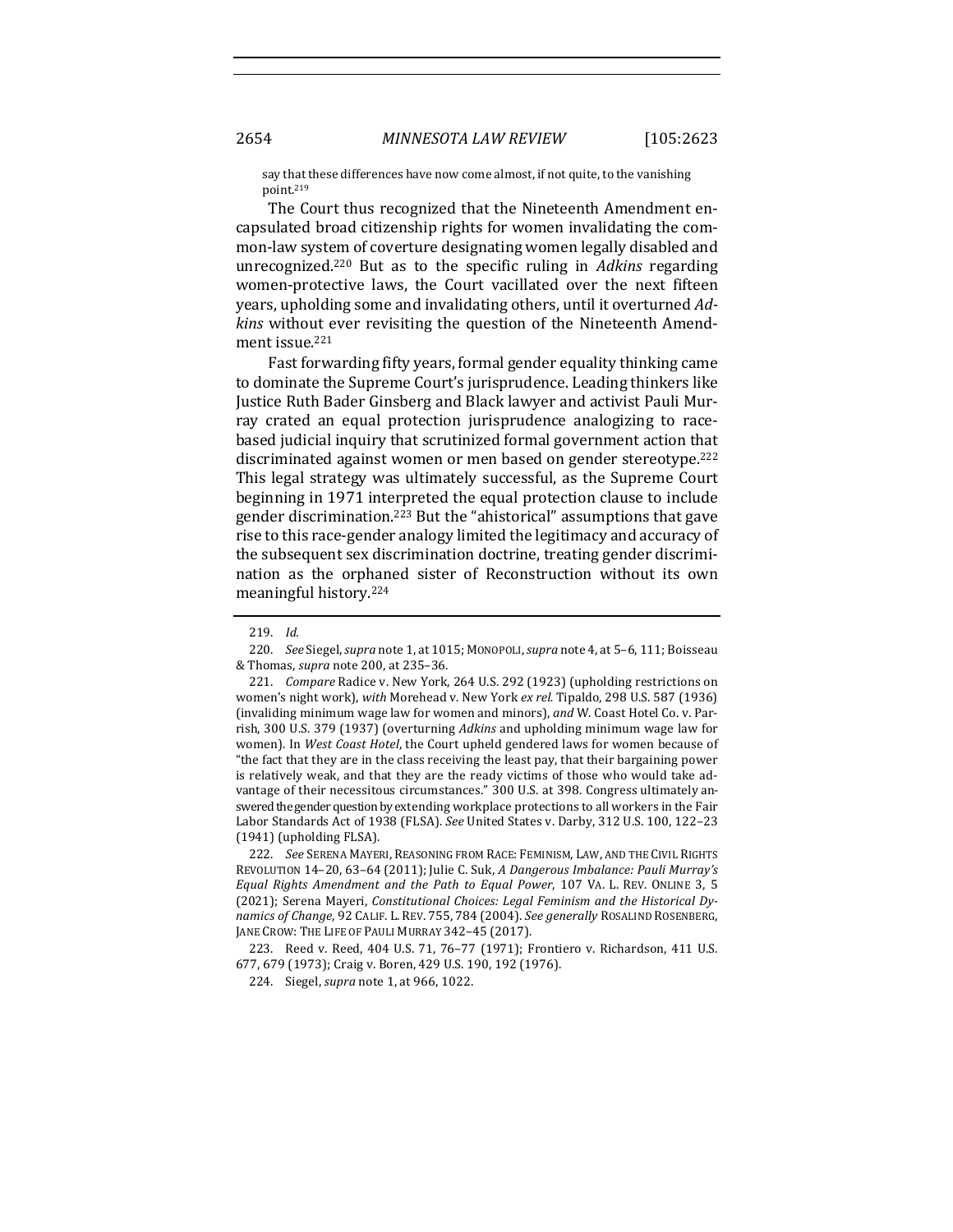Thus, the Nineteenth Amendment has been legally confined to its narrow voting topic. Under this "thin" construction of the amendment, it is read most literally, as not granting a "right" to vote, but "simply prohibiting the states or the federal government from using sex as a criterion for voter eligibility." $225$  It does not provide a guarantee of women's voting that might reach interrelated barriers such as race. It does not necessarily reach related political rights of jury service or political office. Nor does it reach other public rights such as employment or education. This thin construction resulted from the advocates' abandonment of the amendment shortly after its adoption, the failure to pass enforcing legislation, and from the narrowed constructions given the amendment by state courts. $226$ 

Yet even under this narrow, literal construction, the Nineteenth Amendment has not been applied to clear cases of gender barriers to voting. In 1937, the Supreme Court upheld a gendered poll tax exempting women in *Breedlove v. Suttles*.<sup>227</sup> A white man challenged the Georgia poll tax, intended like most poll taxes to exclude Black voters, as violative of the Nineteenth Amendment because it exempted women who did not register to vote.<sup>228</sup> The Court upheld the statute on gendered grounds, justifying the exemption "[i]n view of burdens necessarily borne by them for the preservation of the race" and because "[t]he laws of Georgia declare the husband to be the head of the family and the wife to be subject to him."229 "The issue of gender discrimination in *Breedlove* was left intact."<sup>230</sup>

In 1977, women challenged an Ohio state practice of automatically cancelling a woman voter's registration at marriage.<sup>231</sup> The assumption was that a married woman changed her name, thus invalidating her prior registration in order to prevent voter fraud of double voting.<sup>232</sup> In striking down the practice in *Ball v. Brown*, the district court articulated contradictory conclusions as to the legal import of the Nineteenth Amendment.<sup>233</sup> It rejected broader jurisdiction and

<sup>225.</sup> MONOPOLI, *supra* note 4, at 2.

<sup>226.</sup> *Id.* at 1-3.

<sup>227. 302</sup> U.S. 277, 279-80 (1937); see also MonopoLI, supra note 4, at 85-86.

<sup>228.</sup> *Breedlove*, 302 U.S. at 279–80; *see* Hasen & Litman, *supra* note 17, at 34–37 (discussing case).

<sup>229.</sup> *Breedlove*, 302 U.S. at 282.

<sup>230.</sup> Ronnie L. Podolefsky, *The Illusion of Suffrage: Female Voting Rights and the Women's Poll Tax Repeal Movement After the Nineteenth Amendment*, 73 NOTRE DAME L. REV. 839, 887 (1998).

<sup>231.</sup> Ball v. Brown, 450 F. Supp. 4, 9-10 (N.D. Ohio 1977).

<sup>232.</sup> *Id.*

<sup>233.</sup> *Id.* at 7-8. *Contra* People *ex rel.* Rago v. Lipsky, 63 N.E.2d 642 (Ill. App. 1945)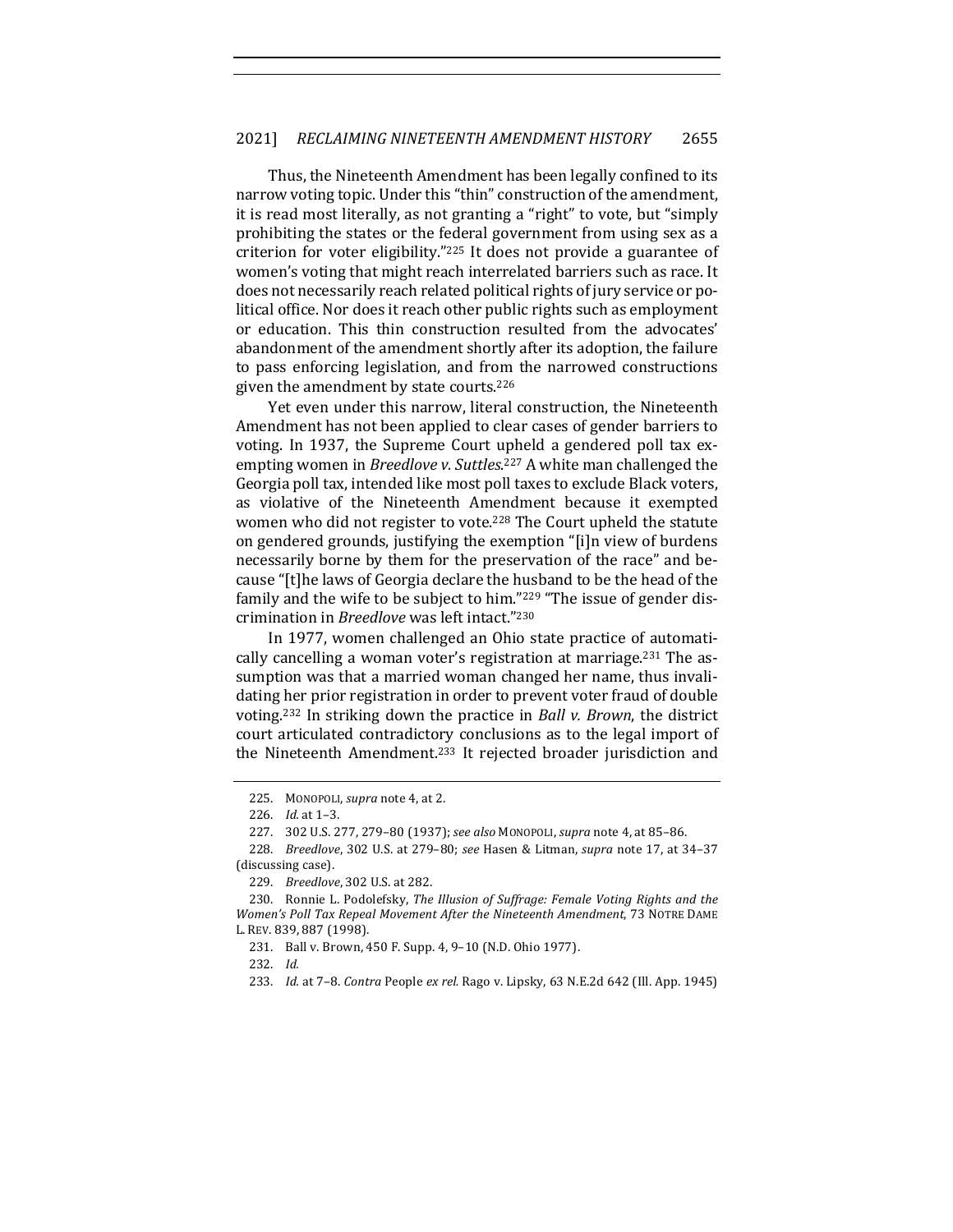class action status for the Nineteenth Amendment claim, yet also held that it was incorporated into the Fourteenth Amendment's equal protection clause.<sup>234</sup>

More recently, in 2020, a Florida district court upheld a pay-tovote law against constitutional challenge on many grounds, including the Nineteenth Amendment. In considering the felon voter disenfranchisement law, the federal courts further limited the legal scope of the Nineteenth Amendment.<sup>235</sup> Plaintiffs in *Jones v. DeSantis* challenged a state law requiring former felons to pay all of their outstanding fines before being eligible to vote, even if they showed they could not due to poverty.<sup>236</sup> In addition to claims under the poll tax amendment and the Fifteenth Amendment, plaintiffs alleged that the law had a disparate impact on women due to gender discrimination in employment and education and disproportionate family caregiving responsibilities, all making it harder for them to earn money to pay off the fines.<sup>237</sup> In considering the Nineteenth Amendment claim, the federal appellate court restricted the amendment by adopting a "but-for-causation" test limiting the scope of the amendment even in voting cases.<sup>238</sup> "The ... Nineteenth Amendment [is] best understood to forbid any voter qualification that makes  $\ldots$  sex a but-for cause of the denial of the right to vote" meaning only, according to the court, that sex cannot be a qualification for voting.<sup>239</sup> The federal district court had also limited the legal test for the Nineteenth Amendment by imposing a heightened legal standard of discriminatory purpose or intent due to gender, which it did not find present in the law targeted at felons generally.<sup>240</sup> After tightening the legal standards, the trial court then held that the real concern was that "the pay-to-vote requirement overall has a disparate impact on men, not women" because there are more men than women who are felons and thus governed by the law.<sup>241</sup>

- 238. *Jones*, 975 F.3d at 1042.
- 239. *Id.*
- 240. *Jones*, 462 F. Supp. 3d at 1240.
- 241. *Id.*

<sup>(</sup>upholding cancellation of voting registration upon marriage for women, and not mentioning the Nineteenth Amendment).

<sup>234.</sup> *Ball*, 450 F. Supp. at 8 ("To the extent that the nineteenth amendment provides a further guarantee of the right to vote, that guarantee is encompassed within the fourteenth amendment guarantee of equal protection under laws prohibiting state action which invidiously encroaches upon the right to vote.").

<sup>235.</sup> Jones v. DeSantis, 462 F. Supp. 3d 1196 (N.D. Fla.) (invalidating law on other constitutional grounds), rev'd sub nom. Jones v. Governor of Fla., 975 F.3d 1016 (11th Cir. 2020).

<sup>236.</sup> *Id.* at 1203.

<sup>237.</sup> *Id.* at 1239-40.